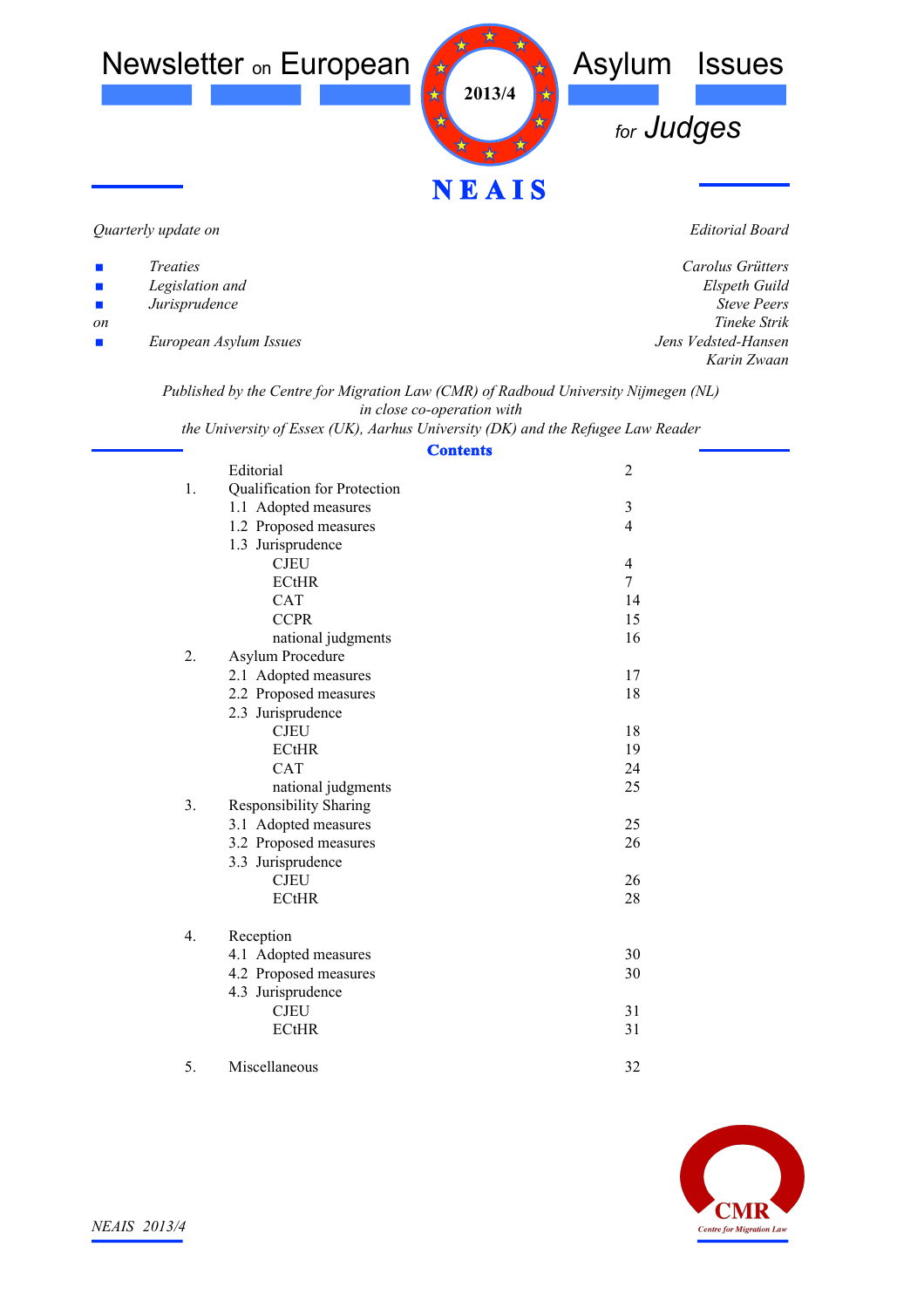# **Editorial**

**Welcome** to the fourth edition in 2013 of NEAIS: the Newsletter on European Asylum Issues.

This newsletter is designed for judges who need to keep up to date with European developments in the area of asylum. NEAIS contains European legislation and jurisprudence on four central themes regarding asylum: (1) qualification for protection; (2) procedural safeguards; (3) responsibility sharing and (4) reception conditions of asylum seekers.

On each theme NEAIS provides a list of: (a) measures already adopted, (b) measures in preparation and (c) relevant jurisprudence (of CJEU, ECtHR, CAT, CCPR and national courts). On all other issues regarding Migration and borders law we would refer the reader to the other newsletter: NEMIS, the Newsletter on European Migration Issues.

We would like to draw your attention to some recent developments.

#### **Common European Asylum System**

After over four years of negotiations, the legislation for the second phase of the Common European Asylum System has now all been adopted. The focus now moves to implementation of these measures, with the Dublin rules due to be implemented in the New Year (just after the deadline to implement the revised qualification Directive) and the other measures due to be implemented by July 2015.

#### **Interpretation of Refugee Convention**

The German Oberlandesgericht Bamberg has asked for a preliminary ruling on the interpretation of Art. 31 of the Refugee Convention which pardons the usage of falls passport by refugees. This raises the interesting question whether the CJEU will reformulate the question as a question on the interpretation of Union Law or that it will consider the issue inadmissible.

#### **Homosexuality**

The Dutch Council of State (highest court in asylum cases) requested for two more or less related preliminary rulings. The first was about the relationship between criminal laws that specifically target homosexuals and the concept of membership of a particular social group in the context of persecution. In the joined X. Y. & Z cases (C-199/12) the CJEU answers this by stating that the existence of criminal laws, which specifically target homosexuals, supports the finding that those persons must be regarded as forming a particular social group. Furthermore, the CJEU rules that the criminalisation of homosexual acts per se does not constitute an act of persecution. However, a term of imprisonment which sanctions homosexual acts and which is actually applied in the country of origin which adopted such legislation must be regarded as being a punishment which is disproportionate or discriminatory and thus constitutes an act of persecution. Finally, the CJEU adds that the competent authorities cannot reasonably expect, in order to avoid the risk of persecution, the applicant for asylum to conceal his homosexuality in his country of origin or to exercise reserve in the expression of his sexual orientation.

The second request (C-148/13) is as simple as problematic. It raises the question how one can assess and establish the credibility of an applicant's declarations regarding sexual orientation and how far such an assessment may go. One might even ask whether this type of assessment needs a completely different paradigm. This case is still pending.

Nijmegen, 10 November 2013, Carolus Grütters & Tineke Strik

-.-. website http://cmr.jur.ru.nl/neais/ subscribe email to c. grutters@jur.ru.nl ISSN 2213-249X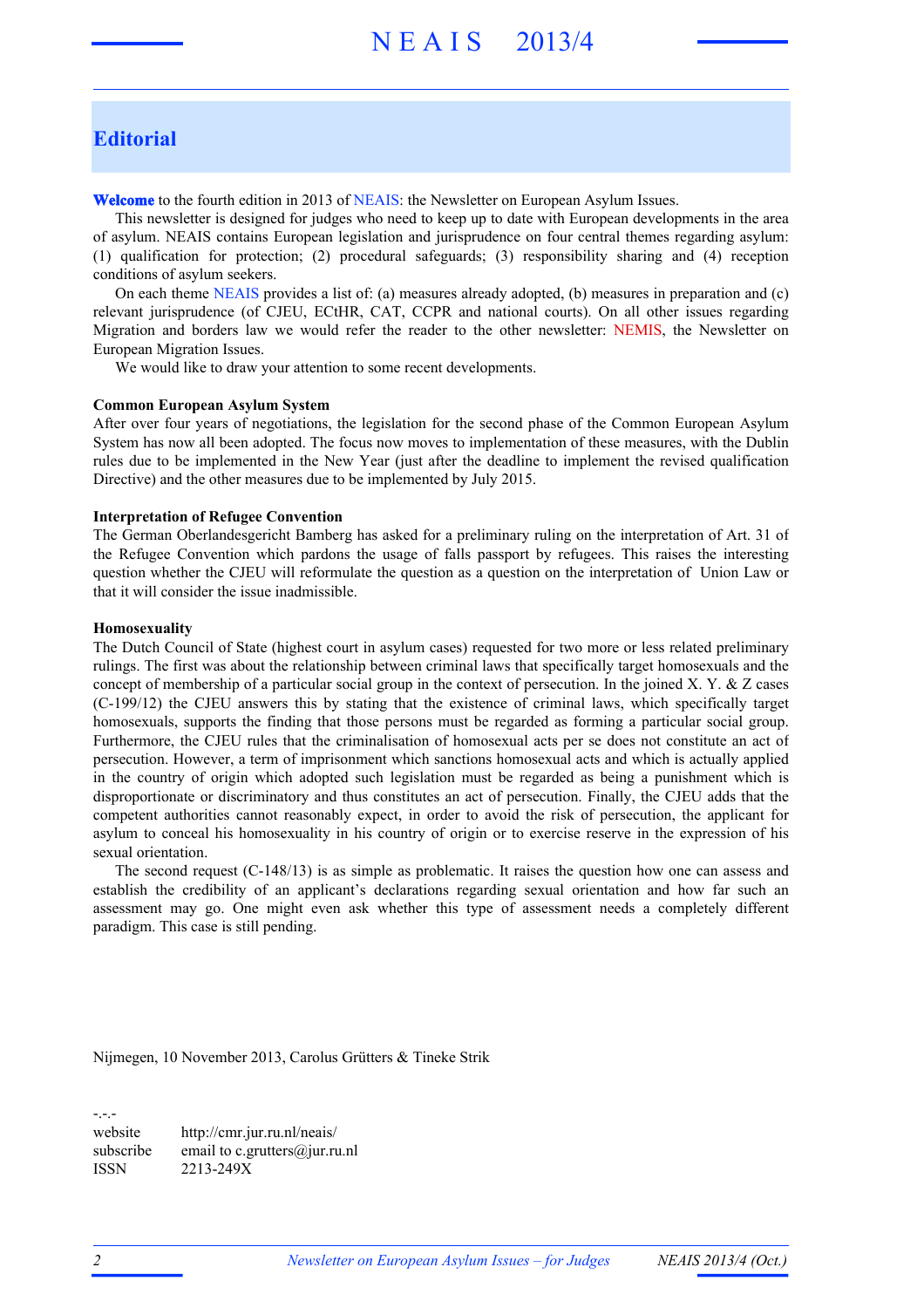# **1 Qualification for Protection**

# *1.1 Qualification for Protection: Adopted Measures*

## **Directive 2004/83 Qualification**

*On minimum standards for the qualification and status of third country nationals or stateless persons as refugees or as persons*

- OJ 2004 L 304/12 **\***
- **\*** Revised by Dir. 2011/95
- *CJEU Judgments*

# ่ New อ<sub>ั</sub>

- $\bullet$  CJEU C-364/11, El Kott a.o.
- CJEU C-277/11, M.M.
- 
- 
- $\bullet$  CJEU C-31/09, Bolbol
- 
- *CJEU pending cases* CJEU C-465/07, Elgafaji
- 
- - $\bullet$  CJEU C-148/13, *A*, *B*, *C*. [pending]
		- $\bullet$  CJEU C-604/12,  $H.N.$  [pending]
		- CJEU C-285/12, *Diakite* [pending] [art. 15(c)] *National Judgments*
		- Germany: BVerwGE 10 C 23.12 [20 Feb. 2013] [art. 9(1)]
		- **•** Belgium: 218.075
		- See further: § 1.3 Germany: BVerwGE 10 C 13.10

## **Directive 2011/95 Qualification II**

*Revised directive on standards for the qualification of third-country nationals or stateless persons as beneficiaries of international protection*

- OJ 2011 L 337/9 UK, IRL opt out **\*** [impl. date: Dec. 2013]
- **\*** Recast of Dir. 2004/83

*On minimum standards for giving temporary protection in the event of a mass influx of displaced persons*

OJ 2001 L 212/12 **\***

# *International Covenant on Civil and Political Rights*

- 999 UNTS 14668 **\***
- *CCPR Views* **\*** art. 7: Prohibition of torture or cruel, inhuman or degrading treatment or punishment
- **CCPR** 1763/2008, *Ernst Sigan Pillai et al. v CAN* [25 Mar. 2011] [art. 7 (qual.)]
- CCPR 1544/2007, *Mehrez Ben Abde Hamida v. CAN* [11 May 2010] [art. 7 (qual.)] F See further: § 1.3

## **CAT Anti-Torture**

# *UN Convention against Torture and other Cruel, Inhuman or Degrading Treatment or Punishment* [impl. date: 1987]

- 1465 UNTS 85 **\***
- *CAT Views* **\*** art. 3: Protection against Refoulement
- **←** CAT 391/2009, *M.A.M.A. et al. v SWE* [10 July 2012] [art. 3 (qual.)]  **← CAT 381/2009, Abolghasem Faragollah et al. v CH** [21 Nov. 2011] [art. 3 (qual.)] CAT 379/2009, *Bakatu-Bia v SWE* [3 June 2011] [art. 3 (qual.)]

# **ICCPR Anti-Torture**

[impl. date: 1976]

[impl. date: 10 Oct. 2006]

[7 Nov. 2013] [art.  $9(1)(a)$ ;  $10(1)(d)$ ] [19 Dec. 2012] [art.  $12(1)(a)$ ] [22 Nov. 2012] [art.  $4(1)$ ] • CJEU C-71/11 and C-99/11, *Y. and Z.* [5 Sep. 2012] [art. 2(c) and 9(1)(a)] • CJEU C-57/09 & C-101/09, **B. and D.** [9 Nov. 2010] [art. 12(2)(b) & (c)] [17 June 2010] [art.  $12(1)(a)$ ]  $\bullet$  CJEU C-175/08, *Abdullah a.o.* [2 Mar. 2010] [art. 2(c), 11 & 14] [17 Feb. 2009] [art. 2(e), 15(c)] **New •** CJEU C-472/13, *Shepherd* [pending] [art. 9(2)+12(2)] **New •** CJEU C-373/13, **T.** [pending] [art. 21(2)+(3)]

[17 Nov. 2011] [art. 2(e), 4(4), 15(c)]

 $[16 \text{ Feb. } 2012]$   $[art. 15(b)]$ 

# **Directive 2001/55 Temporary Protection**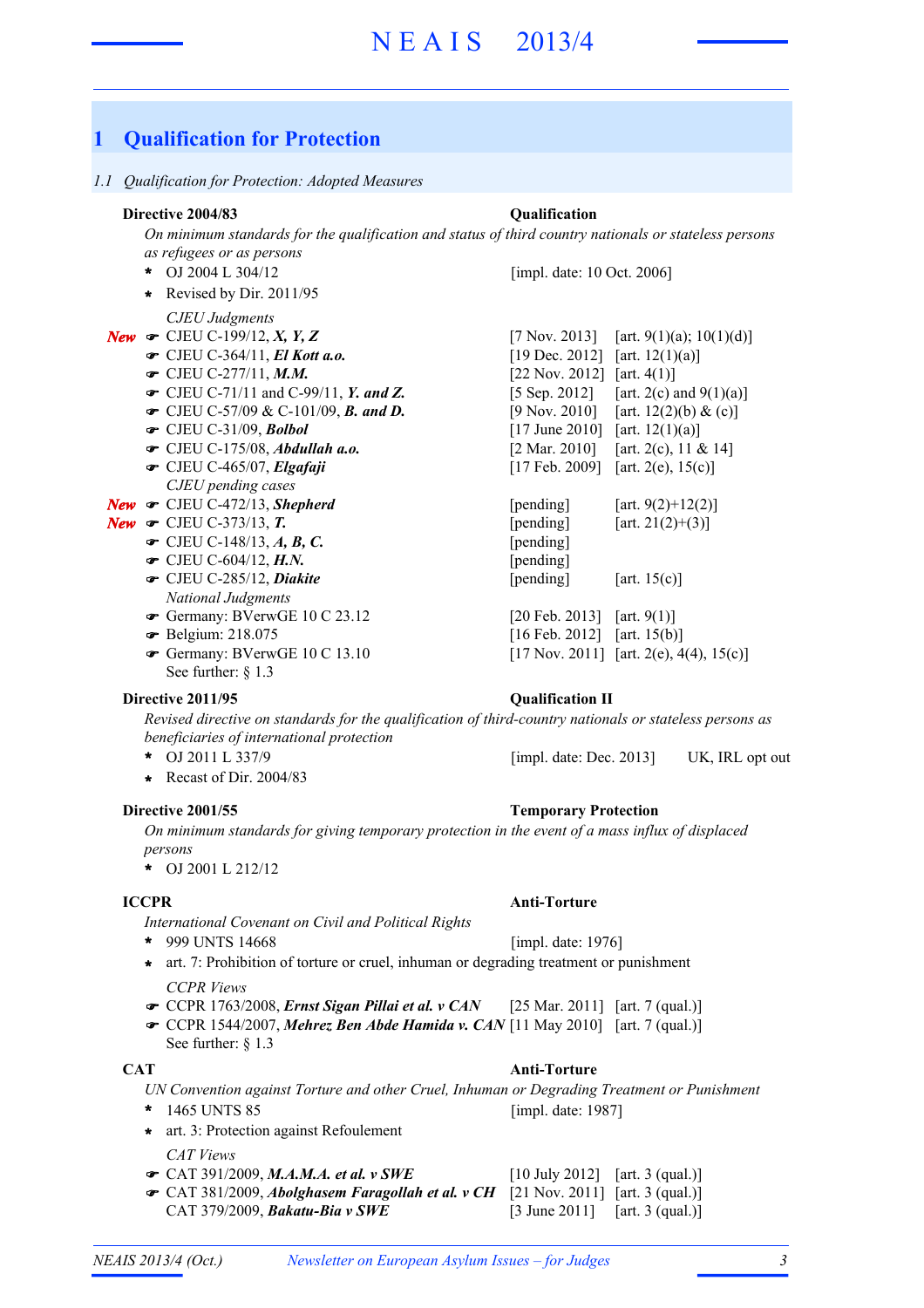# *(1.1: Qualification for Protection: Adopted Measures)*

| ☞                                                                                                 |                                                       |                                          |
|---------------------------------------------------------------------------------------------------|-------------------------------------------------------|------------------------------------------|
| CAT 336/2008, Harminder Singh Khalsa v CHE                                                        | $[26$ May 2011] $[art. 3 (qual.)]$                    |                                          |
| CAT 339/2008, Said Amini v DNK                                                                    | [30 Nov. 2010] [art. 3 (qual.)]                       |                                          |
| $\bullet$ CAT 373/2009, M.A. and L.G. v SWE                                                       | $[19 Nov. 2010]$ [art. 3 (qual.)]                     |                                          |
| $\bullet$ CAT 300/2006, A.T. v FRA                                                                | $[11$ May 2007] $[art. 3 (qual.)]$                    |                                          |
| $\bullet$ CAT 281/2005, E.P. v AZE                                                                | $[1$ May 2007]                                        | [art. $3$ (qual.)]                       |
| $\bullet$ CAT 279/2005, C.T. and K.M. v SWE                                                       | $[22 \text{ Jan. } 2007]$                             | [art. $3$ (qual.)]                       |
| $\bullet$ CAT 233/2003, Agiza v SWE                                                               | $[20$ May 2005] [art. 3 (qual.)]                      |                                          |
| $\bullet$ CAT 43/1996, Tala v SWE                                                                 | $[15 Nov. 1996]$ [art. 3 (qual.)]                     |                                          |
| See further: $\S$ 1.3                                                                             |                                                       |                                          |
| <b>ECHR</b>                                                                                       | <b>Non-Refoulement</b>                                |                                          |
| European Convention for the Protection of Human Rights and Fundamental Freedoms and its           |                                                       |                                          |
| Protocols                                                                                         |                                                       |                                          |
| *<br><b>ETS 005</b>                                                                               | [impl. date: 1953]                                    |                                          |
| art. 3: Prohibition of Torture, Inhuman or Degrading Treatment or Punishment<br>*                 |                                                       |                                          |
|                                                                                                   |                                                       |                                          |
| <b>ECtHR</b> Judgments                                                                            |                                                       |                                          |
| New $\bullet$ ECtHR Ap.no. 10466/11, R.J. v FRA                                                   | $[19$ Sep. 2013]                                      | [art. $3$ (qual.)]                       |
| New $\bullet$ ECtHR Ap.no. 886/11, K.A.B. v SWE<br>New $\bullet$ ECtHR Ap.no. 61204/09, I. v. SWE | $[5 \text{ Sep. } 2013]$                              | [art. $3$ (qual.)]                       |
|                                                                                                   | $[5 \text{ Sep. } 2013]$                              | [art. $3$ (qual.)]                       |
| ECtHR Ap.no. 71680/10, A. a.o. v SWE<br>ECtHR Ap.no. 50094/10, M.E. v FRA                         | $[27 \text{ June } 2013]$<br>$[6 \text{ June } 2013]$ | [art. $3$ (qual.)]                       |
| ECtHR Ap.no. 25393/10, Rafaa v FRA                                                                | [30 May 2013]                                         | [art. $3$ (qual.)]<br>[art. $3$ (qual.)] |
|                                                                                                   | $[18$ Apr. 2013]                                      | [art. $3$ (qual.)]                       |
| ECtHR Ap.no. 18372/10, Mo.M. v FRA<br>ECtHR Ap.no. 17299/12, Aswat v UK                           | $[16$ Apr. 2013]                                      | [art. $3$ (qual.)]                       |
| ECtHR Ap.no. 70073/10 & 44539/11, H. and B. v UK [9 Apr. 2013]                                    |                                                       | [art. $3$ (qual.)]                       |
| $\bullet$ ECtHR Ap.no. 2964/12, I.K. $v$ AUT                                                      | [28 Mar. 2013]                                        | [art. $3$ (qual.)]                       |
| ECtHR Ap.no. 60367/10, S.H.H. v UK                                                                | [ $29$ Jan. $2013$ ]                                  | [art. $3$ (qual.)]                       |
| ECtHR Ap.no. 33809/08, Labsi v SK                                                                 | $[15$ May 2012]                                       | [art. $3$ (qual.)]                       |
| ECtHR Ap.no. 52077/10, S.F. v SWE                                                                 | $[15$ May 2012]                                       | [art. $3$ (qual.)]                       |
| ECtHR Ap.no. 24027/07, Babar Ahmad v UK                                                           | [10 Apr. 2012]                                        | [art. $3$ (qual.)]                       |
| ECtHR Ap.no. 27765/09, Hirsi v ITA                                                                | [23 Feb. 2012]                                        | [art. $3$ (qual.)]                       |
| ECtHR Ap.no. 8139/09, Othman v UK                                                                 | $[17 \text{ Jan. } 2012]$                             | [art. $3$ (qual.)]                       |
| ECtHR Ap.no. 23505/09, N. v SWE                                                                   | $[20$ July 2010]                                      | [art. $3$ (qual.)]                       |
| <b>■</b> ECtHR Ap.no. 25904/07, N.A. v UK                                                         | [17 July 2008]                                        | [art. $3$ (qual.)]                       |
| F ECtHR Ap.no. 1948/04, Salah Sheekh v NL                                                         | $[11$ Jan. 2007]                                      | [art. $3$ (qual.)]                       |
| ECtHR Ap.no. 24245/03, <b>D.</b> v TUR                                                            | [22 June 2006] [art. 3 (qual.)]                       |                                          |
| $\bullet$ ECtHR Ap.no. 2345/02, Said v NL                                                         | [5 July 2005]                                         | [art. $3$ (qual.)]                       |
| ECtHR Ap.no. 58510/00, Venkadajalasarma v NL                                                      | $[17$ Feb. 2004]                                      | [art. $3$ (qual.)]                       |
| ECtHR Ap.no. 40035/98, Jabari v TUR<br>☞                                                          | $[11$ July 2000]                                      | [art. $3$ (qual.)]                       |
| ECtHR Ap.no. 24573/94, H.L.R. v FRA<br>☞                                                          | [27 Apr. 1997]                                        | [art. $3$ (qual.)]                       |
| ECtHR Ap.no. 13163/87, Vilvarajah v UK<br>œ                                                       | $[30 \text{ Oct. } 1991]$                             | [art. $3$ (qual.)]                       |
| ECtHR Ap.no. 15576/89, Cruz Varas v SWE<br>œ                                                      | [20 Mar. 1991]                                        | [art. $3$ (qual.)]                       |
| ECtHR Ap.no. 14038/88, Soering v UK                                                               | [7 July 1989]                                         | [art. $3$ (qual.)]                       |
| $\bullet$ ECtHR Ap.no. 2964/12, I.K. $v$ AUT                                                      | $[28 \text{ Mar. } 2013]$                             | [art. $3$ (qual.)]                       |
|                                                                                                   |                                                       |                                          |

See further: § 1.3

*1.2 Qualification for Protection: Proposed Measures*

nothing to report **\***

# *1.3 Qualification for Protection: Jurisprudence*

## **1.3.1 CJEU Judgments on Qualification for Protection**

*New*

- F CJEU C-199/12, *X, Y, Z*, [7 Nov. 2013]
- **\*** interpr. of Dir. 2004/83: **Qualification** [art.  $9(1)(a)$ ;  $10(1)(d)$ ]
- ref. from 'Raad van State' (Netherlands) **\***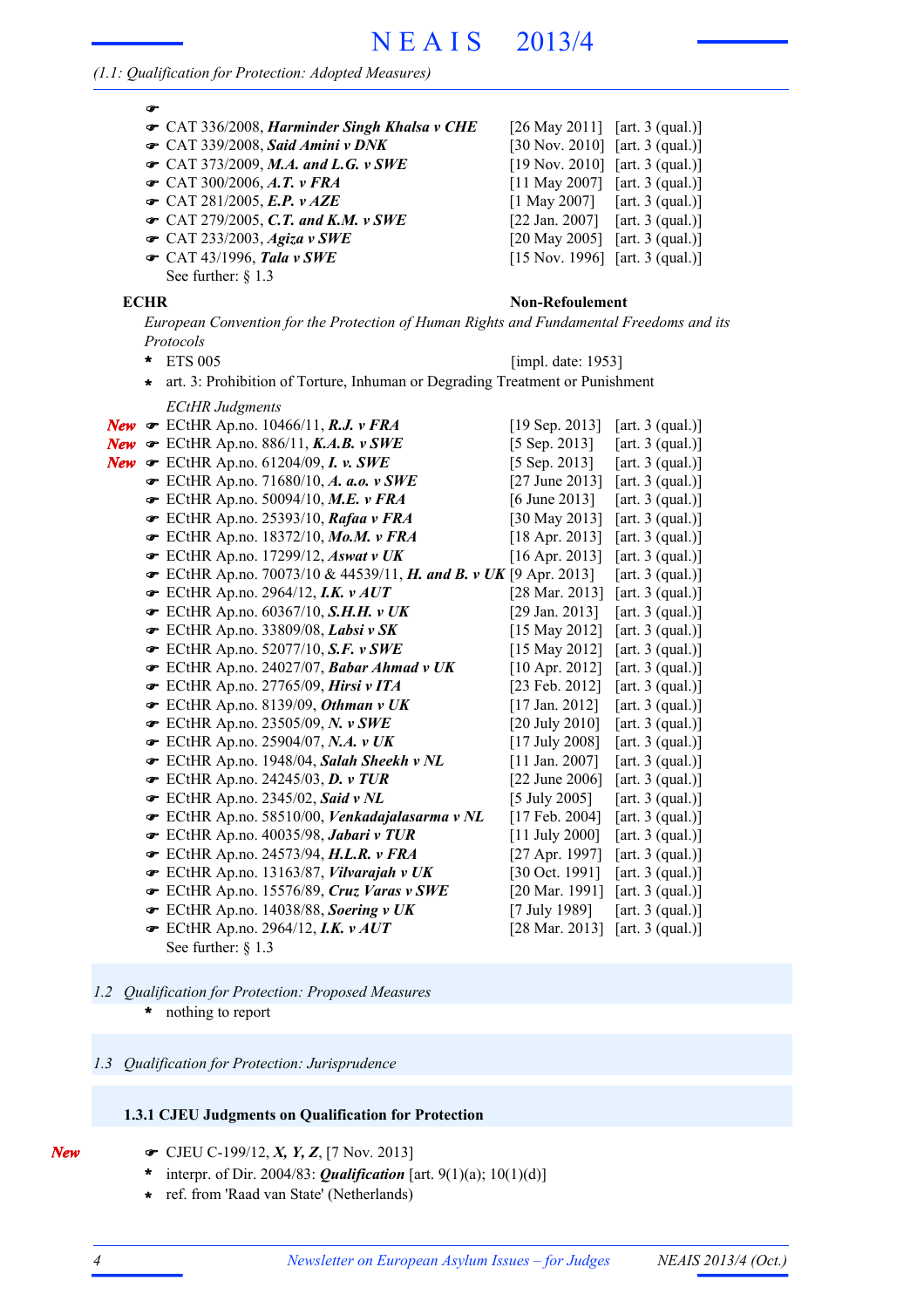# *(1.3.1: Qualification for Protection: Jurisprudence: CJEU Judgments)*

*Joined cases C-199, 200, 201/12. The court ruled on the issue whether homosexuals - for the the assessment of the grounds of persecution - may be regarded as being members of a social group. Art. 10(1)(d) must be interpreted as meaning that the existence of criminal laws, such as those at issue in each of the cases in the main proceedings, which specifically target homosexuals, supports* **\***

*the finding that those persons must be regarded as forming a particular social group. Article 9(1), read together with Article 9(2)(c), must be interpreted as meaning that the criminalisation of homosexual acts per se does not constitute an act of persecution. However, a term of imprisonment which sanctions homosexual acts and which is actually applied in the country of origin which adopted such legislation must be regarded as being a punishment which is disproportionate or discriminatory and thus constitutes an act of persecution.*

*Article 10(1)(d), read together with Article 2(c), must be interpreted as meaning that only homosexual acts which are criminal in accordance with the national law of the Member States are excluded from its scope. When assessing an application for refugee status, the competent authorities cannot reasonably expect, in order to avoid the risk of persecution, the applicant for asylum to conceal his homosexuality in his country of origin or to exercise reserve in the expression of his sexual orientation.*

- F CJEU C-364/11, *El Kott a.o.*, [19 Dec. 2012]
- interpr. of Dir. 2004/83: *Qualification* [art. 12(1)(a)] **\***
- ref. from 'Fővárosi Bíróság' (Hungary) **\***

*The cessation of protection or assistance from organs or agencies of the UN other than the UNHCR 'for any reason' includes the situation in which a person who, after actually availing himself of such protection or assistance, ceases to receive it for a reason beyond his control and independent of his volition. It is for the competent national authorities of the MS responsible for examining the asylum application made by such a person to ascertain, by carrying out an assessment of the application on an individual basis, whether that person was forced to leave the area of operations of such an organ or agency, which will be the case where that person's personal safety was at serious risk and it was impossible for that organ or agency to guarantee that his living conditions in that area would be commensurate with the mission entrusted to that organ or agency.* **\***

The fact that a person is ipso facto 'entitled to the benefits of the directive' means that that MS must recognise him as a refugee within the meaning of Article  $2(c)$  of the directive and that person must *automatically be granted refugee status, provided always that he is not caught by Article 12(1)(b) or (2) and (3) of the directive.*

- F CJEU C-277/11, *M.M.*, [22 Nov. 2012]
- interpr. of Dir. 2004/83: *Qualification* [art. 4(1)] **\***
- ref. from 'High Court' (Ireland) **\***
- *The requirement that the MS concerned cooperate with an applicant for asylum, as stated in the second sentence of Article 4(1)QD, cannot be interpreted as meaning that, where a foreign national requests subsidiary protection status after he has been refused refugee status and the competent national authority is minded to reject that second application as well, the authority is on that basis obliged – before adopting its decision – to inform the applicant that it proposes to reject his* application and notify him of the arguments on which it intends to base its rejection, so as to enable *him to make known his views in that regard.* **\***

However, in the case of a system such as that established by the national legislation at issue in the *main proceedings, a feature of which is that there are two separate procedures, one after the other, for examining applications for refugee status and applications for subsidiary protection respectively, it is for the national court to ensure observance, in each of those procedures, of the applicant's fundamental rights and, more particularly, of the right to be heard in the sense that the applicant must be able to make known his views before the adoption of any decision that does not grant the protection requested. In such a system, the fact that the applicant has already been duly heard when his application for refugee status was examined does not mean that that procedural requirement may be dispensed with in the procedure relating to the application for subsidiary protection.*

- F CJEU C-71/11 and C-99/11, *Y. and Z.*, [5 Sep. 2012]
- interpr. of Dir. 2004/83: *Qualification* [art. 2(c) and 9(1)(a)] **\***
- ref. from 'Bundesverwaltungsgericht' (Germany) **\***
- *1. Articles 9(1)(a) QD means that not all interference with the right to freedom of religion which infringes Article 10(1) EU Charter is capable of constituting an 'act of persecution' within the* **\***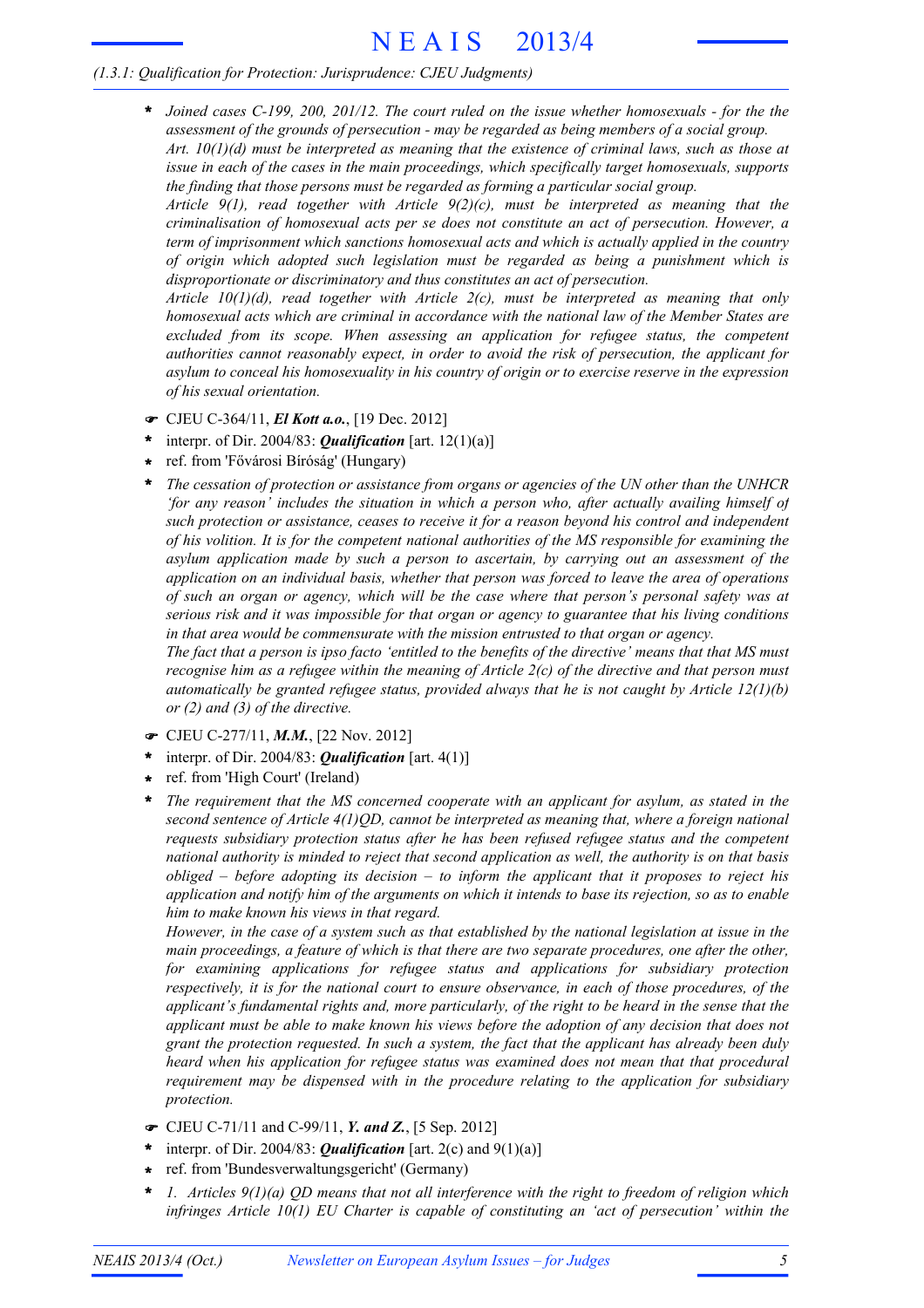# *(1.3.1: Qualification for Protection: Jurisprudence: CJEU Judgments)*

*meaning of that provision of the QD;*

 $-$  there may be an act of persecution as a result of interference with the external manifestation of *that freedom, and*

*– for the purpose of determining whether interference with the right to freedom of religion which infringes Article 10(1) EU Charter may constitute an 'act of persecution', the competent authorities must ascertain, in the light of the personal circumstances of the person concerned, whether that* person, as a result of exercising that freedom in his country of origin, runs a genuine risk of, inter *alia, being prosecuted or subject to inhuman or degrading treatment or punishment by one of the actors referred to in Article 6 QD.*

*2. Article 2(c) QD must be interpreted as meaning that the applicant's fear of being persecuted is well founded if, in the light of the applicant's personal circumstances, the competent authorities consider that it may reasonably be thought that, upon his return to his country of origin, he will engage in religious practices which will expose him to a real risk of persecution. In assessing an application for refugee status on an individual basis, those authorities cannot reasonably expect the applicant to abstain from those religious practices.*

- F CJEU C-57/09 & C-101/09, *B. and D.*, [9 Nov. 2010]
- interpr. of Dir. 2004/83: *Qualification* [art. 12(2)(b) & (c)] **\***
- ref. from 'Bundesverwaltungsgericht' (Germany) **\***
- *The fact that a person has been a member of an organisation (which, because of its involvement in terrorist acts, is on the list forming the Annex to Common Position 2001/931/CFSP on the application of specific measures to combat terrorism) and that that person has actively supported the armed struggle waged by that organisation, does not automatically constitute a serious reason for considering that that person has committed 'a serious non-political crime' or 'acts contrary to the purposes and principles of the United Nations.* **\***
- F CJEU C-31/09, *Bolbol*, [17 June 2010]
- interpr. of Dir. 2004/83: *Qualification* [art. 12(1)(a)] **\***
- ref. from 'Fővárosi Bíróság' (Hungary) **\***
- \* Right of a stateless person, i.e. a Palestinian, to be recognised as a refugee on the basis of the *second sentence of Article 12(1)(a)*
- F CJEU C-175/08, *Abdullah a.o.*, [2 Mar. 2010]
- \* interpr. of Dir. 2004/83: **Qualification** [art. 2(c), 11 & 14]
- ref. from 'Bundesverwaltungsgericht' (Germany) **\***
- *When the circumstances which resulted in the granting of refugee status have ceased to exist and the competent authorities of the Member State verify that there are no other circumstances which* could justify a fear of persecution on the part of the person concerned either for the same reason as that initially at issue or for one of the other reasons set out in Article  $2(c)$  of Directive 2004/83, the *standard of probability used to assess the risk stemming from those other circumstances is the same as that applied when refugee status was granted.* **\***
- F CJEU C-465/07, *Elgafaji*, [17 Feb. 2009]
- interpr. of Dir. 2004/83: *Qualification* [art. 2(e), 15(c)] **\***
- ref. from 'Raad van State' (Netherlands) **\***
- *Minimum standards for determining who qualifies for refugee status or for subsidiary protection status - Person eligible for subsidiary protection - Article 2(e) - Real risk of suffering serious harm - Article 15(c) - Serious and individual threat to a civilian's life or person by reason of indiscriminate violence in situations of armed conflict* **\***

## **1.3.2 CJEU pending cases on Qualification for Protection**

- *New*
- F CJEU C-481/13, *Qurbani*
- interpr. of *Refugee Convention* [art. 31] **\***
- ref. from 'Oberlandesgericht Bamberg' (Germany) **\***
- *Art. 31 of the Refugee Convention prohibits states parties from imposing penalties on refugees who enter with false documents. The principle question here is for the CJEU to decide whether a question on the interpretation of the Refugee Convention is admissible or not. Or, stated otherwise, will the CJEU reformulate this request for a preliminary ruling as question on* **\***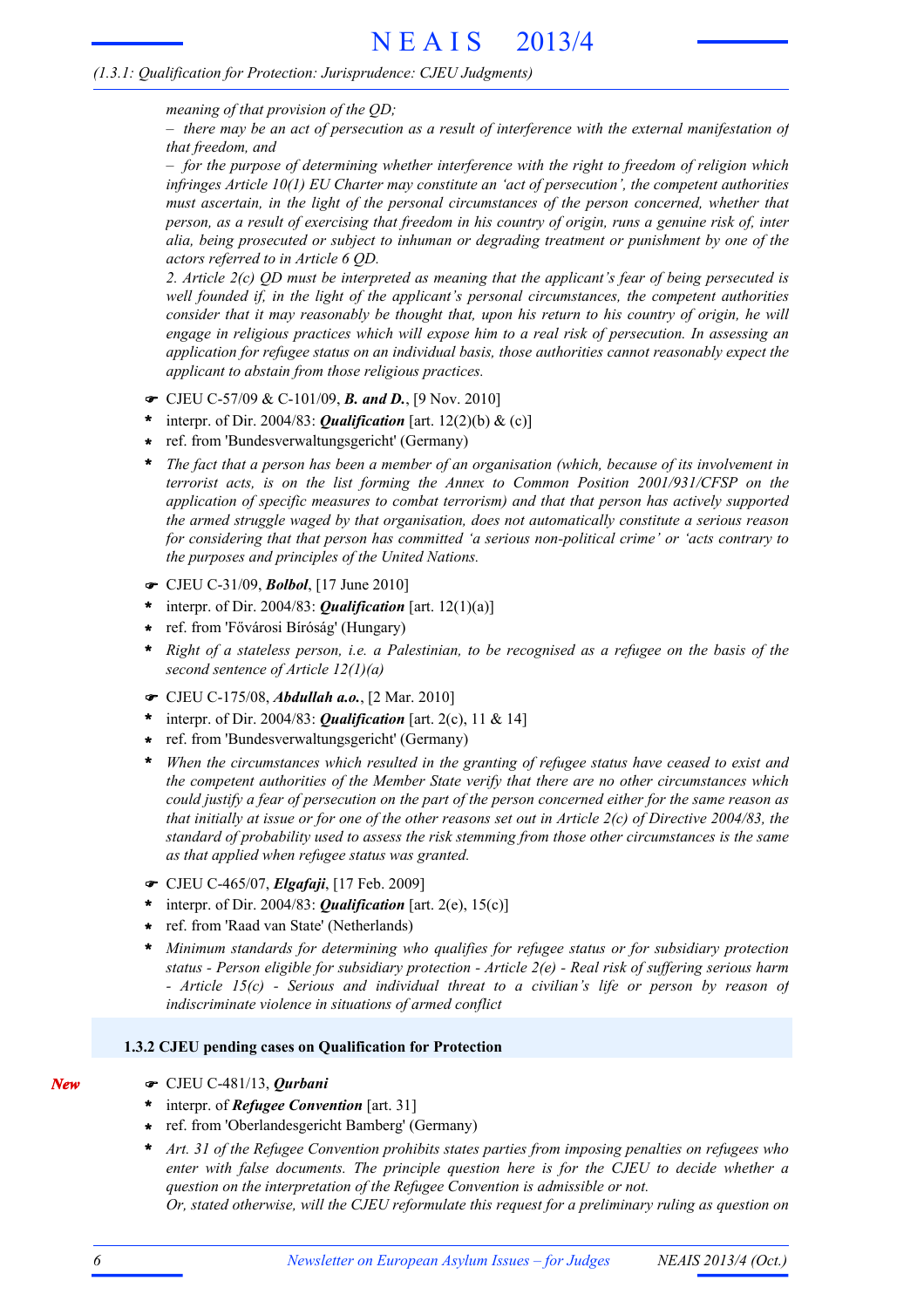# *(1.3.2: Qualification for Protection: Jurisprudence: CJEU pending cases)*

*the interpretation of European Union Law?*

- *New*
- F CJEU C-472/13, *Shepherd*
- interpr. of Dir. 2004/83: *Qualification* [art. 9(2)+12(2)] **\***
- ref. from 'Bayerisches Verwaltungsgericht München' (Germany) **\***
- *On the meaning of persecution in the context of a person who cannot reconcile the performance of military service with his conscience and is faced with dishonourable discharge from the army, the imposition of a prison sentence and the social ostracism and disadvantages associated therewith.* **\***

#### *New*

*New*

*New*

- F CJEU C-373/13, *T.*
	- interpr. of Dir. 2004/83: *Qualification* [art. 21(2)+(3)] **\***
	- ref. from 'Verwaltungsgerichtshof Baden Württemberg' (Germany) **\***
	- *Is the revocation or termination of the residence permit issued to a beneficiary of refugee status (by expulsion under national law, for example) permissible under European Law only in cases where the conditions laid down in Article 21(3) in conjunction with (2) of the Qual.Dir (I or II) are satisfied?* **\***
	- F CJEU C-148/13, *A, B, C.*
	- interpr. of Dir. 2004/83: *Qualification* **\***
	- ref. from 'Raad van State' (Netherlands) **\***
	- **\*** *Joined cases: C-148, 149, 150/13. On how to establish homosexual orientation.*
	- F CJEU C-604/12, *H.N.*
	- interpr. of Dir. 2004/83: *Qualification* **\***
	- ref. from 'Supreme Court' (Ireland) **\***
	- **\*** *On the connectivity of subsidiary protection and refugee status. Hearing: 17 Oct. 2013*
	- F CJEU C-285/12, *Diakite*
	- interpr. of Dir. 2004/83: *Qualification* [art. 15(c)] **\***
	- ref. from 'Raad van State' (Belgium) **\***
	- **\*** *On the meaning of "internal conflict". Hearing 29 May 2013.*

## **1.3.3 ECtHR Judgments and decisions on Qualification for Protection**

- F ECtHR Ap.no. 10466/11, *R.J. v FRA*, [19 Sep. 2013]
- violation of *ECHR* [art. 3 (qual.)] **\***
- The applicant is a Tamil asylum seeker who claims to have been persecuted by the Sri Lankan authorities because of his ethnic origin and his political activities in support of the LTTE. **\***

The ECtHR reiterates that there is no generalised risk of treatment contrary to art. 3 for all Tamils returned to Sri Lanka, but only for those applicants representing such interest to the authorities that they may be exposed to detention and interrogation upon return. Therefore, the risk has to be assessed on an individual basis, taking into account the relevant factors (see: *N.A. v. UK* (17 July 2008)).

Even while there were certain credibility issues concerning the applicant's story, the Court puts emphasis on the medical certificate precisely describing his wounds. As the nature, gravity and recent infliction of these wounds create a strong presumption of treatment contrary to art. 3, and as the French authorities have not effectively rebutted this presumption, the Court considers that the applicant had established the risk that he might be subjected to ill-treatment upon return. Art. 3 would therefore be violated in case of his expulsion.

- F ECtHR Ap.no. 886/11, *K.A.B. v SWE*, [5 Sep. 2013]
- no violation of *ECHR* [art. 3 (qual.)] **\***
- The applicant is a Somali asylum seeker, originating from Mogadishu. He applied for asylum in 2009, claiming that he had fled Somalia due to persecution by the Islamic Courts and al-Shabaab, in particular by telephone calls threatening him to stop spreading Christianity. While the Swedish authorities intended to deport the applicant to Somaliland, the ECtHR did not find it sufficiently substantiated that he would be able to gain admittance and to settle there. The Court therefore assessed his situation upon return to Somalia in the context of the conditions prevailing in Mogadishu, his city of origin. **\***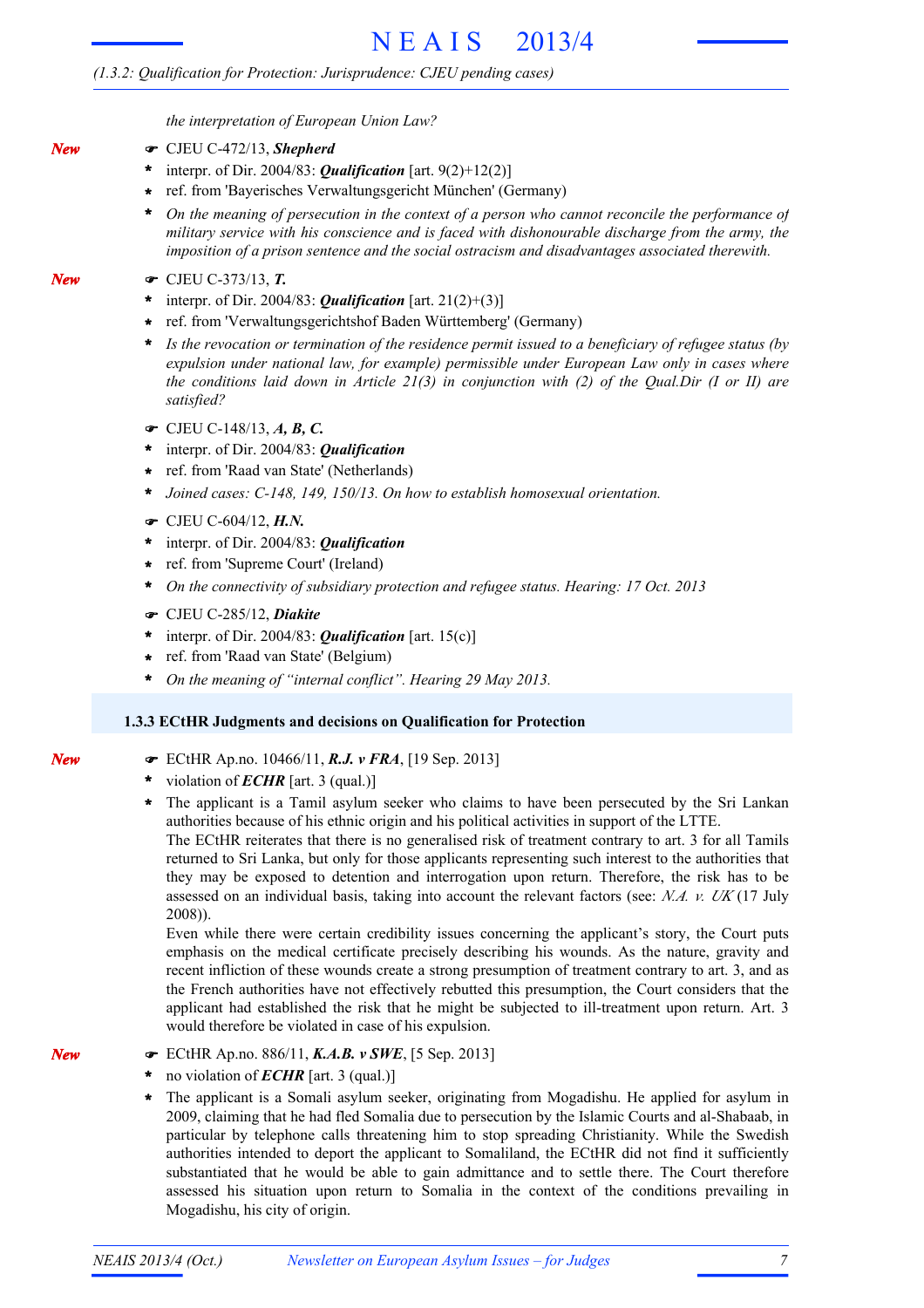# *(1.3.3: Qualification for Protection: Jurisprudence: ECtHR Judgments)*

The general situation of violence in Mogadishu was assessed in the light of the criteria applied in *Sufi and Elmi v. UK* (28 June 2011). Against the background of recent information, in particular concerning al-Shabaab, the Court's majority held that the security situation in Mogadishu has improved since 2011 or the beginning of 2012, as the general level of violence has decreased. The situation is therefore not, at present, of such a nature as to place everyone present in the city at a real risk of treatment contrary to arts. 2 or 3.

The two dissenting judges consider the majority's analysis of the general situation deficient and its conclusions premature, due to the unpredictable nature of the conflict and the volatility and instability of the situation in Mogadishu.

As regards the applicant's personal situation, the Court refers to the careful examination of the case by the Swedish authorities, and the extensive reasons given for their conclusions. It further notes that the applicant does not belong to any group at risk of being targeted by al-Shabaab, and allegedly has a home in Mogadishu where his wife lives, the Court concludes that he had failed to make it plausible that he would face a real risk of being killed or subjected to ill-treatment upon return there.

- F ECtHR Ap.no. 61204/09, *I. v. SWE*, [5 Sep. 2013]
- violation of *ECHR* [art. 3 (qual.)] **\***
- A family of Russian citizens of Chechen origin applied for asylum in Sweden and submitted that they had been tortured in Chechnya and were at risk of further ill-treatment upon return to Russia. **\***

Despite the current situation in Chechnya, the ECtHR considers the unsafe general situation not sufficiently serious to conclude that the return of the applicants to Russia would amount to a violation of art. 3.

As far as the applicants' individual situation is concerned, the ECtHR notes that the Swedish authorities did not as such question that Mr. I had been subjected to torture. However, they had found that he had not established with sufficient certainty why he had been subjected to it and by whom, and had thus found reason to question the credibility of his statements. In line with the Swedish authorities, the ECtHR finds that the applicants had failed to make it plausible that they would face a real risk of ill-treatment.

However, the Court emphasises that the assessment of a real risk for the persons concerned must be made on the basis of all relevant factors which may increase the risk of ill-treatment. Due regard should be given to the possibility that a number of individual factors may not, when considered separately, constitute a real risk, but when taken cumulatively and considered in a situation of general violence and heightened security, the same factors may give rise to a real risk.

It was noted that Mr. I has significant and visible scars on his body, and the medical certificates held that the wounds could be consistent with his explanations as to both timing and extent of the ill-treatment. Thus, in case of a body search in connection with his possible detention and interrogation by the FSB or local law-enforcement officials upon return, these would immediately see that Mr. I has been subjected to ill-treatment in recent years, which could indicate that he took active part in the second war in Chechnya. Taking those factors cumulatively, in the special circumstances of the case, the Court finds that there were substantial grounds for believing that the applicants would be exposed to a real risk of treatment contrary to art. 3 if deported to Russia.

- F ECtHR Ap.no. 71680/10, *A. a.o. v SWE*, [27 June 2013]
- no violation of *ECHR* [art. 3 (qual.)] **\***
- *The eight cases concerned ten Iraqi nationals having applied for asylum in Sweden. Their* **\*** *applications had been rejected by the Swedish Migration Board and the Migration Board, and the ECtHR noted that both of these authorities had given extensive reasons for their decisions. The Court further noted that the general situation in Iraq was slowly improving, and concluded that it* was not so serious as to cause by itself a violation of art. 3 in the event of a person's return to the *country. For all ten applicants, the Court considered that relocation to other regions of Iraq would be a reasonable alternative.*

The applicants in two of the cases alleged to be at risk of being victims of honour-related crimes, and the Court found that the events that had led the applicants to leave Iraq strongly indicated that *they would be in danger upon return to their home towns. The Court also found these applicants unable to seek protection from the authorities in their home regions of Iraq, nor would any protection provided be effective, given reports that 'honour killings' were being committed with impunity. However, these two applicants were considered able to relocate to regions away from where they were persecuted by a family or clan, as tribes and clans were region-based powers and*

*New*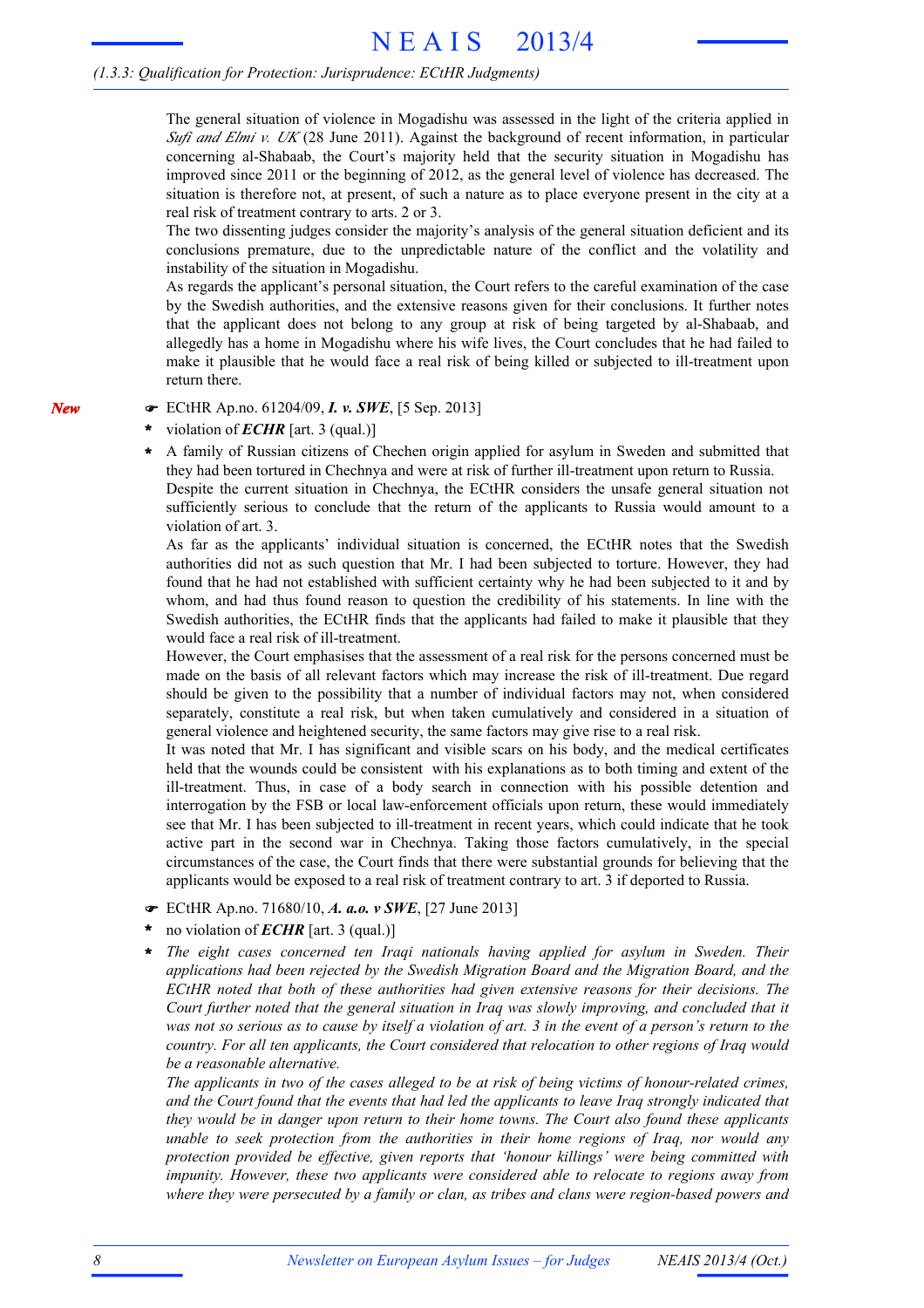# *(1.3.3: Qualification for Protection: Jurisprudence: ECtHR Judgments)*

*there was no evidence to show that the relevant clans or tribes in their cases were particularly influential or powerful or connected with the authorities or militia in Iraq. Furthermore, the two applicants were both Sunni Muslims and there was nothing to indicate that it would be impossible* or even particularly difficult for them to find a place to settle where they would be part of the *majority or, in any event, be able to live in relative safety.*

*The applicants in the other six cases were Iraqi Christians whom the Court considered able to relocate to the three northern governorates of Dahuk, Erbil and Sulaymaniyah, forming the Kurdistan Region of northern Iraq. According to international sources, this region was a relatively safe area where the rights of Christians were generally being respected and large numbers of this group had already found refuge. The Court pointed to the preferential treatment given to the Christian group as compared to others wishing to enter the Kurdistan Region, and to the apparent availability of identity documents for that purpose. Neither the general situation in that region, including that of the Christian minority, nor any of the applicants' personal circumstances indicated the existence of a risk of inhuman or degrading treatment. Furthermore, there was no evidence to show that the general living conditions would not be reasonable, the Court noting in particular that there were jobs available in Kurdistan and that settlers would have access to health care as well as financial and other support from UNHCR and local authorities.*

- F ECtHR Ap.no. 50094/10, *M.E. v FRA*, [6 June 2013]
- violation of *ECHR* [art. 3 (qual.)] **\***
- *The applicant was an Egyptian belonging to the Coptic Christian community in his country of* origin where he had been exposed to a number of attacks due to his religious belief. His reports of *these incidents to the police had been unsuccessful, and before leaving Egypt in 2007 he was accused of proselytizing for which he was sentenced in absentia to 3 years of imprisonment.* **\***

*The ECtHR referred to reports on numerous instances of violence and other persecution against Coptic Christians in Egypt in 2010-11, and on reluctance of Egyptian authorities to prosecute the perpetrators, and found no evidence that the situation had improved. The Court found strong evidence that the applicant would be a potential prime target for persecution and violence as a convicted proselytizer, whether free or imprisoned, and pointed to the serious doubt about on the applicant's ability to receive adequate protection from the Egyptian authorities. Given his background and the situation of Coptic Christians in Egypt, art. 3 would be violated in case of enforcement of the decision to deport the applicant.*

*Contrary to the judgment in I.M. v. France [2 February 2012 – see NEAIS 2012/1 p. 10], the ECtHR did not consider the examination of this case in the French 'fast-track' asylum procedure incompatible with art. 13. The Court emphasised the very substantial delay in the applicant's* lodging of his asylum request (almost 3 years) and the fact that he had been able to lodge an appeal *with suspensive effect against the removal order as well as an asylum request with suspensive effect. Given his delay, the applicant could not validly argue that the reduced and very short deadlines to prepare the asylum request in the special procedure had affected the accessibility of the remedies available to him, and there was therefore no violation of art. 13 in conjunction with art. 3.*

- F ECtHR Ap.no. 25393/10, *Rafaa v FRA*, [30 May 2013]
- violation of *ECHR* [art. 3 (qual.)] **\***
- *The Moroccan authorities had requested the applicant's extradition from France under an international arrest warrant for acts of terrorism. The applicant initiated procedures contesting his extradition, and a parallel procedure requesting asylum in France.* **\***

*While the French asylum authorities apparently recognised the risk of ill-treatment in Morocco due to the applicant's alleged involvement in an Islamist terrorist network, the Court reconfirmed the absolute nature of the prohibition under art. 3 and the impossibility to balance the risk of illtreatment against the reasons invoked in support of expulsion. Given the human rights situation in Morocco and the persisting ill-treatment of persons suspected of participation in terrorist activities,* and the applicant's profile, the Court considered the risk of violation of art. 3 in case of his return *to be real.*

- F ECtHR Ap.no. 18372/10, *Mo.M. v FRA*, [18 Apr. 2013]
- violation of *ECHR* [art. 3 (qual.)] **\***
- *The applicant had been accused of spying for the rebels in Chad, and had been taken into custody for five days, interrogated and subjected to torture. In addition, his shop had been destroyed, his possessions confiscated, and his family threatened.* **\***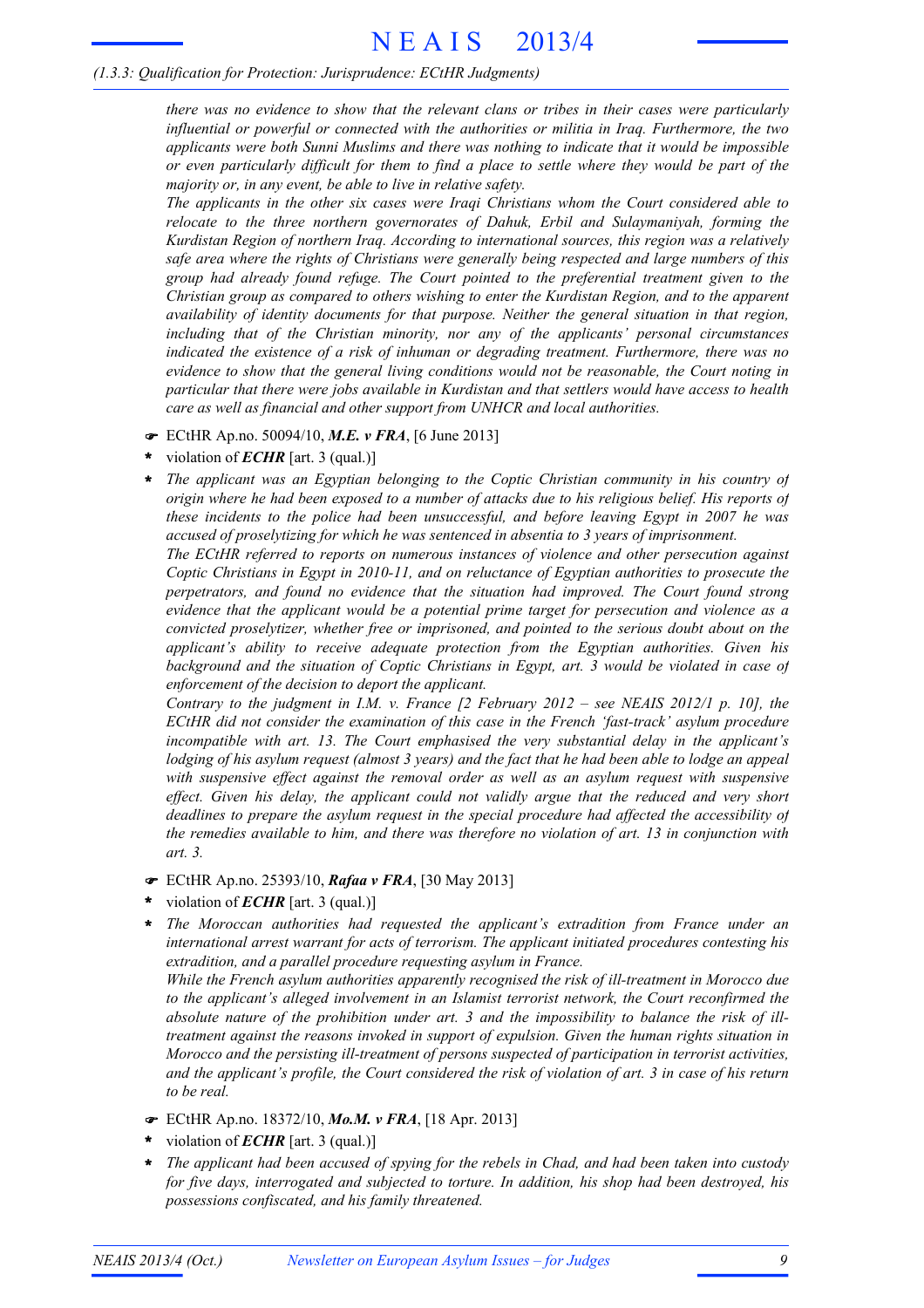# *(1.3.3: Qualification for Protection: Jurisprudence: ECtHR Judgments)*

*The Court held the general situation in Chad to give cause for concern, particularly for persons suspected of collaboration with the rebels. As regards the applicant's personal situation, the Court considered the medical certificates produced by him as sufficient proof of the alleged torture. As to* his risk of ill-treatment in case of return, the Court noted that he had produced a warrant issued by *the authorities against him, the authenticity of which had not been seriously disputed by the French Government. Due to the reasoning given by the French authorities and the fact that they had not been able to examine some of the evidence produced by the applicant, the Court could not rely on the French courts' assessment of the applicant's risk. Due to his profile, the medical certificates* and the past and present situation in Chad, the Court found a real risk that he would be subjected *to treatment contrary to art. 3.*

- F ECtHR Ap.no. 17299/12, *Aswat v UK*, [16 Apr. 2013]
- violation of *ECHR* [art. 3 (qual.)] **\***
- *An alleged international terrorist who had been detained in the UK pending extradition to the USA claimed that such extradition would not be compatible with art. 3. The case was originally processed together with Babar Ahmad a.o. v. UK (24027/07), but was adjourned in order to obtain further information. The Court distinguished this case from the former one, due to the severity of the applicant's mental health condition. In light of the medical evidence there was a real risk that extradition would result in a significant deterioration of the applicant's mental and physical health, amounting to treatment in breach of art. 3. The Court pointed to his uncertain future in an undetermined institution, possibly the highly restrictive regime in the 'supermax' prison ADX Florence, and to the different and potentially more hostile prison environment than the highsecurity psychiatric hospital in the UK where the applicant was currently detained.* **\***
- F ECtHR Ap.no. 70073/10 & 44539/11, *H. and B. v UK*, [9 Apr. 2013]
- no violation of *ECHR* [art. 3 (qual.)] **\***
- *Both cases concerned the removal to Kabul of failed Afghan asylum seekers who had claimed to be* at risk of ill-treatment by Taliban in Afghanistan due to their past work as a driver for the UN and *as an interpreter for the US forces, respectively. Given the similar factual and legal background the ECtHR decided to join the two cases. The UK Government was proposing to remove the applicants directly to Kabul, and the cases therefore essentially deal with the adequacy of Kabul as an internal flight alternative. It had not been claimed that the level of violence in Afghanistan was such that any removal there would necessarily breach ECHR art. 3. The Court found no evidence to suggest* that there is a general situation of violence such that there would be a real risk of ill-treatment *simply by virtue of being returned to Afghanistan.* **\***

*The Court pointed to the disturbing picture of attacks carried out by the Taliban and other armed anti-government forces in Afghanistan on civilians with links to the international community, with targeted killing of civilians associated with, or perceived as supporting, the Afghan Government or the international community. Thus, the Court quoted reports about an 'alarming trend' of the assassination of civilians by anti-government forces, and the continuing conduct of a campaign of intimidation and assassination. At the same time the Court considered that there is insufficient* evidence at the present time to suggest that the Taliban have the motivation or the ability to pursue *low level collaborators in Kabul or other areas outside their control.*

H. had left the Wardak province as an infant and had moved to Kabul where he had lived most of his life with his family. He had worked as a driver for the UN in Kabul between 2005 and 2008. Like the UK authorities, the ECtHR found no reason to suggest either that he had a high profile in *Kabul such that he would remain known there or that he would be recognised elsewhere in Afghanistan as a result of his work.*

*B. had until early 2011 worked as an interpreter for the US forces in Kunar province with no particular profile, and had not submitted any evidence or reason to suggest that he would be identified in Kabul or that he would come to the adverse attention of the Taliban there. The Court* pointed out that the UK Tribunal had found him to be an untruthful witness and found no reason to depart from this finding of fact. As regards B.'s claim that he would be unable to relocate to Kabul because he would be destitute there, the ECtHR noted that he is a healthy single male of 24 years, *and found that he had failed to submit evidence suggesting that his removal to Kabul, an urban area under Government control where he still has family members including two sisters, would be in violation of art. 3.*

- F ECtHR Ap.no. 2964/12, *I.K. v AUT*, [28 Mar. 2013]
- violation of *ECHR* [art. 3 (qual.)] **\***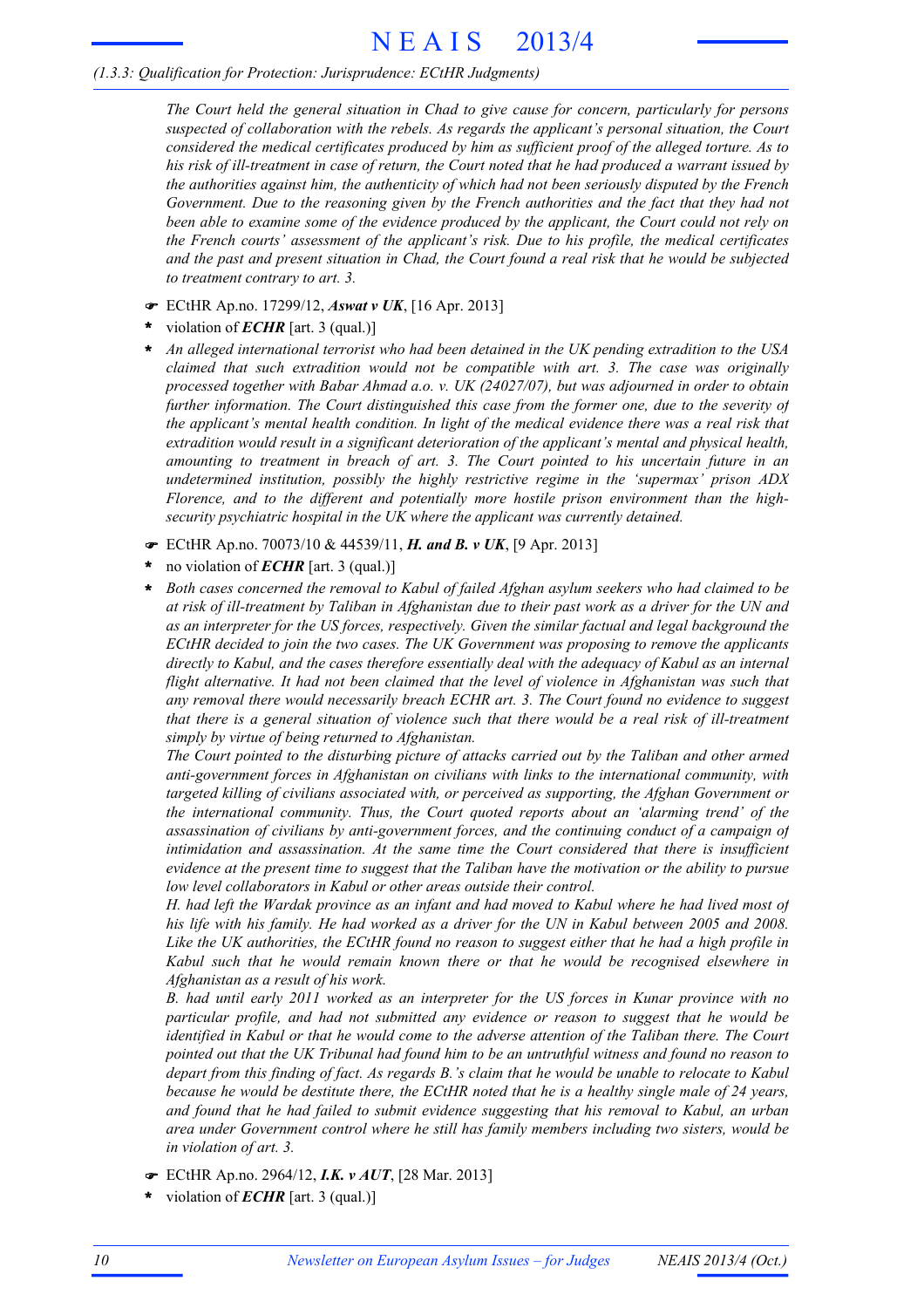# *(1.3.3: Qualification for Protection: Jurisprudence: ECtHR Judgments)*

*The applicant was a Russian of Chechen origin, claiming that his removal to Russia would expose* **\*** *him to risk of ill-treatment as his family had been persecuted in Chechnya. His father had been working the security services of former separatist President Maskarov, and had been murdered in 2001. The applicant claimed to have been arrested four times, threatened and at least once severely* beaten by Russian soldiers in the course of an identity check in 2004. Together with his mother, he *left Chechnya in 2004 and applied for asylum in Austria later that year. Both asylum applications were dismissed.*

*While the applicant had withdrawn his appeal, allegedly due to wrong legal advice, his mother was recognised as a refugee and granted asylum in appeal proceedings in 2009. The Austrian authorities did not, in the applicant's subsequent asylum proceedings, examine the connections between his and his mother's cases, but held that his reasons for flight had been sufficiently thoroughly examined in the first proceedings.*

*The ECtHR was not persuaded that the applicant's grievance had been thoroughly examined, and therefore assessed his case in the light of the domestic authorities' findings in his mother's case which had accepted her reasons for flight as credible. There was no indication that the applicant* would be at a lesser risk of persecution upon return to Russia than his mother, and the alternative *of staying in other parts of Russia had been excluded in her case as well.*

*In addition to the assessment of the applicant's individual risk, the Court observed the regularly occurring human rights violations and the climate of impunity in Chechnya, notwithstanding the relative decrease in the activity of armed groups and the general level of violence. The Court referred to is numerous judgments finding violations of ECHR arts. 2 and 3, and to reports about practices of reprisals and collective punishment of relatives and suspected supporters of alleged insurgents as well as occurrences of targeted human rights violations.*

*While there were thus substantial grounds to believe that the applicant would face a real risk of treatment contrary to art. 3 if returned to Russia, his mental health status – described as posttraumatic stress disorder and depression – was not found to amount to such very exceptional circumstances as required to raise a separate issue under art. 3.*

- F ECtHR Ap.no. 60367/10, *S.H.H. v UK*, [29 Jan. 2013]
- no violation of *ECHR* [art. 3 (qual.)] **\***
- *The applicant had been seriously injured during a rocket launch in Afghanistan in 2006 and left disabled, following several amputations, for the UK in 2010. His asylum application had been refused, and he was refused permission to appeal this decision.* **\***

The Court reiterated that ECHR art. 3 does not imply an obligation on States to provide all illegal *immigrants with free and unlimited health care. Referring to the applicant's assertion that disabled persons were at higher risk of violence in the armed conflict in Afghanistan, the Court held that expulsion would only be in violation of art. 3 in very exceptional cases of general violence where the humanitarian grounds against removal were compelling. It pointed out that the applicant had not complained that his removal to Afghanistan would put him at risk of deliberate ill-treatment from any party, nor that the levels of violence were such as to entail a breach of art. 3.*

*The Court emphasised that the applicant had received both medical treatment and support throughout the four years he had spent in Afghanistan after his accident. It did not accept the applicant's claim that he would be left destitute due to total lack of support upon return to* Afghanistan, as he had not given any reason why he would not be able to make contact with his *family there.*

- F ECtHR Ap.no. 33809/08, *Labsi v SK*, [15 May 2012]
- violation of *ECHR* [art. 3 (qual.)] **\***
- *An Algerian man, convicted in France of preparing a terrorist act, and convicted in his absence in Algeria of membership of a terrorist organisation, had been expelled to Algeria upon rejection of his asylum request in Slovakia. On the basis of the existing information about the situation in Algeria for persons suspected of terrorist activities, the Court found that there had been substantial* grounds for believing that he faced a real risk of being exposed to treatment contrary to art. 3. The *responding government's invocation of the security risk represented by the applicant was dismissed due to the absolute guarantee under art. 3. Assurances given by the Algerian authorities concerning the applicant's treatment upon return to Algeria were found to be of a general nature,* and they had proven insufficient since the request for a visit by a Slovak official to the applicant, *held in detention upon return, had not been followed.* **\***

*The applicant's expulsion only one working day after the Slovak Supreme Court's judgment, upholding the dismissal of his asylum request, had effectively prevented him from attempting*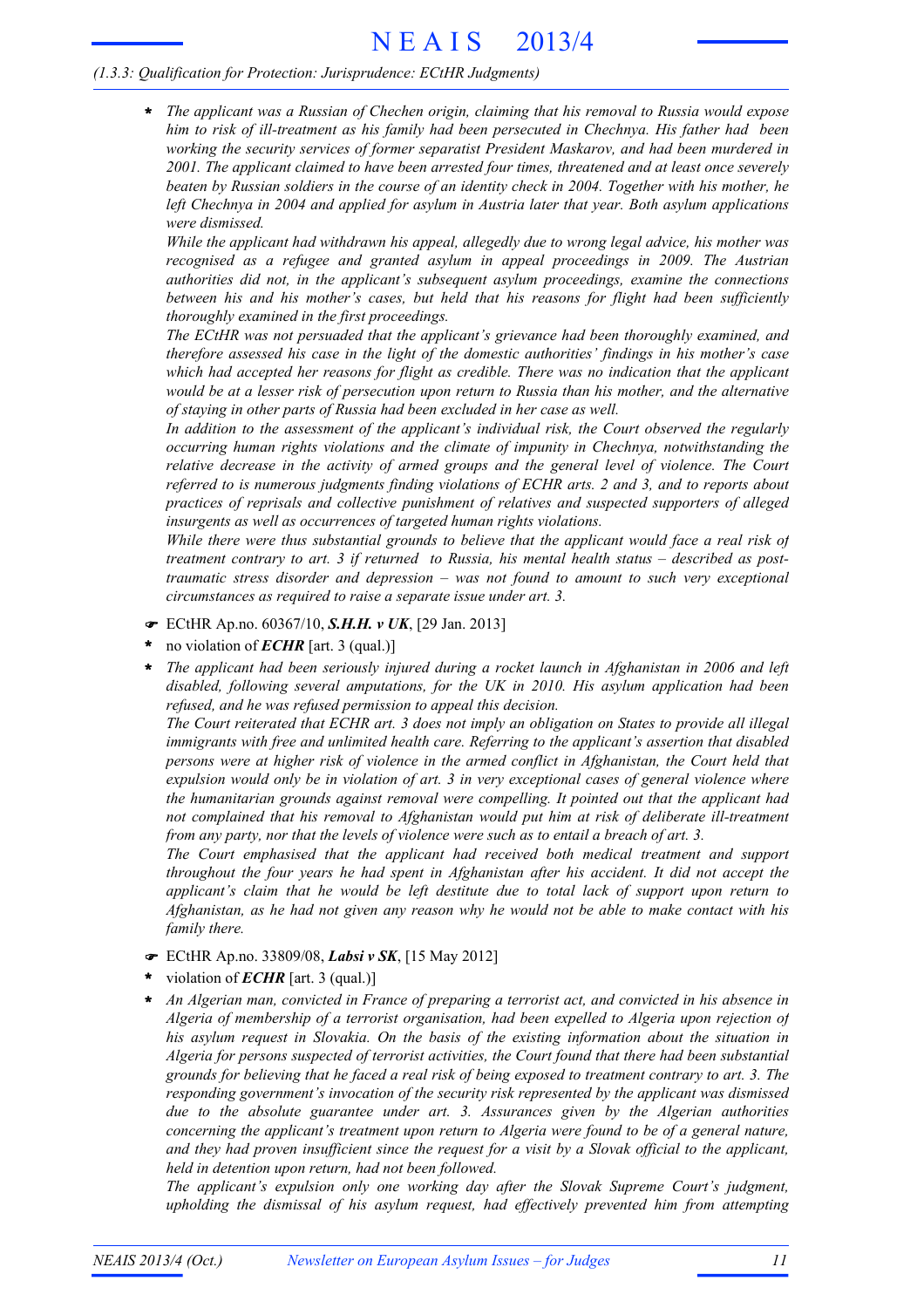# *(1.3.3: Qualification for Protection: Jurisprudence: ECtHR Judgments)*

*redress by a complaint to the Slovak Constitutional Court. Expulsion of the applicant in disregard of an interim measure issued by the Court under Rule 39, preventing the Court from properly examining his complaints and from protecting him against treatment contrary to art. 3, was a violation of the right to individual application under art. 34.*

- F ECtHR Ap.no. 52077/10, *S.F. v SWE*, [15 May 2012]
- violation of *ECHR* [art. 3 (qual.)] **\***
- *Observing that the human rights situation in Iran gives rise to grave concern, and that the situation appears to have deteriorated since the Swedish domestic authorities determined the case and rejected the applicants' request for asylum in 2008-09, the Court noted that it is not only the leaders of political organisations or other high-profile persons who are detained, but that anyone who demonstrates or in any way opposes the current regime in Iran may be at risk of being detained and ill-treated or tortured. Acknowledging that the national authorities are best placed to assess the facts and the general credibility of asylum applicants' story, the Court agreed that the applicant's basic story was consistent notwithstanding some uncertain aspects that did not undermine the overall credibility of the story. While the applicants' pre-flight activities and circumstances were not sufficient independently to constitute grounds for finding that they would be* in risk of art. 3 treatment if returned to Iran, the Court found that they had been involved in *extensive and genuine political and human rights activities in Sweden that were of relevance for the determination of the risk on return, given their existing risk of identification and their belonging to several risk categories. Thus, their sur place activities taken together with their past activities and incidents in Iran lead the Court to conclude that there would be substantial grounds for believing* that they would be exposed to a real risk of treatment contrary to art. 3 if deported to Iran in the *current circumstances.* **\***
- F ECtHR Ap.no. 24027/07, *Babar Ahmad v UK*, [10 Apr. 2012]
- no violation of *ECHR* [art. 3 (qual.)] **\***
- *In a case concerning six alleged international terrorists who have been detained in the UK pending extradition to the USA, the Court held that neither their conditions of detention at a 'supermax' prison in USA (ADX Florence) nor the length of their possible sentences (mandatory sentence of life imprisonment without the possibility parole for one of the applicants, and discretionary life sentences for the others) would make such extradition being in violation of art. 3.* **\***
- F ECtHR Ap.no. 27765/09, *Hirsi v ITA*, [23 Feb. 2012]
- interpr. of *ECHR* [art. 3 (qual.)] **\***
- *For the first time the Court applied Article 4 of Protocol no. 4 (collective expulsion) in the* circumstance of aliens who were not physically present on the territory of the State, but in the high *seas. Italy was also held responsible for exposing the aliens to a treatment in violation with article 3 ECHR, as it transferred them to Libya 'in full knowledge of the facts' and circumstances in Libya.* **\***
- F ECtHR Ap.no. 8139/09, *Othman v UK*, [17 Jan. 2012]
- no violation of *ECHR* [art. 3 (qual.)] **\***
- referral to the Grand Chamber requested; refused by the ECtHR Panel on 9 May 2012 **\***
- *Notwithstanding widespread and routine occurrence of torture in Jordanian prisons, and the fact that the applicant as a high profile Islamist was in a category of prisoners frequently ill-treated in* Jordan, the applicant was held not to be in real risk of ill-treatment if being deported to Jordan, *due to the information provided about the 'diplomatic assurances' that had been obtained by the UK government in order to protect his Convention rights upon deportation; the Court took into account the particularities of the memorandum of understanding agreed between the UK and Jordan, as regards both the specific circumstances of its conclusion, its detail and formality, and the modalities of monitoring the Jordanian authorities' compliance with the assurances.* **\***

*Holding that ECHR art. 5 applies in expulsion cases, but that there would be no real risk of flagrant breach of art. 5 in respect of the applicant's pre-trial detention in Jordan.*

*Holding that deportation of the applicant to Jordan would be in violation of ECHR art. 6, due to* the real risk of flagrant denial of justice by admission of torture evidence against him in the retrial *of criminal charges.*

- F ECtHR Ap.no. 23505/09, *N. v SWE*, [20 July 2010]
- violation of *ECHR* [art. 3 (qual.)] **\***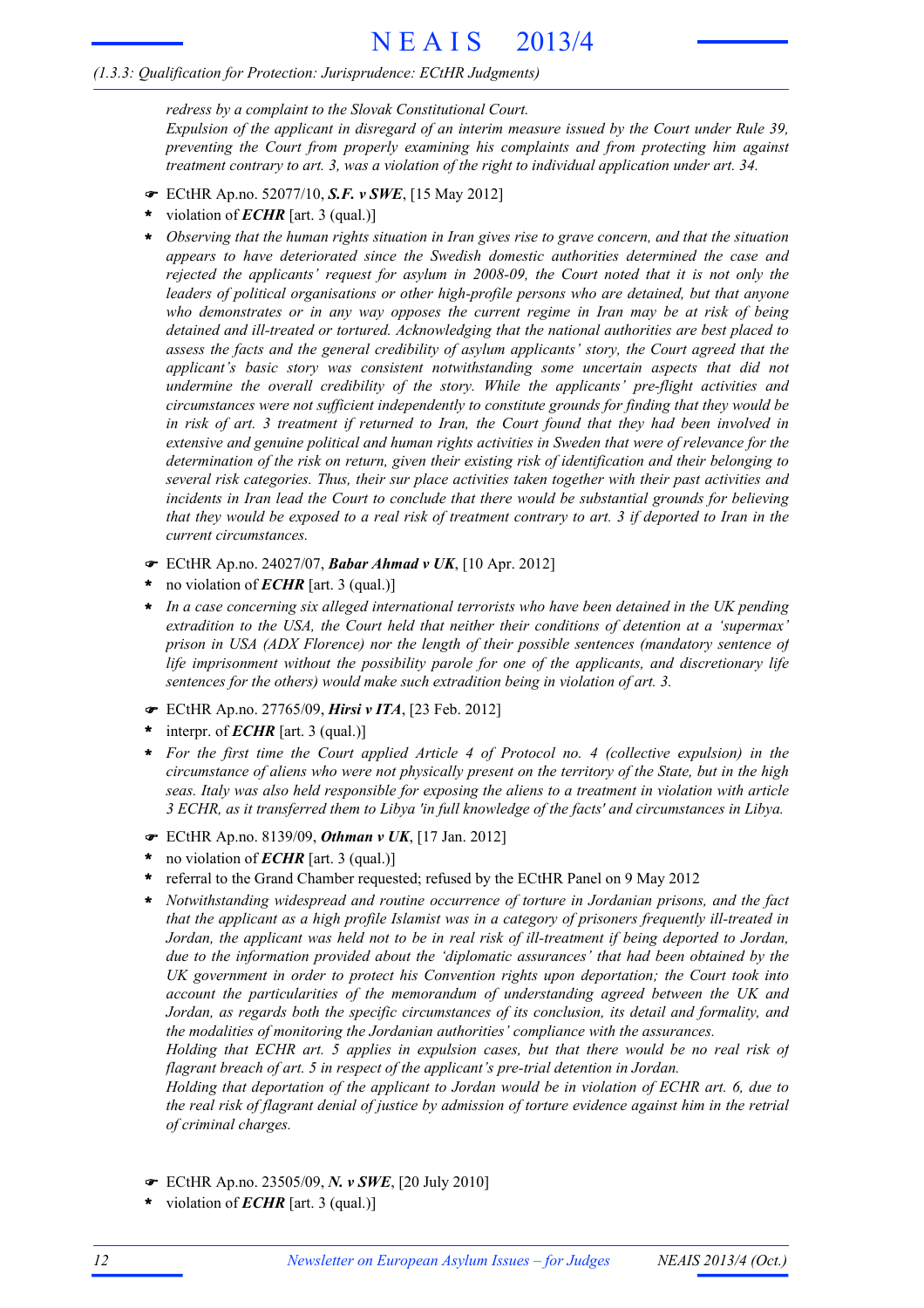# *(1.3.3: Qualification for Protection: Jurisprudence: ECtHR Judgments)*

- *The Court observed that women are at particular risk of ill-treatment in Afghanistan if perceived as not conforming to the gender roles ascribed to them by society, tradition and even the legal system. The Court could not ignore the general risk to which she might be exposed should her husband decide to resume their married life together, or should he perceive her filing for divorce as an indication of an extramarital relationship; in these special circumstances, there were substantial grounds for believing that the applicant would face various cumulative risks of reprisals falling under Art. 3 from her husband, his or her family, and from the Afghan society.* **\***
- F ECtHR Ap.no. 25904/07, *N.A. v UK*, [17 July 2008]
- violation of *ECHR* [art. 3 (qual.)] **\***
- \* The Court has never excluded the possibility that a general situation of violence in the country of *destination will be of a sufficient level of intensity as to entail that any removal thereto would necessarily breach Art. 3, yet such an approach will be adopted only in the most extreme cases of general violence where there is a real risk of ill-treatment simply by virtue of an individual being exposed to such violence on return*
- F ECtHR Ap.no. 1948/04, *Salah Sheekh v NL*, [11 Jan. 2007]
- violation of *ECHR* [art. 3 (qual.)] **\***
- *There was a real chance that deportation to 'relatively safe' areas in Somalia would result in his removal to unsafe areas, hence there was no 'internal flight alternative' viable. The Court emphasised that even if ill-treatment be meted out arbitrarily or seen as a consequence of the general unstable situation, the asylum seeker would be protected under Art. 3, holding that it cannot be required that an applicant establishes further special distinguishing features concerning him personally in order to show that he would be personally at risk.* **\***
- F ECtHR Ap.no. 24245/03, *D. v TUR*, [22 June 2006]
- violation of *ECHR* [art. 3 (qual.)] **\***
- *Deportation of woman applicant in view of the awaiting execution of severe corporal punishment in* **\*** *Iran would constitute violation of Art. 3, as such punishment would inflict harm to her personal dignity and her physical and mental integrity; violation of Art. 3 would also occur to her husband and daughter, given their fear resulting from the prospective ill-treatment of D.*
- F ECtHR Ap.no. 2345/02, *Said v NL*, [5 July 2005]
- violation of *ECHR* [art. 3 (qual.)] **\***
- *Asylum seeker held to be protected against refoulement under Art. 3; the Dutch authorities had taken the failure to submit documents establishing his identity, nationality, or travel itinerary as affecting the credibility of his statements; the Court instead found the applicant's statements consistent, corroborated by information from Amnesty International, and thus held that substantial grounds had been shown for believing that, if expelled, he would be exposed to a real risk of illtreatment as prohibited by Art. 3* **\***
- F ECtHR Ap.no. 58510/00, *Venkadajalasarma v NL*, [17 Feb. 2004]
- no violation of *ECHR* [art. 3 (qual.)] **\***
- Current situation in Sri Lanka makes it unlikely that Tamil applicant would run a real risk of being *subject to ill-treatment after his expulsion from the Netherlands* **\***
- F ECtHR Ap.no. 40035/98, *Jabari v TUR*, [11 July 2000]
- violation of *ECHR* [art. 3 (qual.)] **\***
- \* Holding violation of Article 3 in case of deportation that would return a woman who has committed *adultery to Iraq.*
- F ECtHR Ap.no. 24573/94, *H.L.R. v FRA*, [27 Apr. 1997]
- no violation of *ECHR* [art. 3 (qual.)] **\***
- \* Finding no violation of Article 3 in case of expulsion of a citizen of Columbia as there was no *'relevant evidence' of risk of ill-treatment by non-state agents, whereby authorities 'are not able to obviate the risk by providing adequate protection'.*
- F ECtHR Ap.no. 13163/87, *Vilvarajah v UK*, [30 Oct. 1991]
- no violation of *ECHR* [art. 3 (qual.)] **\***
- *Finding no breach of Art. 3 although applicants claimed to have been subjected to ill-treatment upon return to Sri Lanka; this had not been a foreseeable consequence of the removal of the* **\***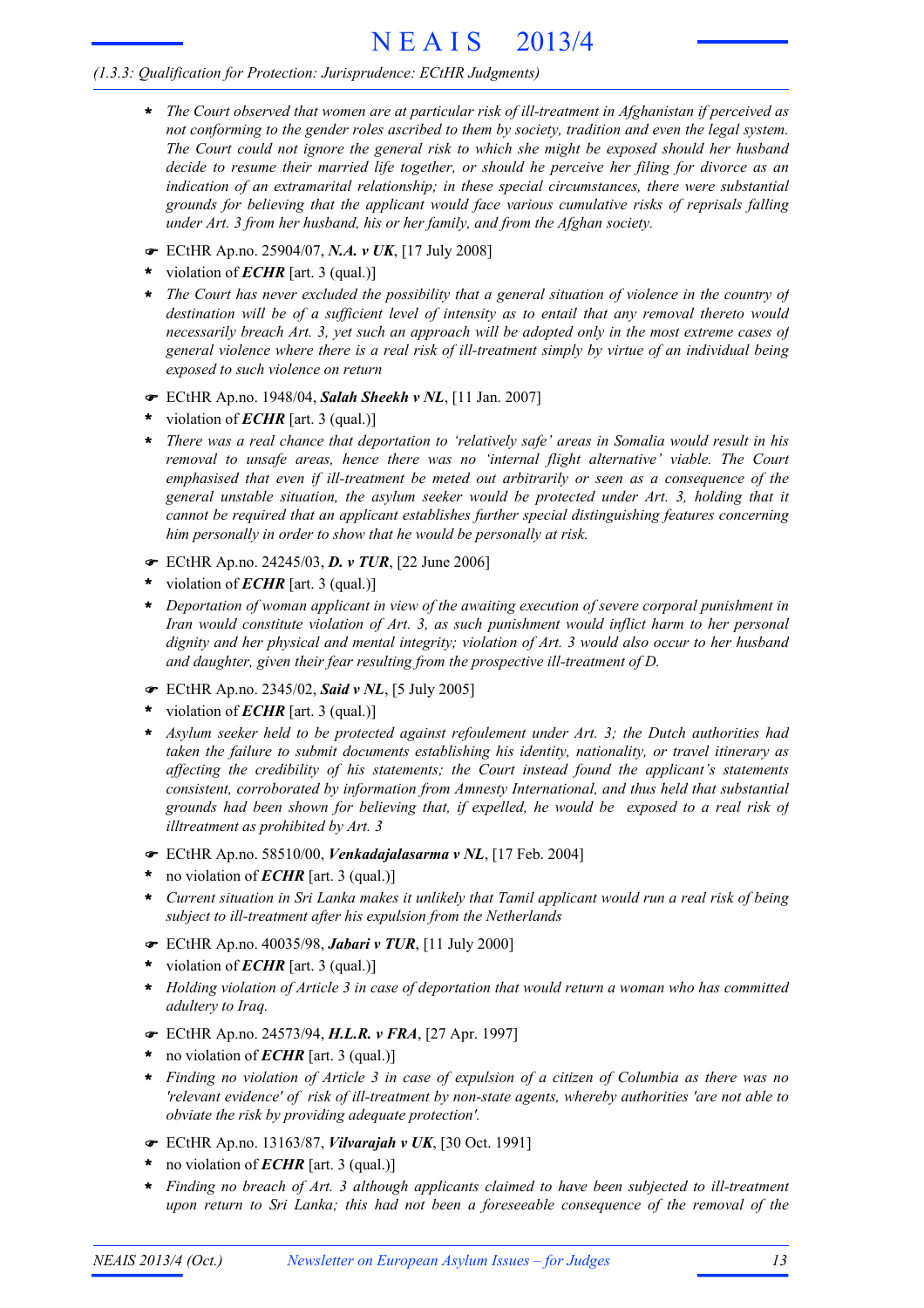# *(1.3.3: Qualification for Protection: Jurisprudence: ECtHR Judgments)*

*applicants, in the light of the general situation in Sri Lanka and their personal circumstances; a* mere possibility of ill-treatment is not in itself sufficient to give rise to a breach of  $Art.$  3, and there *existed no special distinguishing features that could or ought to have enabled the UK authorities to foresee that they would be treated in this way.*

- F ECtHR Ap.no. 15576/89, *Cruz Varas v SWE*, [20 Mar. 1991]
- no violation of *ECHR* [art. 3 (qual.)] **\***
- *Recognizing the extra-territorial effect of Art. 3 similarly applicable to rejected asylum seekers;* **\*** *finding no Art. 3 violation in expulsion of Chilean national denied asylum, noting that risk assessment by State Party must be based on facts known at time of expulsion.*
- F ECtHR Ap.no. 14038/88, *Soering v UK*, [7 July 1989]
- violation of *ECHR* [art. 3 (qual.)] **\***
- *Holding extradition from UK to USA of German national charged with capital crime and at risk of serving on death row is a violation of Article 3 recognising the extra-territorial effect of the ECHR.* **\***

# **1.3.4 CAT Views on Qualification for Protection**

- F CAT 391/2009, *M.A.M.A. et al. v SWE*, [10 July 2012]
- violation of *CAT* [art. 3 (qual.)] **\***
- As to the State party's position in relation to the assessment of the first complainant's risk of being *subjected to torture, the Committee notes that the State party has accepted that it appeared not unlikely that he would still attract the interest of the Egyptian authorities due to his family relationship with the convicted murderer of President al-Sadat, even though the events took place a long time ago. Furthermore, his Internet activities in Sweden, questioning whether the real murderers of President al-Sadat were convicted and punished, should also be taken into account in* this context. Finally, the State party has accepted that it could not be excluded that the rest of the *family would also attract the interest of the Egyptian authorities. It specifically pointed out that the second complainant had allegedly been subjected to harsh treatment by the Egyptian security police and the third complainant had allegedly been repeatedly raped by police officers while in Egyptian custody. Consequently, it was not possible to fully exclude that he would be exposed to similar treatment if returned to Egypt.* **\***

*The Committee against Torture therefore concludes that the enforcement of the order to expel complainants to Egypt would constitute a violation of article 3 of the Convention.*

- F CAT 381/2009, *Abolghasem Faragollah et al. v CH*, [21 Nov. 2011]
- violation of *CAT* [art. 3 (qual.)] **\***
- *The Committee is of the opinion that in the light of all the circumstances, including the general human rights situation in Iran, the personal situation of the claimant, who continues to engage in opposition activities for the Democratic Association for Refugees and whose son has been granted refugee status, and bearing in mind its preceding jurisprudence, the Committee is of the opinion that he could well have attracted the attention of the Iranian authorities. The Committee therefore considers that there are substantial ground for believing that he would risk being subjected to* torture if returned to Iran. The Committee notes that Iran is not a State Party to the CAT and the *complainant therefore would be deprived of the legal option of recourse.* **\***
- F CAT 379/2009, *Bakatu-Bia v SWE*, [3 June 2011]
- violation of *CAT* [art. 3 (qual.)] **\***
- *The present human rights situation in the Democratic Republic of the Congo, is such that, in the prevailing circumstances, substantial grounds exist for believing that the complainant is at risk of being subjected to torture if returned to the Democratic Republic of the Congo.* **\***
- F CAT 336/2008, *Harminder Singh Khalsa v CHE*, [26 May 2011]
- violation of *CAT* [art. 3 (qual.)] **\***
- *The Committee notes that the complainants are well known to the Indian authorities because of their political activities in Switzerland and their leadership roles in the Sikh community abroad. The Committee accordingly considers that the complainants have provided sufficient evidence that their profile is sufficiently high to put them at risk of torture if arrested.* **\***

*The Committee notes the State party's submission that that numerous Sikh militants are back in India, that Sikhs live in great numbers in different states and therefore the complainants have the*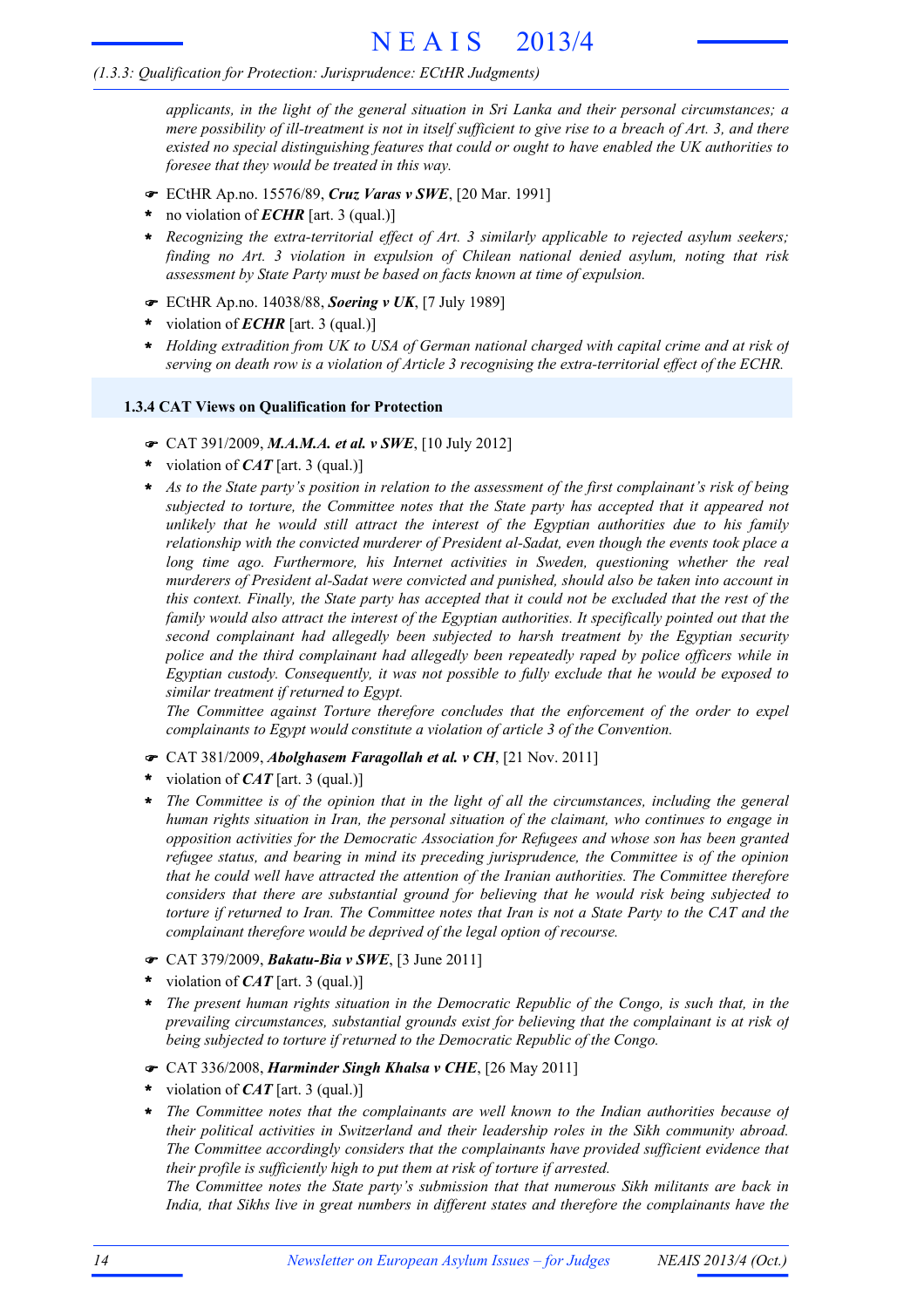# *(1.3.4: Qualification for Protection: Jurisprudence: CAT Views)*

*option to relocate to another Indian state from their state of origin. The Committee, however, observes that some Sikhs, alleged to have been involved in terrorist activities have been arrested by the authorities upon arrival at the airport and immediately taken to prisons and charged with various offences. The Committee also takes note of the evidence submitted that the Indian police continued to look for the complainants and to question their families about their whereabouts long after they had fled to Switzerland. In light of these considerations, the Committee does not consider that they would be able to lead a life free of torture in other parts of India.*

- F CAT 339/2008, *Said Amini v DNK*, [30 Nov. 2010]
- violation of *CAT* [art. 3 (qual.)] **\***
- *In assessing the risk of torture in the present case, the Committee notes the complainant's* **\*** contention that there is a foreseeable risk that he will be torture if returned to Iran based on his *claims of past detention and torture, as a result of his political activities, and the recommencement* of his political activities upon arrival in Denmark. It notes his claim that the State party did not take his allegations of torture into account, and that it never formed a view on the veracity of the *contents of his medical reports, which allegedly prove that he had in fact been tortured.*
- F CAT 373/2009, *M.A. and L.G. v SWE*, [19 Nov. 2010]
- violation of *CAT* [art. 3 (qual.)] **\***
- *Return of longtime PKK member to Turkey where he is wanted under anti-terrorism laws would constitute a breach of art. 3.* **\***
- F CAT 300/2006, *A.T. v FRA*, [11 May 2007]
- violation of *CAT* [art. 3 (qual.)] **\***
- *Violation of the Convention when France charged dual French/Tunisian national of terrorism, revoked his French citizenship, and expelled him to Tunisia while his asylum and CAT claims were still pending.* **\***
- F CAT 281/2005, *E.P. v AZE*, [1 May 2007]
- violation of *CAT* [art. 3 (qual.)] **\***
- *Violation of the Convention when Azerbaijan disregarded Committee's request for interim* **\*** *measures and expelled applicant who had received refugee status in Germany back to Turkey where she had previously been detained and tortured.*
- F CAT 279/2005, *C.T. and K.M. v SWE*, [22 Jan. 2007]
- violation of *CAT* [art. 3 (qual.)] **\***
- *Rwandan women repeatedly raped in detention in Rwanda by state officials have substantial grounds to fear torture if returned while ethnic tensions remain high. Complete accuracy seldom to be expected of victims of torture, and inconsistencies in testimony do not undermine credibility if they are not material.* **\***
- F CAT 233/2003, *Agiza v SWE*, [20 May 2005]
- violation of *CAT* [art. 3 (qual.)] **\***
- *The non-refoulement under CAT is absolute even in context of national security concerns;* **\*** *insufficient diplomatic assurances were obtained by sending country.*
- F CAT 43/1996, *Tala v SWE*, [15 Nov. 1996]
- violation of *CAT* [art. 3 (qual.)] **\***
- *Contradictions and inconsistencies in testimony of asylum seeker attributed to post-traumatic stress disorder resulting from torture.* **\***

## **1.3.5 CCPR Views on Qualification for Protection**

- F CCPR 1763/2008, *Ernst Sigan Pillai et al. v CAN*, [25 Mar. 2011]
- violation of *ICCPR* [art. 7 (qual.)] **\***
- *The Committee notes the argument invoked by the State party regarding the harm being the* **\*** *necessary and foreseeable consequence of the deportation to Sri Lanka. In that respect the Committee recalls its General Comment No. 31 in which it refers to the obligation of States parties not to extradite, deport, expel or otherwise remove a person from their territory where there are substantial grounds for believing that there is a real risk of irreparable harm. The Committee*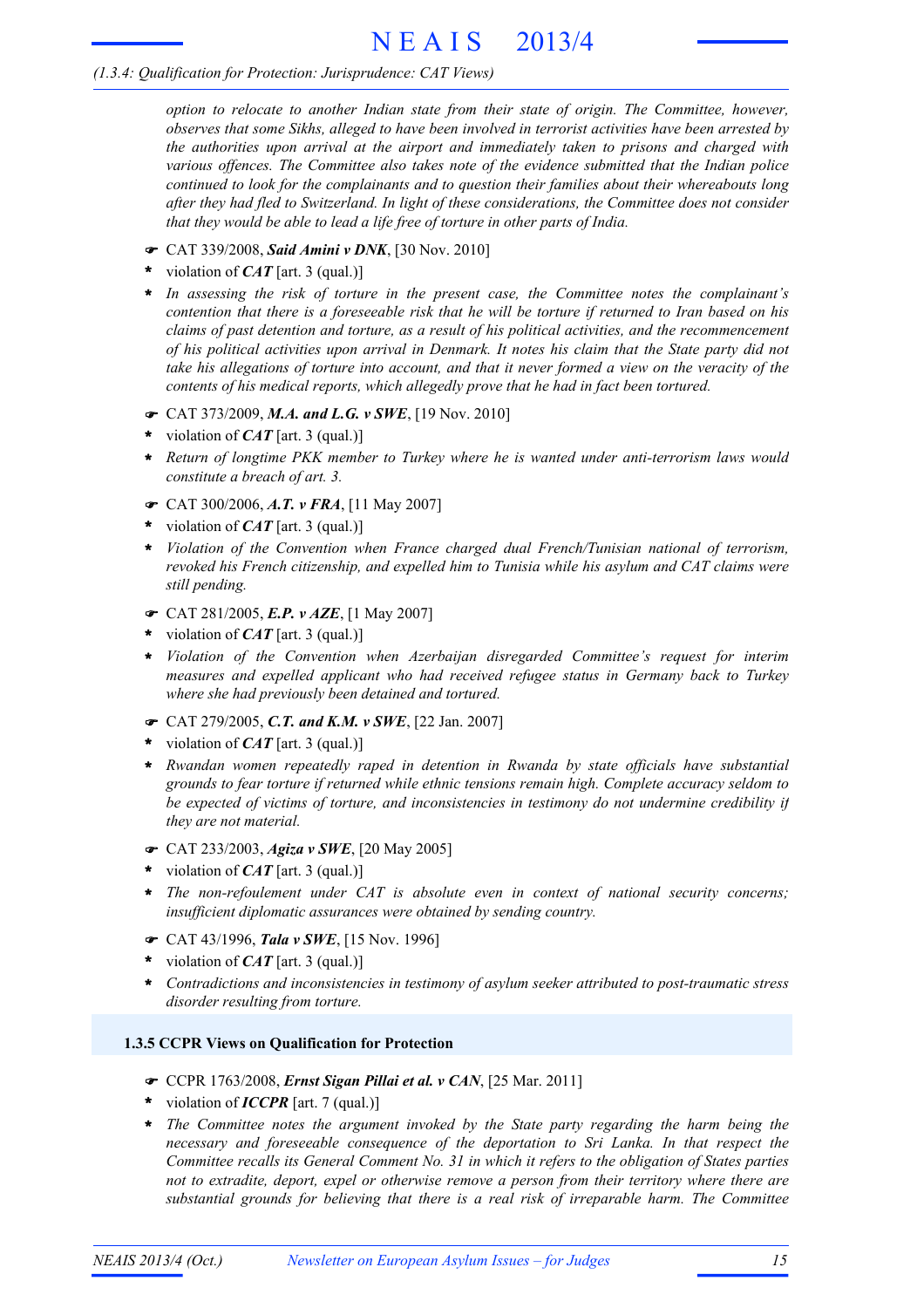# *(1.3.5: Qualification for Protection: Jurisprudence: CCPR Views)*

*further notes that the diagnosis of Mr. Pillai's post-traumatic stress disorder led the Immigration and Refugee Board to refrain from questioning him about his earlier alleged torture in detention. The Committee is accordingly of the view that the material before it suggests that insufficient* weight was given to the authors' allegations of torture and the real risk they might face if deported *to their country of origin, in the light of the documented prevalence of torture in Sri Lanka. Notwithstanding the deference given to the immigration authorities to appreciate the evidence before them, the Committee considers that further analysis should have been carried out in this case. The Committee therefore considers that the removal order issued against the authors would constitute a violation of Article 7 of the Covenant if it were enforced.*

- **<del>●</del>** CCPR 1544/2007, Mehrez Ben Abde Hamida v. CAN, [11 May 2010]
- violation of *ICCPR* [art. 7 (qual.)] **\***
- *The CCPR observes that the State party refers mainly to the decisions of various authorities which have rejected the author's applications essentially on the grounds that he lacks credibility, having noted inconsistencies in his statements and the lack of evidence in support of his allegations. The Committee observes that the standard of proof required of the author is that he establishes that* there is a real risk of treatment contrary to article 7 as a necessary and foreseeable consequence of *his expulsion to Tunisia. The CCPR notes that the State party itself, referring to a variety of* sources, says that torture is known to be practised in Tunisia, but that the author does not belong to *one of the categories at risk of such treatment. The Committee considers that the author has provided substantial evidence of a real and personal risk of his being subjected to treatment* contrary to article 7 of the Covenant, on account of his dissent in the Tunisian police, his six-month *police detention, the strict administrative surveillance to which he was subjected and the wanted notice issued against him by the Ministry of the Interior which mentions his "escape from administrative surveillance". These facts have not been disputed by the State party. The Committee gives due weight to the author's allegations regarding the pressure put on his family in Tunisia. Having been employed by the Ministry of the Interior, then disciplined, detained and subjected to* strict surveillance on account of his dissent, the Committee considers that there is a real risk of the *author being regarded as a political opponent and therefore subjected to torture.* **\***

# **1.3.6 National Judgments on Qualification for Protection**

- F **Germany:** BVerwGE 10 C 23.12, [20 Feb. 2013]
- interpr. of Dir. 2004/83: *Qualification* [art. 9(1)] **\***
- Baden-Württemberg Higher Adminstrative Court **\***
- http://cmr.jur.ru.nl/neais/Germany/BVerwGE10C2312.pdf **\***
- *The Federal Administrative Court holds that (consistently with the C-71/11 and C-9911 of 5 September 2012) the scope of protection of Article 9 (1) QD also includes the practice of religion in public, including the right to propagate the faith or persuade others to accept it. Therefore the mere prohibition of practising a religion may constitute an act of persecution within the meaning of Article 9 (1), irrespectively of the extent to which the applicant is religiously active. There has to be a considerable probability that the applicant's life, limb or liberty will be threatened or will face prosecution or inhuman or degrading treatment, and if the forbidden religious practice is particularly important to the applicant in order to preserve his religious identity.* **\***
- F **Belgium:** 218.075, [16 Feb. 2012]
- interpr. of Dir. 2004/83: *Qualification* [art. 15(b)] **\***
- *The Council of State holds that membership of a group systematically targeted by ill-treatments can constitute substantial grounds for believing that an applicant, if returned, would face a real risk of suffering serious harms as defined in article 15(b) of the QD. It overturns a ruling of the inferior court (the Council of Alien Law Litigation) that required the applicant to establish further individual circumstances. Before the Council of State, the Belgian administration supports the ruling of the inferior court by deducing from the Elgafaji ruling of the CJEU that the applicant's burden of proving that he is individually targeted only softens in situations of general violence as defined in article 15(c) of the QD.* **\***

*The Council of State disagrees with that interpretation of Elgafaji. It instead emphasises that Elgafaji equates article 15(b) of the QD with article 3 ECHR. It then goes on considering that the ECtHR, in the Saadi v. Italy case, held that membership to a group systematically targeted by illtreatments can give rise to protection under article 3 ECHR. Therefore the Council of State*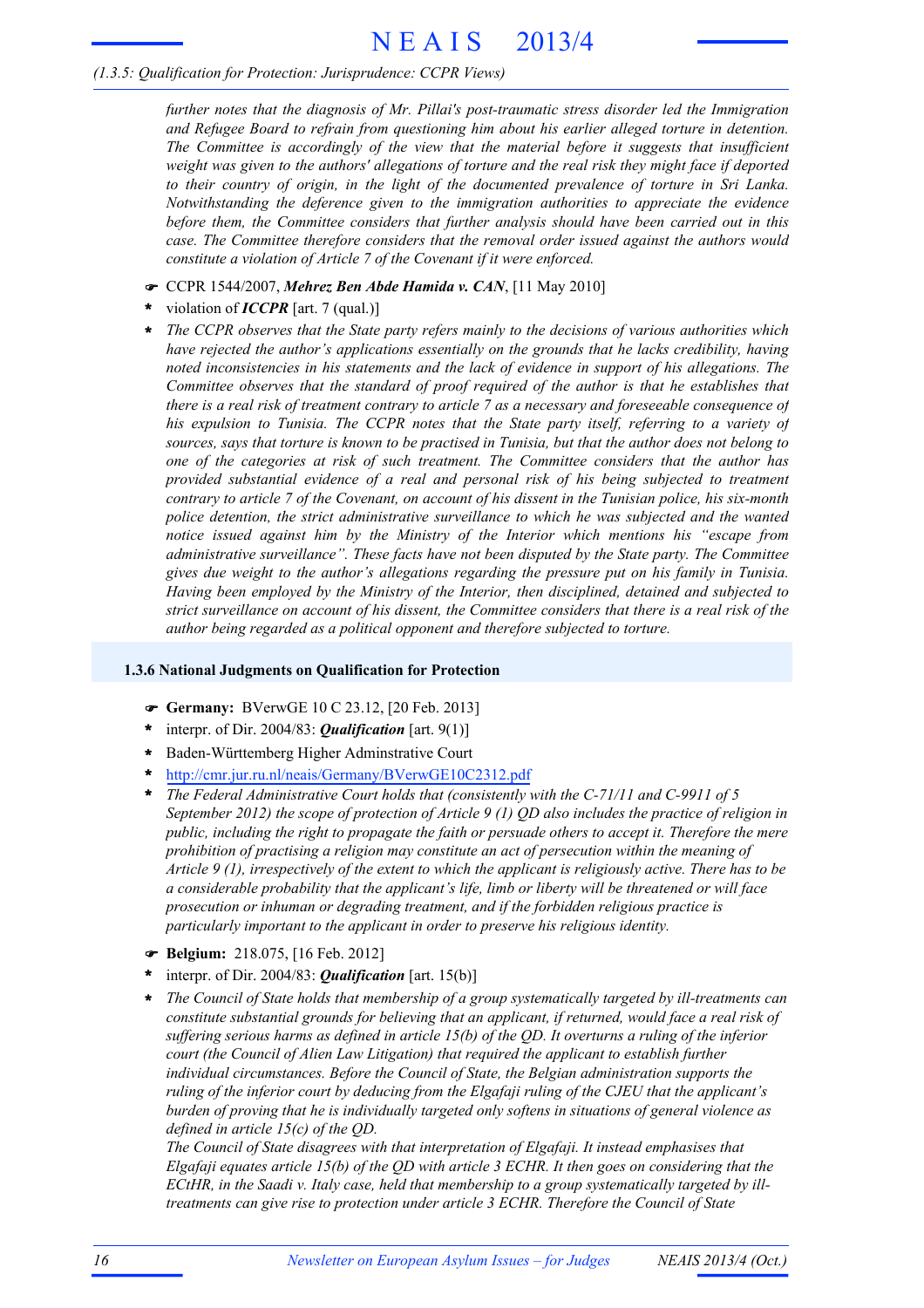# *(1.3.6: Qualification for Protection: Jurisprudence: National Judgments)*

*concludes that the protection of article 15(b) of the QD shall be afforded to applicants belonging to a group systematically targeted by ill-treatments even though they do not show further individual*

- F **Germany:** BVerwGE 10 C 13.10, [17 Nov. 2011]
- interpr. of Dir. 2004/83: *Qualification* [art. 2(e), 4(4), 15(c)] **\***
- Munich Higher Adm. Court **\***

delivery of medical care

http://cmr.jur.ru.nl/neais/Germany/BVerwGE10C1310.pdf **\***

(1) In order for a substantial individual danger to be presumed, Section 60 (7) Sentence 2 of the **\*** Residence Act requires a considerable probability that the individual concerned will be threatened with harm to the legally protected interests of life or limb. (2) For a finding of the requisite density of danger, in addition to a quantitative determination of the risk of death or injury, a general appraisal is also required that also assesses the situation for the

# **2 Asylum Procedure**

# *2.1 Asylum Procedure: Adopted Measures*

# **Directive 2005/85 Asylum Procedure**

*On minimum standards on procedures in Member States for granting and withdrawing refugee status*

- OJ 2005 L 326/13 **\***
- **\*** Revised by Dir. 2013/32
	- *CJEU Judgments*
- CJEU C-175/11, *H.I.D.*
- CJEU C-69/10, *Samba Diouf* [28 July 2011] F
- CJEU C-133/06, *Eur. Parliament v EU* [6 May 2008] F See further: § 2.3

#### *New*

*On common procedures for granting and withdrawing international protection*

**\*** Recast of Dir. 2005/85

# **CAT non-refoulement**

*UN Convention against Torture and other Cruel, Inhuman or Degrading Treatment or Punishment* [impl. date: 1987]

- 1465 UNTS 85 **\***
- **\*** art. 3: Protection against Refoulement
	- *CAT Views*
- **CAT 379/2009,** *Bakatu-Bia v SWE* [8 July 2011] [art. 3 (proc.)]
- CAT 319/2007, *Nirma Singh v CAN* [30 May 2011] [art. 22] F See further: § 2.3

**ECHR effective remedy**

*European Convention for the Protection of Human Rights and Fundamental Freedoms and its Protocols*

- ETS 005 **\*** *ECtHR Judgments* ECtHR Ap.no. 30471/08, *Abdolkhani v TUR* [22 Sep. 2009] [art. 13 (proc.)] F **►** ECtHR Ap.no. 14743/11, *Abdulkhakov v RUS* [2 Oct. 2012] [art. 3 (proc.)] **■** ECtHR Ap.no. 13284/04, *Bader v SWE* [8 Nov. 2005] [art. 3 (proc.)] **■** ECtHR Ap.no. 25894/94, *Bahaddar v NL* [19 Feb. 1998] [art. 3 (proc.)] **■** ECtHR Ap.no. 246/07, *Ben Khemais v ITA* [24 Feb. 2009] [art. 3 (proc.)] **■** ECtHR Ap.no. 51564/99, *Conka v BEL* [5 Feb. 2002] [art. 13 (proc.)] [impl. date: 1953] art. 3: Protection against Refoulement **\*** art. 13: Right to Effective Remedy
- **■** ECtHR Ap.no. 39630/09, *El-Masri v MKD* [13 Dec. 2012] [art. 13 (proc.)]
- ECtHR Ap.no. 25389/05, *Gebremedhin v FRA* [26 Apr. 2007] [art. 13 (proc.)] F

[impl. date: 1 Dec. 2007]

[31 Jan. 2013] [art. 23(3), 23(4), 39]

**Directive 2013/32 Asylum Procedure II**

OJ 2013 L 180/60 UK, IRL opt in **\*** [impl. date: July 2015]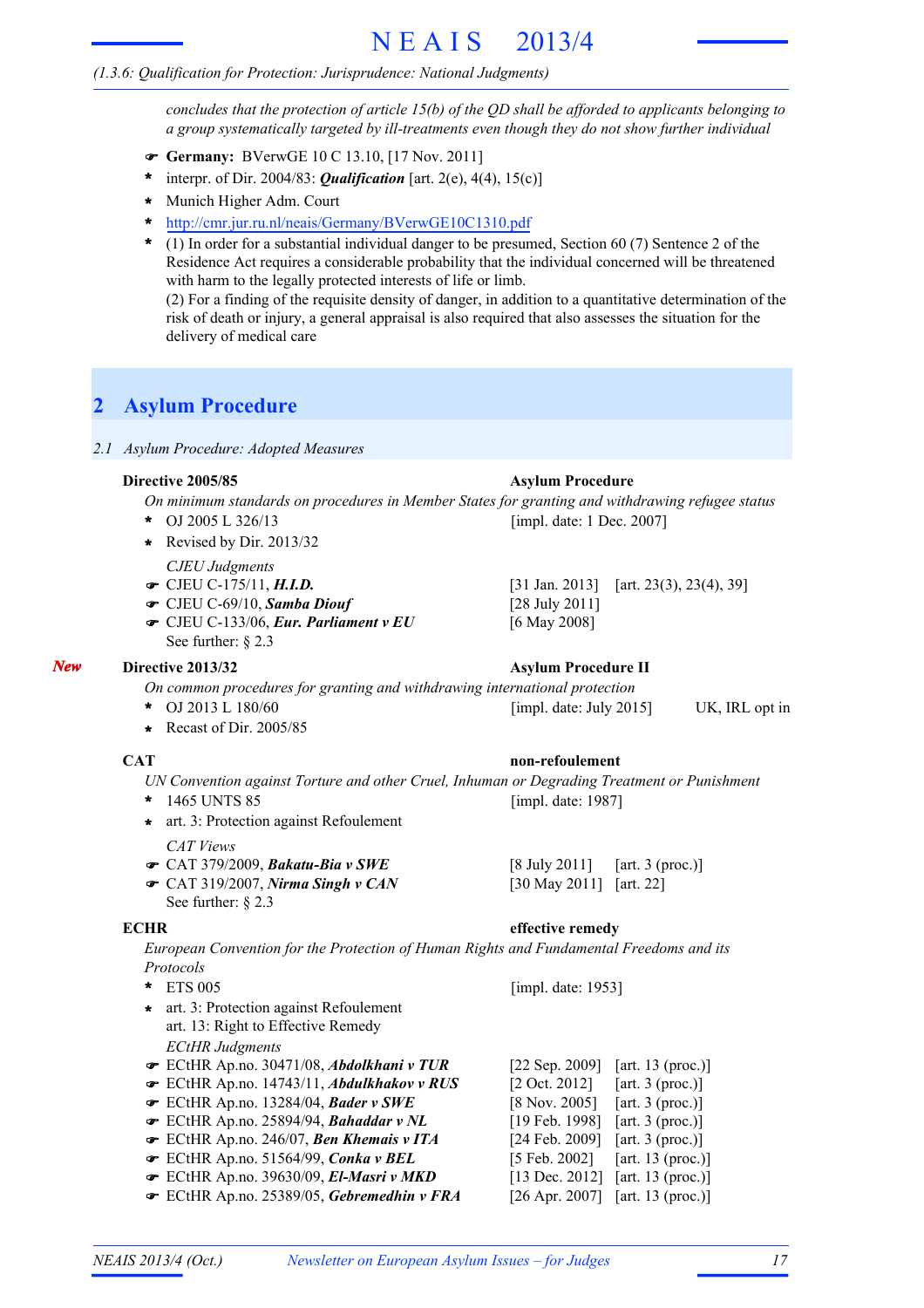## *(2.1: Asylum Procedure: Adopted Measures)*

| $\bullet$ ECtHR Ap.no. 27765/09, Hirsi v ITA                    | [23 Feb. 2012]            | [art. $3$ (proc.)] |
|-----------------------------------------------------------------|---------------------------|--------------------|
| F ECtHR Ap.no. 9152/09, I.M. v. FRA                             | $[2 \text{ Feb. } 2012]$  | [art. 13 (proc.)]  |
| ECtHR Ap.no. 40035/98, Jabari v TUR                             | $[11$ July 2000]          | [art. 3 (proc.)]   |
| ECtHR Ap.no. 33809/08, Labsi v SVK                              | [15 May 2012]             | [art. 13 (proc.)]  |
| $\bullet$ ECtHR Ap.no. 50094/10, M.E. v FRA                     | [6 June 2013]             | [art. 13 (proc.)]  |
| $\blacktriangleright$ ECtHR Ap.no. 30696/09, M.S.S. v BEL + GRC | $[21 \text{ Jan. } 2011]$ | [art. 3 (proc.)]   |
| ECtHR Ap.no. 2283/12, Mohammed v AUT                            | [6 June 2013]             | [art. 3 (proc.)]   |
| $\blacktriangleright$ ECtHR Ap.no. 38885/02, N. v FIN           | $[26$ July 2005]          | [art. $3$ (proc.)] |
| $\bullet$ ECtHR Ap.no. 39472/07, <i>Popov</i> . FRA             | $[19 \text{ Jan. } 2012]$ | [art. $3$ (proc.)] |
| $\bullet$ ECtHR Ap.no. 33210/11, Singh v BEL                    | $[2 \text{ Oct. } 2012]$  | [art. 13 (proc.)]  |
| ECtHR Ap.no. 45223/05, Sultani v FRA                            | [20 Sep. 2007]            | [art. $3$ (proc.)] |
| $\bullet$ ECtHR Ap.no. 12294/07, Zontul v GRC                   | $[17 \text{ Jan. } 2012]$ | [art. $3$ (proc.)] |
| $\alpha$ $\alpha$ $\alpha$ $\alpha$ $\alpha$                    |                           |                    |

- See further: § 2.3
	-

# *2.2 Asylum Procedure: Proposed Measures*

nothing to report **\***

# *2.3 Asylum Procedure: Jurisprudence*

# **2.3.1 CJEU Judgments on Asylum Procedure**

- F CJEU C-175/11, *H.I.D.*, [31 Jan. 2013]
- interpr. of Dir. 2005/85: *Asylum Procedure* [art. 23(3), 23(4), 39] **\***
- ref. from 'High Court' (Ireland) **\***
- \* 1. Article 23(3) and (4) must be interpreted as not precluding a MS from examining by way of *prioritised or accelerated procedure, in compliance with the basic principles and guarantees set out in Chapter II of the Directive, certain categories of asylum applications defined on the basis of the criterion of the nationality or country of origin of the applicant.*

2. Article 39 must be interpreted as not precluding national legislation, such as that at issue in the *main proceedings, which allows an applicant for asylum either to lodge an appeal against the decision of the determining authority before a court or tribunal such as the Refugee Appeals Tribunal (Ireland), and to bring an appeal against the decision of that tribunal before a higher court such as the High Court (Ireland), or to contest the validity of that determining authority's decision before the High Court, the judgments of which may be the subject of an appeal to the Supreme Court (Ireland).*

- F CJEU C-69/10, *Samba Diouf*, [28 July 2011]
- interpr. of Dir. 2005/85: *Asylum Procedure* **\***
- ref. from 'Tribunal Administratif' (Luxembourg) **\***
- *On (1) the remedy against the decision to deal with the application under an accelerated procedure and (2) the right to effective judicial review in a case rejected under an accelerated procedure.* Art. 39 does not imply a right to appeal against the decision to assess the application for asylum in *an accelerated procedure, provided that the reasons which led to this decision can be subject to judicial review within the framework of the appeal against the rejection of the asylum claim.* **\***
- F CJEU C-133/06, *Eur. Parliament v EU*, [6 May 2008]
- interpr. of Dir. 2005/85: *Asylum Procedure* **\***
- *Under Article 202 EC, when measures implementing a basic instrument need to be taken at Community level, it is the Commission which, in the normal course of events, is responsible for exercising that power. The Council must properly explain, by reference to the nature and content of the basic instrument to be implemented, why exception is being made to that rule.* **\***

In that regard, the grounds set out in recitals 19 and 24 in the preamble to Directive 2005/85 on *minimum standards on procedures in Member States for granting and withdrawing refugee status, which relate respectively to the political importance of the designation of safe countries of origin and to the potential consequences for asylum applicants of the safe third country concept, are conducive to justifying the consultation of the Parliament in respect of the establishment of the lists of safe countries and the amendments to be made to them, but not to justifying sufficiently a*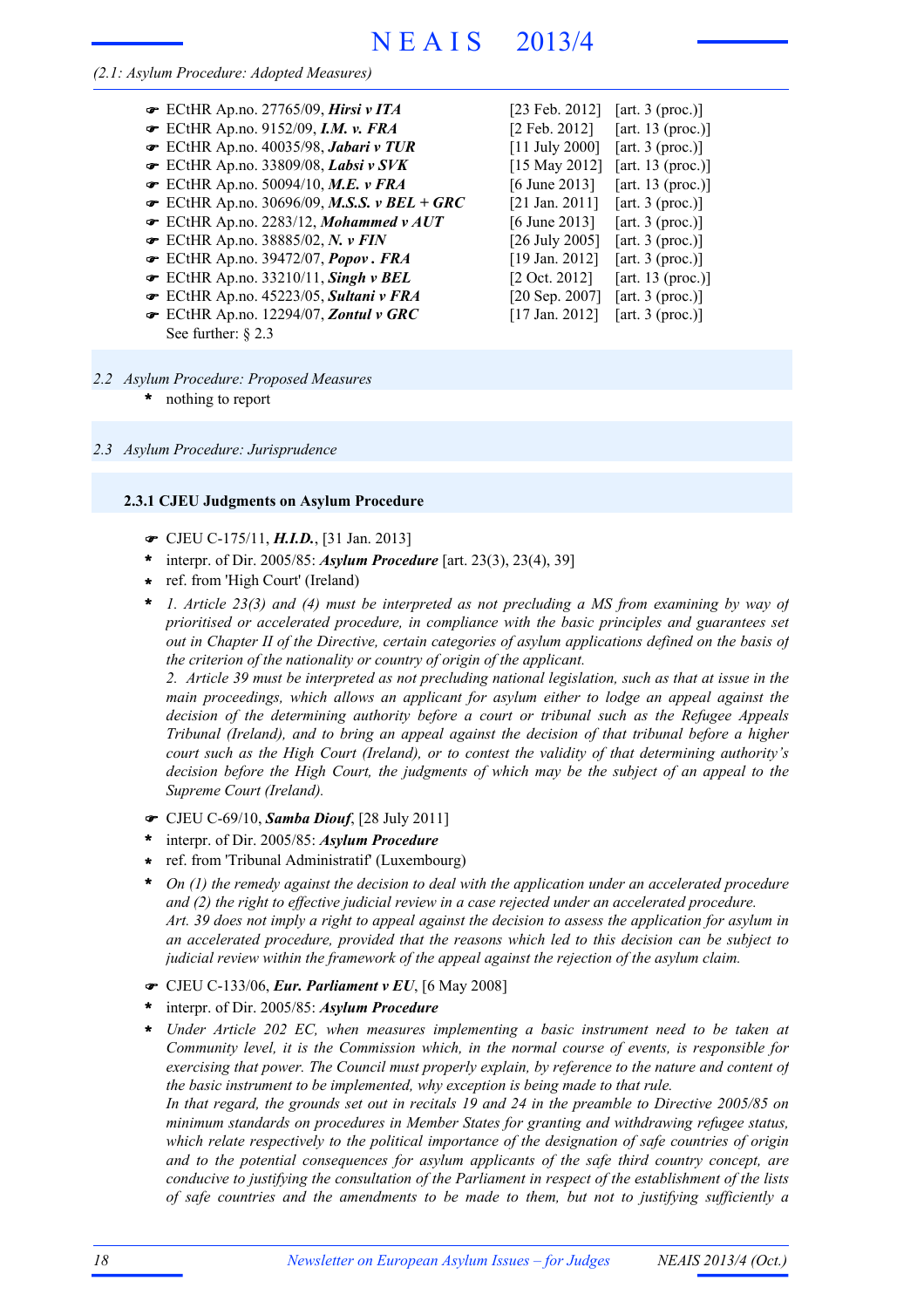*reservation of implementing powers which is specific to the Council.*

## **2.3.2 CJEU pending cases on Asylum Procedure**

**\*** *no cases pending*

#### **2.3.3 ECtHR Judgments and decisions on Asylum Procedure**

- F ECtHR Ap.no. 30471/08, *Abdolkhani v TUR*, [22 Sep. 2009]
- violation of *ECHR* [art. 13 (proc.)] **\***
- \* Holding a violation of Art. 13 in relation to complaints under Art. 3; the notion of an effective *remedy under Art. 13 requires independent and rigorous scrutiny of a claim to risk of refoulement under Art. 3, and a remedy with automatic suspensive effect.*
- F ECtHR Ap.no. 14743/11, *Abdulkhakov v RUS*, [2 Oct. 2012]
- violation of *ECHR* [art. 3 (proc.)] **\***
- *The applicant, an Uzbek national, applied for refugee status and asylum in Russia. The Russian authorities arrested him immediately upon arrival as they had been informed that he was wanted in Uzbekistan for involvement in extremist activities. The applicant claimed to be persecuted in Uzbekistan due to his religious beliefs, and feared being tortured in order to extract confession to offences. His application for refugee status was rejected, but his application for temporary asylum was still pending.* **\***

*The Russian authorities ordered the applicant's extradition to Uzbekistan, referring to diplomatic assurances given by the Uzbek authorities. However, the extradition order was not enforced, due to an indication by the ECtHR of an interim measure under Rule 39. Meanwhile, the applicant was abducted in Moscow, taken to the airport and brought to Tajikistan.*

*Extradition of the applicant to Uzbekistan, in the event of his return to Russia, was considered to constitute violation of ECHR art. 3, due to the widespread ill-treatment of detainees and the systematic practice of torture in police custody in Uzbekistan, and the fact that such risk would be increased for persons accused of offences connected to their involvement with prohibited religious organisations.*

*The Court found it established that the applicant's transfer to Tajikistan had taken place with the knowledge and either passive or active involvement of the Russian authorities. Tajikistan is not a party to the ECHR, and Russia had therefore removed the applicant from the protection of his rights under the ECHR. The Russian authorities had not made any assessment of the existence of legal guarantees in Tajikistan against removal of persons facing risk of ill-treatment.*

*As regards this issue of potential indirect refoulement, the Court noted in particular that the applicant's transfer to Tajikistan had been carried out in secret, outside any legal framework capable of providing safeguards against his further transfer to Uzbekistan without assessment of his risk of ill-treatment there. Any extra-judicial transfer or extraordinary rendition, by its deliberate circumvention of due process, was held to be contrary to the rule of law and the values protected by the ECHR.*

- F ECtHR Ap.no. 13284/04, *Bader v SWE*, [8 Nov. 2005]
- violation of *ECHR* [art. 3 (proc.)] **\***
- Asylum seeker held to be protected against refoulement due to a risk of flagrant denial of fair trial *that might result in the death penalty; such treatment would amount to arbitrary deprivation of life in breach of Art. 2; deportation of both the asylum seeker and his family members would therefore give rise to violations of Articles 2 and 3.* **\***
- F ECtHR Ap.no. 25894/94, *Bahaddar v NL*, [19 Feb. 1998]
- no violation of *ECHR* [art. 3 (proc.)] **\***
- *Although prohibition of ill-treatment contained in Article 3 of Convention is also absolute in expulsion cases, applicants invoking this Article are not dispensed as a matter of course from exhausting available and effective domestic remedies and normally complying with formal requirements and time-limits laid down by domestic law.* **\***

*In the instant case applicant failed to comply with time-limit for submitting grounds of appeal (failed to request extension of time-limit even though possibility open to him) no special*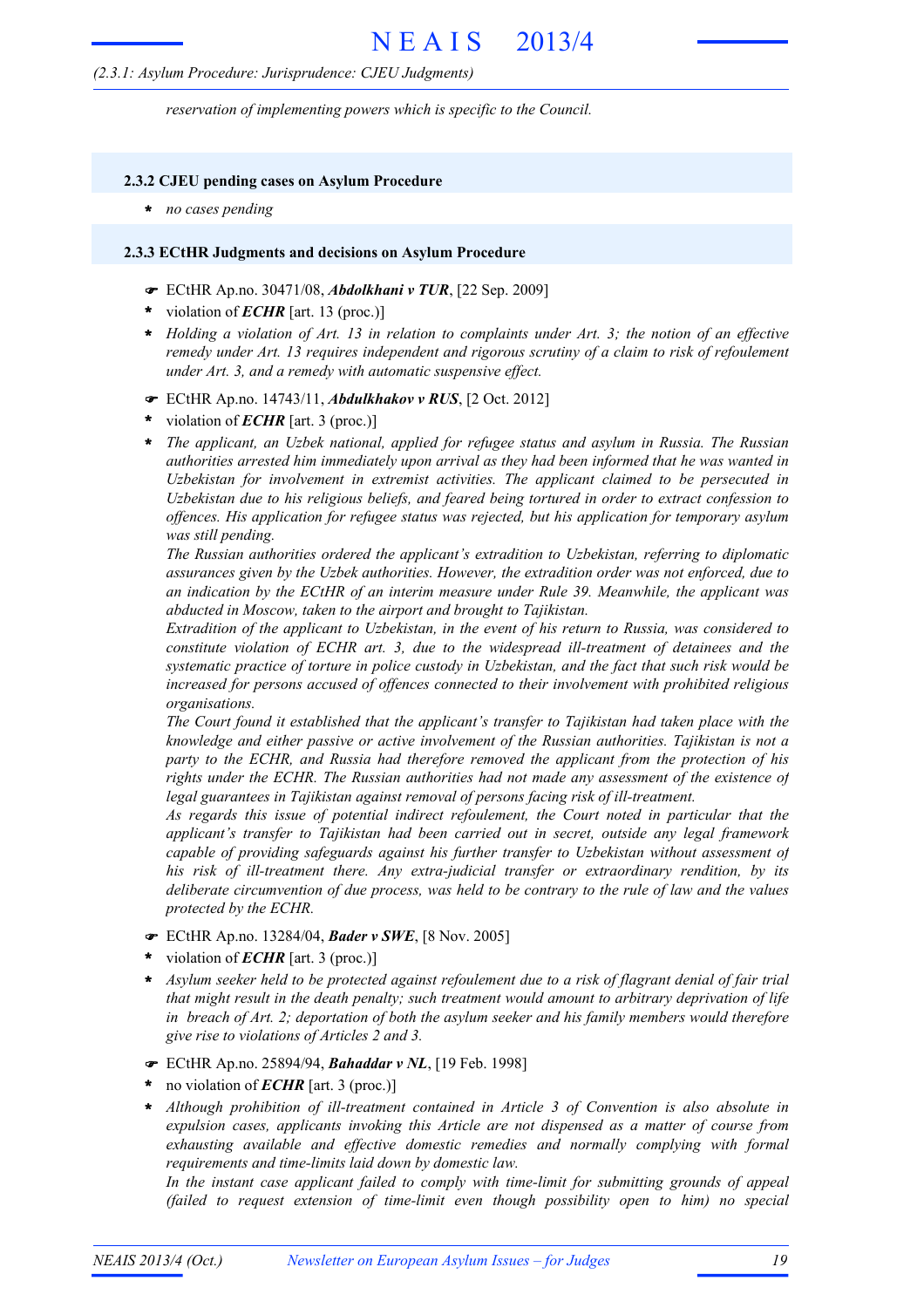*circumstances absolving applicant from compliance – even after time-limit had expired applicant had possibility to lodge fresh applications to domestic authorities either for refugee status or for residence permit on humanitarian grounds – Court notes at no stage during domestic proceedings was applicant refused interim injunction against expulsion – thus no imminent danger of illtreatment.*

- F ECtHR Ap.no. 246/07, *Ben Khemais v ITA*, [24 Feb. 2009]
- violation of *ECHR* [art. 3 (proc.)] **\***
- *Violation of Art. 3 due to deportation of the applicant to Tunisia; 'diplomatic assurances' alleged* **\*** *by the respondent Government could not be relied upon; violation of Art. 34 as the deportation had been carried out in spite of an ECtHR decision issued under Rule 39 of the Rules of Court.*
- F ECtHR Ap.no. 51564/99, *Conka v BEL*, [5 Feb. 2002]
- violation of *ECHR* [art. 13 (proc.)] **\***
- *The detention of rejected Roma asylum seekers before deportation to Slovakia constituted a* **\*** *violation of Art. 5; due to the specific circumstances of the deportation the prohibition against collective expulsion under Protocol 4 Art. 4 was violated; the procedure followed by the Belgian authorities did not provide an effective remedy in accordance with Art. 13, requiring guarantees of suspensive effect.*
- F ECtHR Ap.no. 39630/09, *El-Masri v MKD*, [13 Dec. 2012]
- violation of *ECHR* [art. 13 (proc.)] **\***
- *Whereas this case did not concern an asylum applicant, the ECtHR's reasoning and conclusions may be of interest in order to illustrate general principles of potential relevance to asylum cases under ECHR arts. 3 and 13 as well.* **\***

*The applicant, a German national of Lebanese origin, had been arrested by the Macedonian authorities as a terrorist suspect, held incommunicado in a hotel in Skopje, handed over to a CIA rendition team at Skopje airport, and brought to Afghanistan where he was held in US detention and repeatedly interrogated, beaten, kicked and threatened until his release four months later.*

*The Court accepted evidence from both aviation logs, international reports, a German parliamentary inquiry, and statements by a former Macedonian minister of interior as the basis for concluding that the applicant had been treated in accordance with his explanations. In view of the evidence presented, the burden of proof was shifted to the Macedonian government which had not conclusively refuted the applicant's allegations which there therefore considered as established beyond reasonable doubt.*

*Macedonia was held to be responsible for the ill-treatment and unlawful detention during the entire period of the applicant's captivity. In addition, ECHR arts. 3 and 13 had been violated due to the absence of any serous investigation into the case by the Macedonian authorities.*

*In two concurring opinions, ECtHR judges made further observations concerning the right to the truth as a separate aspect of ECHR art. 13, or as inherent aspect of ECHR art. 3, respectively.*

- F ECtHR Ap.no. 25389/05, *Gebremedhin v FRA*, [26 Apr. 2007]
- violation of *ECHR* [art. 13 (proc.)] **\***
- *Holding that the particular border procedure declaring 'manifestly unfounded' asylum applications inadmissible, and refusing the asylum seeker entry into the territory, was incompatible with Art. 13 taken together with Art.3; emphasising that in order to be effective, the domestic remedy must have suspensive effect as of right.* **\***
- F ECtHR Ap.no. 27765/09, *Hirsi v ITA*, [23 Feb. 2012]
- interpr. of *ECHR* [art. 3 (proc.)] **\***
- *For the first time the Court applied Article 4 of Protocol no. 4 (collective expulsion) in the* **\*** circumstance of aliens who were not physically present on the territory of the State, but in the high *seas. Italy was also held responsible for exposing the aliens to a treatment in violation with article 3 ECHR, as it transferred them to Libya 'in full knowledge of the facts' and circumstances in Libya.*
- F ECtHR Ap.no. 2964/12, *I.K. v AUT*, [28 Mar. 2013]
- violation of *ECHR* [art. 3 (qual.)] **\***
- *The applicant was a Russian of Chechen origin, claiming that his removal to Russia would expose him to risk of ill-treatment as his family had been persecuted in Chechnya. His father had been working the security services of former separatist President Maskarov, and had been murdered in 2001. The applicant claimed to have been arrested four times, threatened and at least once severely* **\***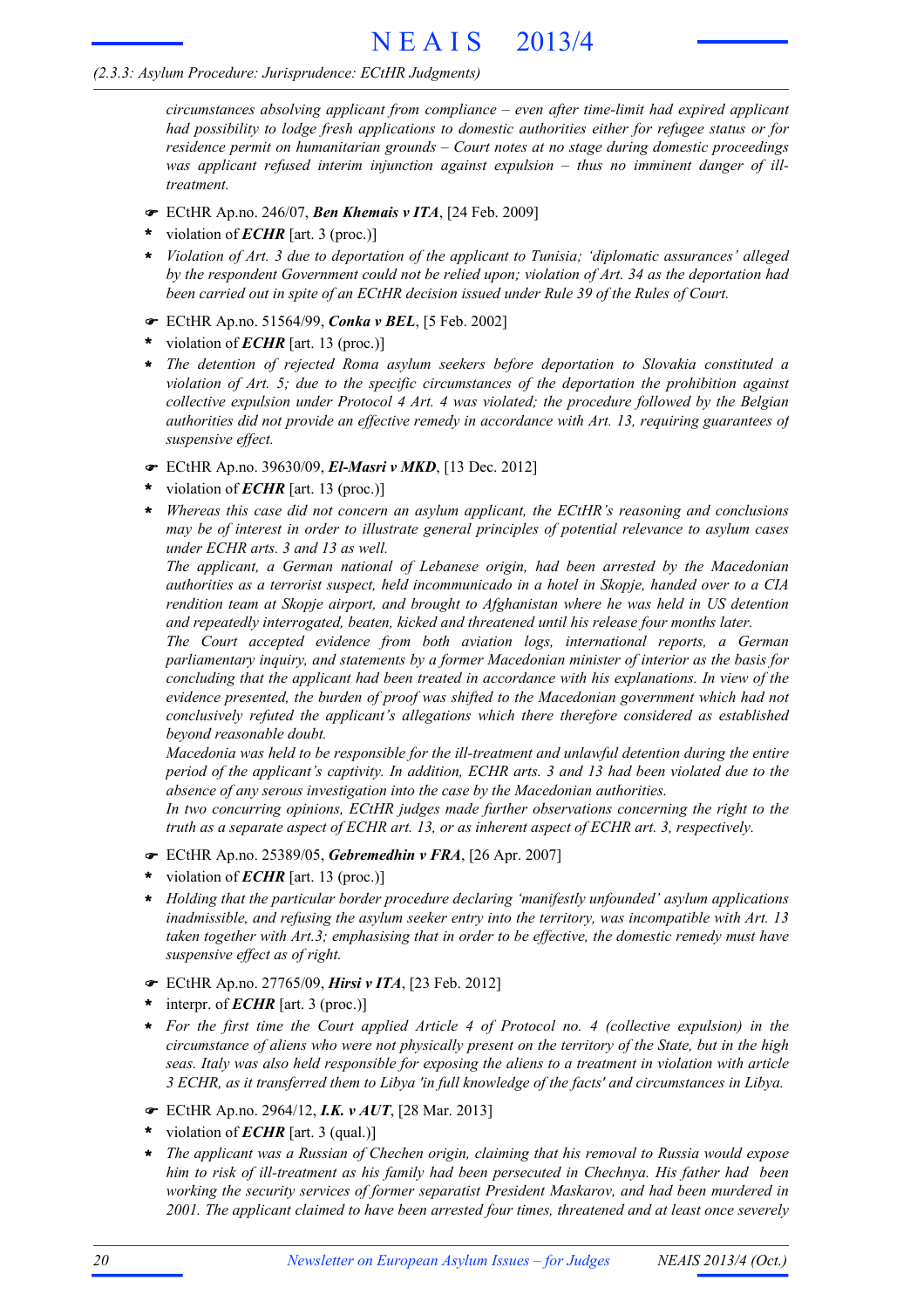beaten by Russian soldiers in the course of an identity check in 2004. Together with his mother, he *left Chechnya in 2004 and applied for asylum in Austria later that year. Both asylum applications were dismissed.*

*While the applicant had withdrawn his appeal, allegedly due to wrong legal advice, his mother was recognised as a refugee and granted asylum in appeal proceedings in 2009. The Austrian authorities did not, in the applicant's subsequent asylum proceedings, examine the connections between his and his mother's cases, but held that his reasons for flight had been sufficiently thoroughly examined in the first proceedings.*

*The ECtHR was not persuaded that the applicant's grievance had been thoroughly examined, and therefore assessed his case in the light of the domestic authorities' findings in his mother's case which had accepted her reasons for flight as credible. There was no indication that the applicant* would be at a lesser risk of persecution upon return to Russia than his mother, and the alternative *of staying in other parts of Russia had been excluded in her case as well.*

*In addition to the assessment of the applicant's individual risk, the Court observed the regularly occurring human rights violations and the climate of impunity in Chechnya, notwithstanding the relative decrease in the activity of armed groups and the general level of violence. The Court referred to is numerous judgments finding violations of ECHR arts. 2 and 3, and to reports about practices of reprisals and collective punishment of relatives and suspected supporters of alleged insurgents as well as occurrences of targeted human rights violations.*

*While there were thus substantial grounds to believe that the applicant would face a real risk of treatment contrary to art. 3 if returned to Russia, his mental health status – described as posttraumatic stress disorder and depression – was not found to amount to such very exceptional circumstances as required to raise an issue under art. 3.*

- F ECtHR Ap.no. 9152/09, *I.M. v. FRA*, [2 Feb. 2012]
- violation of *ECHR* [art. 13 (proc.)] **\***
- *The Court therefore observed, with regard to the effectiveness of the domestic legal arrangements as a whole, that while the remedies of which the applicant had made use had been available in theory, their accessibility in practice had been limited by the automatic registration of his application under the fast-track procedure, the short deadlines imposed and the practical and procedural difficulties in producing evidence, given that he had been in detention and applying for asylum for the first time.* **\***
- F ECtHR Ap.no. 40035/98, *Jabari v TUR*, [11 July 2000]
- violation of *ECHR* [art. 3 (proc.)] **\***
- *Given the irreversible nature of the harm that might occur if the risk of torture or ill-treatment alleged materialised and the importance which it attaches to Article 3, the notion of an effective remedy under Article 13 requires independent and rigorous scrutiny of a claim that there exist substantial grounds for fearing a real risk of treatment contrary to Article 3.* **\***
- F ECtHR Ap.no. 33809/08, *Labsi v SVK*, [15 May 2012]
- violation of *ECHR* [art. 13 (proc.)] **\***
- *An Algerian man, convicted in France of preparing a terrorist act, and convicted in his absence in Algeria of membership of a terrorist organisation, had been expelled to Algeria upon rejection of his asylum request in Slovakia. On the basis of the existing information about the situation in Algeria for persons suspected of terrorist activities, the Court found that there had been substantial* grounds for believing that he faced a real risk of being exposed to treatment contrary to art. 3. The *responding government's invocation of the security risk represented by the applicant was dismissed due to the absolute guarantee under art. 3. Assurances given by the Algerian authorities concerning the applicant's treatment upon return to Algeria were found to be of a general nature,* and they had proven insufficient since the request for a visit by a Slovak official to the applicant, *held in detention upon return, had not been followed.* **\***

*The applicant's expulsion only one working day after the Slovak Supreme Court's judgment, upholding the dismissal of his asylum request, had effectively prevented him from attempting redress by a complaint to the Slovak Constitutional Court.*

*Expulsion of the applicant in disregard of an interim measure issued by the Court under Rule 39, preventing the Court from properly examining his complaints and from protecting him against treatment contrary to art. 3, was a violation of the right to individual application under art. 34.*

F ECtHR Ap.no. 50094/10, *M.E. v FRA*, [6 June 2013]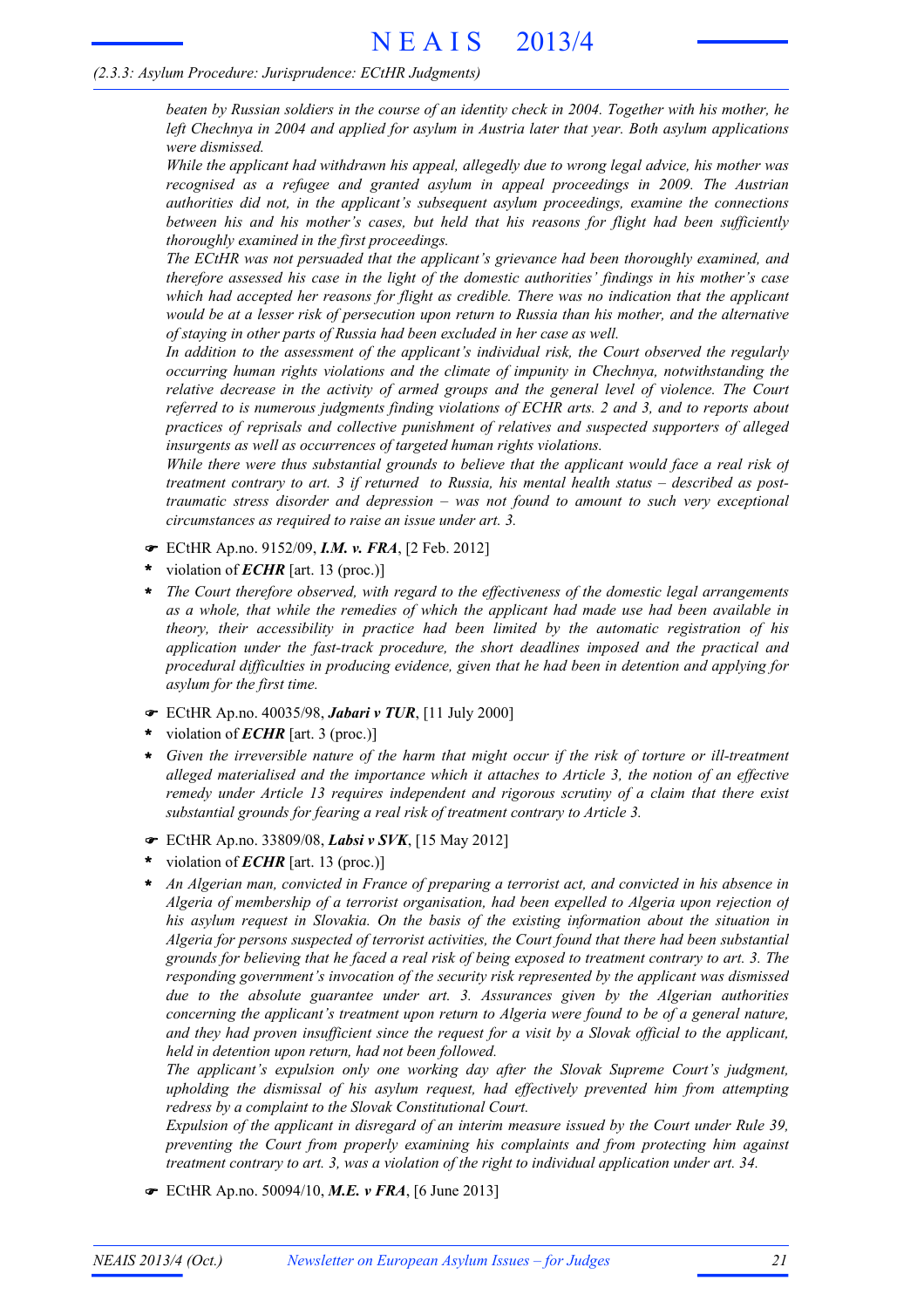- **\*** no violation of *ECHR* [art. 13 (proc.)]
- *The applicant was an Egyptian belonging to the Coptic Christian community in his country of* origin where he had been exposed to a number of attacks due to his religious belief. His reports of *these incidents to the police had been unsuccessful, and before leaving Egypt in 2007 he was accused of proselytizing for which he was sentenced in absentia to 3 years of imprisonment.* **\***

*The ECtHR referred to reports on numerous instances of violence and other persecution against Coptic Christians in Egypt in 2010-11, and on reluctance of Egyptian authorities to prosecute the perpetrators, and found no evidence that the situation had improved. The Court found strong evidence that the applicant would be a potential prime target for persecution and violence as a convicted proselytizer, whether free or imprisoned, and pointed to the serious doubt about on the applicant's ability to receive adequate protection from the Egyptian authorities. Given his background and the situation of Coptic Christians in Egypt, art. 3 would be violated in case of enforcement of the decision to deport the applicant.*

*Contrary to the judgment in I.M. v. France (9152/09), the ECtHR did not consider the examination of this case in the French 'fast-track' asylum procedure incompatible with art. 13. The Court emphasised the very substantial delay in the applicant's lodging of his asylum request (almost 3 years) and the fact that he had been able to lodge an appeal with suspensive effect against the removal order as well as an asylum request with suspensive effect. Given his delay, the applicant could not validly argue that the reduced and very short deadlines to prepare the asylum request in the special procedure had affected the accessibility of the remedies available to him, and there was therefore no violation of art. 13 in conjunction with art. 3.*

- F ECtHR Ap.no. 30696/09, *M.S.S. v BEL + GRC*, [21 Jan. 2011]
- violation of *ECHR* [art. 3 (proc.)] **\***
- *A deporting State is responsible under ECHR Art. 3 for the foreseeable consequences of the deportation of an asylum seeker to another EU Member State, even if the deportation is being decided in accordance with the Dublin Regulation; the responsibility of the deporting State comprises not only the risk of indirect refoulement by way of further deportation to risk of illtreatment in the country of origin, but also the conditions in the receiving Member State if it is foreseeable that the asylum seeker may there be exposed to treatment contrary to Art. 3.* **\***
- F ECtHR Ap.no. 2283/12, *Mohammed v AUT*, [6 June 2013]
- no violation of *ECHR* [art. 3 (proc.)] **\***
- *The applicant Sudanese asylum seeker arrived in Austria via Greece and Hungary. The Austrian authorities rejected the application and ordered his transfer to Hungary under the Dublin Regulation. When placed in detention with a view to his forced transfer almost a year later, he lodged a second asylum application which did not have suspensive effect in relation to the transfer order.* **\***

*The ECtHR considered the applicant's initial claim against the Dublin transfer arguable, due to the 'alarming nature' of reports published in 2011-12 in respect of Hungary as a country of asylum and in particular as regards Dublin transferees. His second application for asylum in Austria could therefore not prima facie be considered abusively repetitive or entirely manifestly unfounded. In the specific circumstances of the case, the applicant had been deprived of de facto protection against forced transfer and of a meaningful substantive examination of his arguable claim concerning the situation of asylum seekers in Hungary. Accordingly, art. 13 in conjunction with art. 3 had been violated.*

*Despite the initially arguable claim against the Dublin transfer to Hungary, the Court noted the subsequent legislative amendments and the introduction of additional legal guarantees concerning detention of asylum seekers and their access to basic facilities. The applicant would therefore no* longer be at a real and individual risk of being subjected to treatment in violation of art. 3 upon *transfer to Hungary under the Dublin Regulation.*

- F ECtHR Ap.no. 38885/02, *N. v FIN*, [26 July 2005]
- violation of *ECHR* [art. 3 (proc.)] **\***
- *Asylum seeker held to be protected against refoulement under Art. 3, despite the Finnish authorities' doubts about his identity, origin, and credibility; two delegates of the Court were sent to take oral evidence from the applicant, his wife and a Finnish senior official; while retaining doubts about his credibility on some points, the Court found that the applicant's accounts on the whole had to be considered sufficiently consistent and credible; deportation would therefore be in breach of Art. 3.* **\***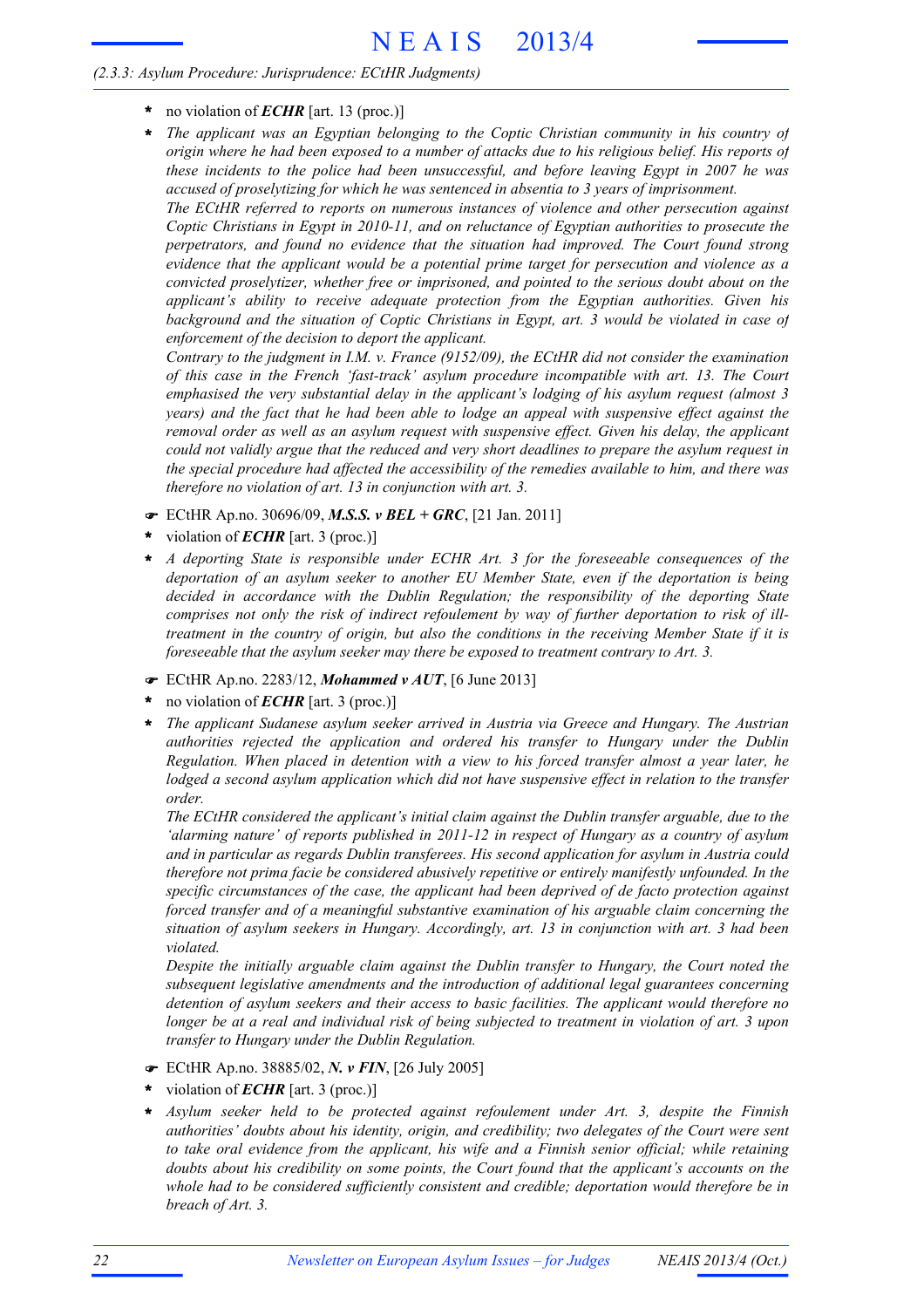- F ECtHR Ap.no. 39472/07, *Popov . FRA*, [19 Jan. 2012]
- violation of *ECHR* [art. 3 (proc.)] **\***
- *Although the applicants – a Kazakhstani couple and their two children aged 5 months and 3 years – had been detained in an administrative detention centre authorised to accommodate families, the conditions during their two weeks detention were held to have caused the children distress and to have serious psychological repercussions. Thus, the children had been exposed to conditions exceeding the minimum level of severity required to fall within the scope of ECHR art. 3, and this provision had been violated in respect of the children. Since that minimum level of severity was not attained as regards the parents, there was no violation of art. 3 in respect of these applicants.* **\***

*ECHR art. 5 was violated in respect of the children, both because the French authorities had not sought to establish any possible alternative to administrative detention (art. 5(1)(f)), and because children accompanying their parents were unable to have the lawfulness of their detention examined by the courts (art. 5(4)).*

ECHR art. 8 was violated due to the detention of the whole family. As there had been no particular *risk of the applicants absconding, the interference with the applicants' family life, resulting from their placement in a detention centre for two weeks, had been disproportionate. In this regard the* Court referred to its recent case law concerning 'the child's best interest' as well as to art. 3 of the *UN Convention on the Rights of the Child and to Directive 2003/9 on Reception Conditions.*

- F ECtHR Ap.no. 71386/10, *Savriddin v RUS*, [25 Apr. 2013]
- violation of *ECHR* [art. 3 (proc.), 5(4), 34] **\***
- *The applicant, a national of Tajikistan having been granted temporary asylum in Russia, had been* abducted in Moscow by a group of men, detained in a mini-van for one or two days and tortured, *and then taken to the airport from where he was flown to Tajikistan without going through normal border formalities or security checks. In Tajikistan he had allegedly been detained, severely illtreated by the police, and sentenced to 26 years' imprisonment for a number of offences.* **\***

*Based on consistent reports about the widespread and systematic use of torture in Tajikistan, and the applicant's involvement in an organisation regarded as terrorist by the Tajik authorities, the* Court concluded that his forcible return to Tajikistan had exposed him to a real risk of treatment in *breach of art. 3. Due to the Russian authorities' failure to take preventive measures against the real and imminent risk of torture and ill-treatment caused by his forcible transfer, Russia had violated its positive obligations to protect him from treatment contrary to art. 3. Additional violations of art. 3 resulted from the lack of effective investigation into the incident, and the involvement of State officials in the operation.*

*Art. 34 had been violated by the fact that the applicant had been forcibly transferred to Tajikistan by way of an operation in which State officials had been involved, in spite of an interim measure indicated by the ECtHR under Rule 39 of the Court's Rules of Procedure.*

*Pursuant to ECHR art. 46, the Court indicated various measures to be taken by Russia in order to end the violation found and make reparation for its consequences. In addition, the State was required under art. 46 to take measures to resolve the recurrent problem of blatant circumvention of the domestic legal mechanisms in extradition matters, and ensure immediate and effective protection against unlawful kidnapping and irregular removal from the territory and from the jurisdiction of Russian courts. In this connection, the Court once again stated that such operations conducted outside the ordinary legal system are contrary to the rule of law and the values protected by the ECHR.*

- F ECtHR Ap.no. 33210/11, *Singh v BEL*, [2 Oct. 2012]
- violation of *ECHR* [art. 13 (proc.)] **\***
- *Having arrived on a flight from Moscow, the applicants applied for asylum but were refused entry into Belgium, and their applications for asylum were rejected as the Belgian authorities did not accept the applicants' claim to be Afghan nationals, members of the Sikh minority in Afghanistan, but rather Indian nationals. The Court considered the claim to the risk of chain refoulement to Afghanistan as 'arguable' so that the examination by the Belgian authorities would have to comply with the requirements of ECHR art. 13, including close and rigorous scrutiny and automatic suspensive effect.* **\***

*In the light of these requirements, the examination of the applicants' asylum case was held to be insufficient, since neither the first instance nor the appeals board had sought to verify the authenticity of the documents presented by the applicants with a view to assessing their possible risk of ill-treatment in case of deportation. In that connection the Court noted that the Belgian*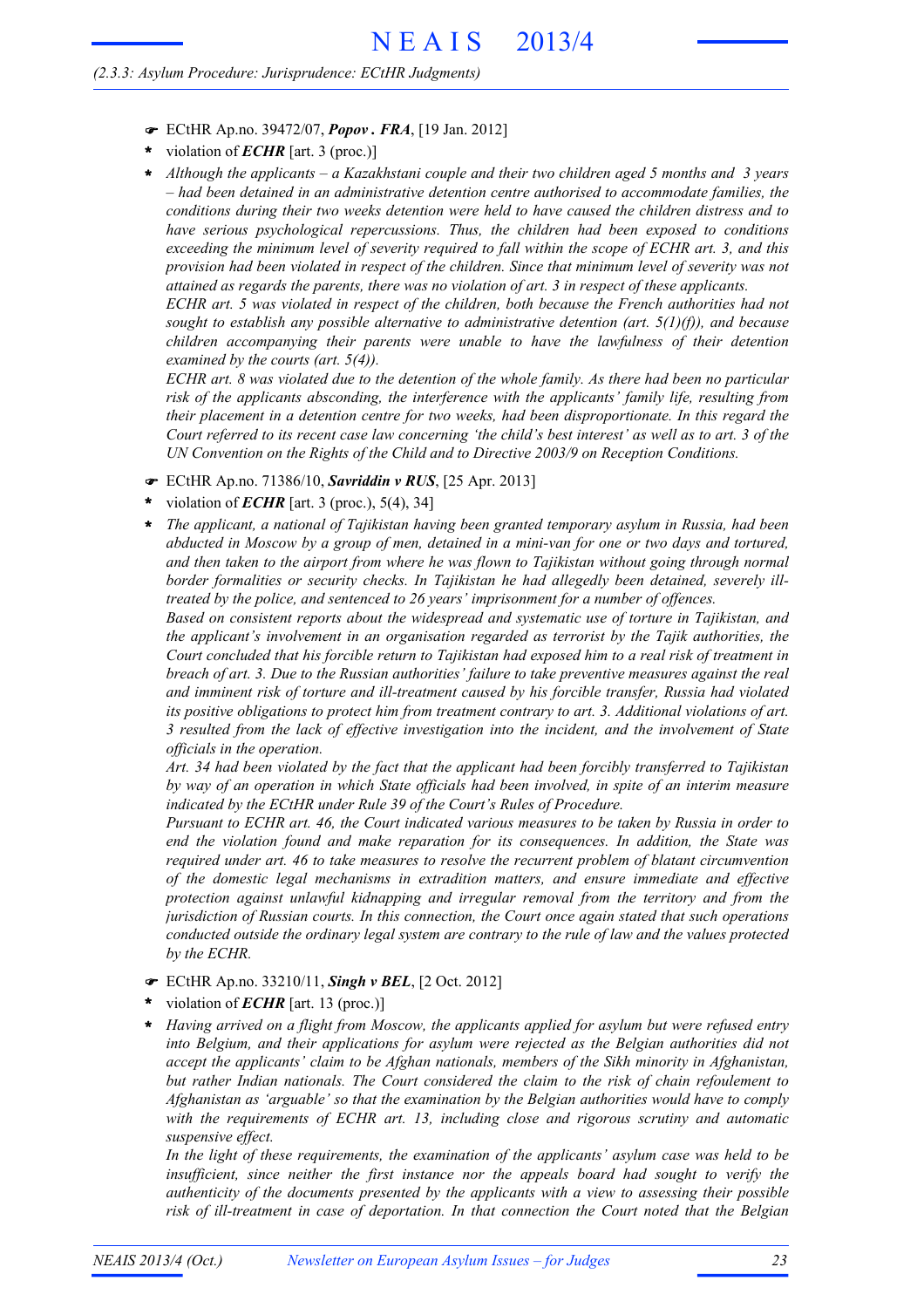*authorities had dismissed copies of protection documents issued by UNHCR in New Delhi, pertinent to the protection request, although these documents could easily have been verified by contacting UNHCR. The examination therefore did not fulfil the requirement of close and rigorous scrutiny, constituting a violation of ECHR art. 13 taken together with art. 3.*

- F ECtHR Ap.no. 45223/05, *Sultani v FRA*, [20 Sep. 2007]
- no violation of *ECHR* [art. 3 (proc.)] **\***
- *Finding no violation of Art. 3, despite the applicant's complaint that the most recent asylum decision within an accelerated procedure had not been based on an effective individual examination; the Court emphasized that the first decision had been made within the normal asylum procedure, involving full examination in two instances, and held this to justify the limited duration of the second examination which had aimed to verify whether any new grounds could change the previous rejection; in addition, the latter decision had been reviewed by administrative courts at two levels; the applicant had not brought forward elements concerning his personal situation in the country of origin, nor sufficient to consider him as belonging to a minority group under particular threat.* **\***
- F ECtHR Ap.no. 12294/07, *Zontul v GRC*, [17 Jan. 2012]
- violation of *ECHR* [art. 3 (proc.)] **\***
- *The applicant was an irregular migrant complaining that he had been raped with a truncheon by one of the Greek coast guard officers supervising him in a detention centre upon interception of the* boat on which he and 164 other migrants attempted to go from Turkey to Italy. Due to its cruelty *and intentional nature, the Court considered such treatment as amounting to an act of torture under ECHR art. 3. Given the seriousness of the treatment, the penalty imposed on the perpetrator*  $-a$  suspended term of six months imprisonment that was commuted to a fine – was considered to be *in clear lack of proportion. An additional violation of ECHR art. 3 stemmed from the Greek authorities' procedural handling of the case that had prevented the applicant from exercising his rights to claim damages at the criminal proceedings.* **\***

## **2.3.4 CAT Views on Asylum Procedure**

- F CAT 379/2009, *Bakatu-Bia v SWE*, [8 July 2011]
- violation of *CAT* [art. 3 (proc.)] **\***
- *The Committee observes that, according to the Second joint report of seven United Nations experts on the situation in the Democratic Republic of the Congo (2010) and the Report of the United Nations High Commissioner for Human Rights and the activities of her Office in the Democratic Republic of the Congo (2010) on the general human rights situation in the Democratic Republic of the Congo, serious human rights violations, including violence against women, rape and gang rape by armed forces, rebel groups and civilians, continued to take place throughout the country and not only in areas affected by armed conflict. Furthermore, in a recent report, the High Commissioner for Human Rights stressed that sexual violence in DRC remains a matter of serious concern, particularly in conflict-torn areas, and despite efforts by authorities to combat it, this phenomenon is still widespread and particularly affects thousands of women and children. The Committee also notes that the Secretary-General in his report of 17 January 2011, while acknowledging a number of positive developments in DRC, expressed his concern about the high levels of insecurity, violence and human rights abuses faced by the population.* **\***
- F CAT 343/2008, *Kalonzo v CAN*, [1 June 2012]
- violation of *CAT* [art. 3] **\***
- *The Committee also takes note of the State party's reference to reports dating from 2007 and 2008 that mention few cases of the torture of UPDS members or Luba from Kasaï. In this regard, the* Committee is of the view that, even if cases of torture are rare, the risk of being subjected to torture continues to exist for the complainant, as he is the son of a UDPS leader, is a Luba from Kasaï and *has already been the victim of violence during his detention in Kinshasa in 2002. In addition, the Committee considers that the State party's argument that the complainant could resettle in Kinshasa, where the Luba do not seem to be threatened by violence (as they are in the Katanga region), does not entirely remove the personal danger for the complainant. In this regard, the Committee recalls that, in accordance with its jurisprudence, the notion of "local danger" does not provide for measurable criteria and is not sufficient to entirely dispel the personal danger of being tortured.* **\***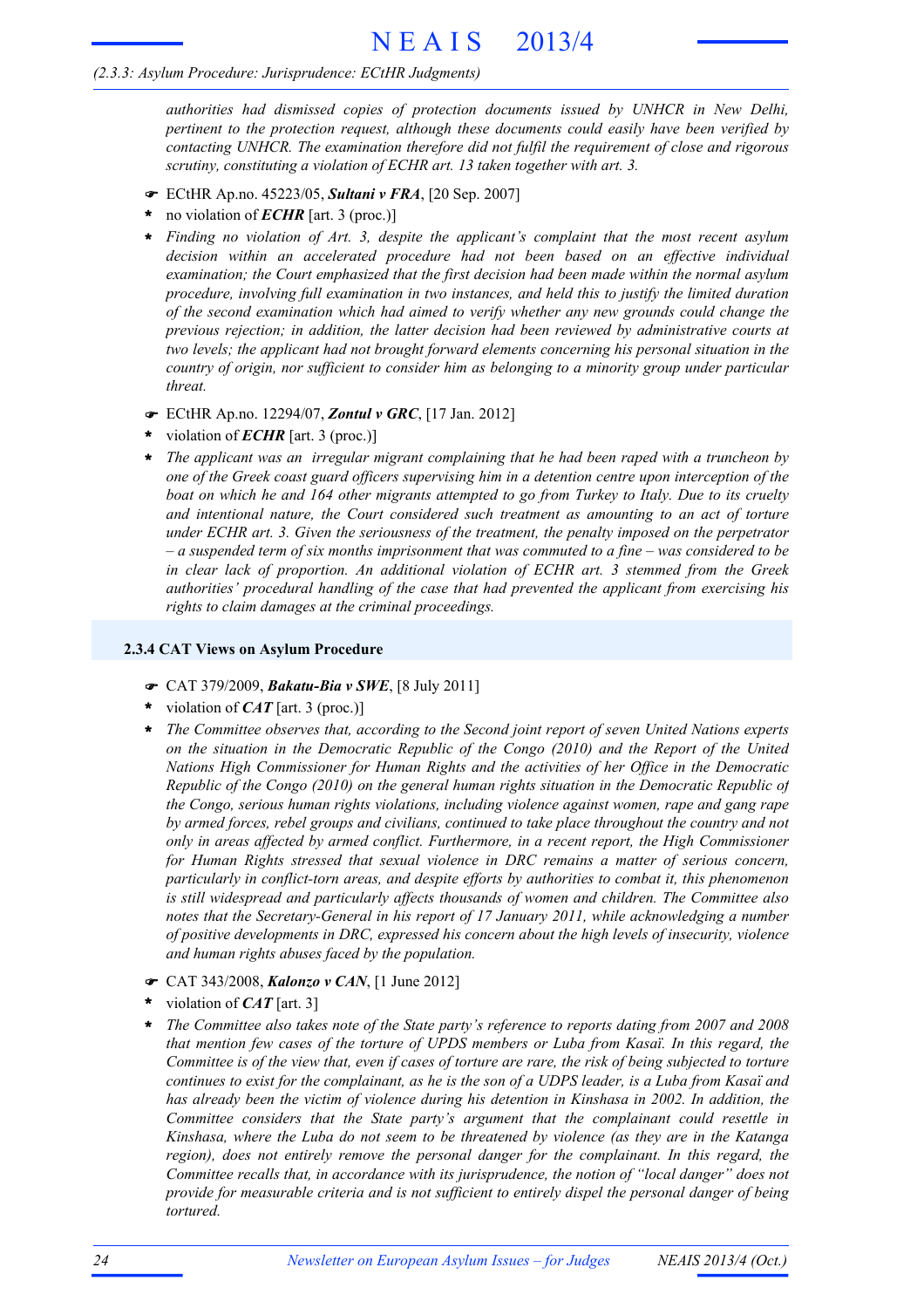# *(2.3.4: Asylum Procedure: Jurisprudence: CAT Views)*

*The Committee against Torture concludes that the complainant has established that he would run a real, personal and foreseeable risk of being subjected to torture if he were to be returned to the Democratic Republic of the Congo.*

- F CAT 319/2007, *Nirma Singh v CAN*, [30 May 2011]
- violation of *CAT* [art. 22] **\***
- *The complaint states that he did not have an effective remedy to challenge the decision on deportation and that the judicial review of the Immigration Board decision, denying him Convention refugee status, was not an appeal on the merits, but rather a very narrow review for gross errors of law. The Committee observes that none of the grounds above include a review on the merits of the complainant's claim that he would be tortured if returned to India.* **\***

*With regard to the procedure of risk analysis, the Committee notes that according to the State party's submission, PRRA submissions may only include new evidence that arose after the rejection of the refugee protection claim; further, the PRRA decisions are subject to a discretionary leave to appeal, which was denied in the case of the complainant.*

*The Committee refers to its Concluding observations (CAT/C/CR/34/CAN, 7 July 2005, § 5(c)), that the State party should provide for judicial review of the merits, rather than merely of the reasonableness, of decisions to expel an individual where there are substantial grounds for believing that the person faces a risk of torture. The Committee accordingly concludes that in the instant case the complainant did not have access to an effective remedy against his deportation.*

# **2.3.6 National Judgments on Asylum Procedure**

- F **Ireland:** S.U.N. [2012] IEHC 338, [30 Mar. 2012]
- *The High Court held that in a case where a negative recommendation in a first instance application for asylum was based exclusively or primarily upon a finding of a personal lack of credibility, there is an obligation to allow an oral appeal in order to provide an "effective remedy," in the sense of Article 39 of the Asylum Procedures Directive, notwithstanding that the Applicant is from a "safe country" (South Africa) and the legislation allows for limiting an Applicant to a written appeal only in those circumstances. For the same reasons, to allow an oral appeal is also required by the right to fair procedures contained in Article 40.3 of the Constitution of Ireland.* **\***

# **3 Responsibility Sharing**

*3.1 Responsibility Sharing: Adopted Measures*

# **Regulation 343/2003 Dublin II**

*Establishing the criteria and mechanisms for determining the Member State responsible for examining an asylum application lodged in one of the Member States by a third-country national.*

- OJ 2003 L 50/1 UK, IRL opt in [impl. date: 1 Sep. 2003] \*  $\bigcirc$  J 2003 L 50/1
- *CJEU Judgments* Implemented by Regulation 1560/2003 (OJ 2003 L 222/3) **\*** Revised by Reg. 604/2013
- 
- 
- **►** CJEU C-620/10, *Kastrati* [3 May 2012] [art. 2(c)]
- $\bullet$  CJEU C-666/11, M
- $\bullet$  CJEU C-648/11, M.A.
- **►** CJEU C-411+493/10, *N.S. and M.E.* [21 Dec. 2011] [art. 3(2)]
- CJEU C-19/08, Petrosian
- *CJEU pending cases*  $\bullet$  CJEU C-158/13, Rajaby
- CJEU C-4/11, *Puid* [pending] [art. 3(2)] See further: § 3.3

 $\bullet$  CJEU C-528/11, *Halaf* [6 June 2013] [art. 3(2)]  $\bullet$  CJEU C-245/11, *K***.** [6 Nov. 2012] [art. 15 and 3(2)] [7 Jan. 2013 - deleted] [art.  $3(2)+19(4)$ ] [6 June 2013] [art. 6] [29 Jan. 2009] [art. 20(1)(d)  $& 20(2)$ ] [25 June 2013] [art. 15(2)]

# *New* **Regulation 604/2013 Dublin III**

*(revised)*

*Establishing the criteria and mechanisms for determining the MS responsible for examining an application for international protection lodged in one of the MS by a TCN or a stateless person*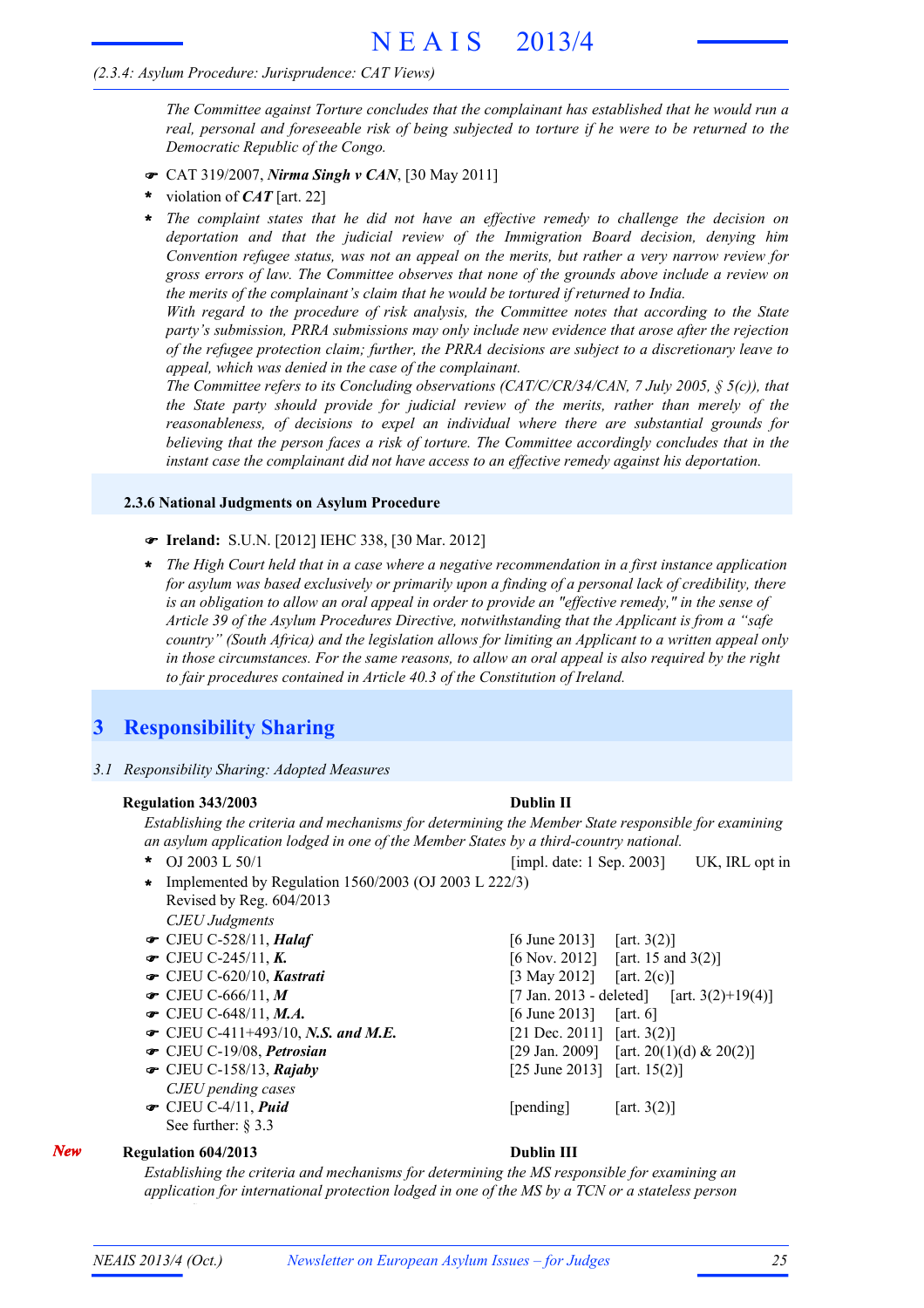# *(3.1: Responsibility Sharing: Adopted Measures)*

- **\*** Recast of Reg. 343/2003 *Concerning the establishment of 'Eurodac' for the comparison of fingerprints for the effective application of the Dublin Convention.* OJ 2000 L 316/1 **Regulation 2725/2000 Eurodac** [impl. date: 15-1-2003] **\*** implemented by Regulation 407/2002 (OJ 2002 L 62/1) *Concerning the establishment of 'Eurodac' for the comparison of fingerprints for the effective application of the Dublin Convention (recast)* OJ 2013 L 180/1 UK, IRL opt in **\*** [impl. date: July 2015] **Regulation 603/2013 Eurodac II \*** Recast of Reg. 2725/2000 *European Convention for the Protection of Human Rights and Fundamental Freedoms and its Protocols* ETS 005 **\*** *ECtHR Judgments* ECtHR Ap.no. 32733/08, *K.R.S. v. UK* [2 Dec. 2008] [art. 3+13] F **■** ECtHR Ap.no. 30696/09, *M.S.S. v BEL* + GRC [21 Jan. 2011] [art. 3+13] **■** ECtHR Ap.no. 2283/12, *Mohammed v AUT* [6 June 2013] [art. 3+13] **■** ECtHR Ap.no. 43844/98, **T.I.** *v* UK [7 Mar. 2000] [art. 3+13] See further: § 3.3 [impl. date: 1953] **\*** art. 3+13: Degrading reception conditions **ECHR Conditions**
- *3.2 Responsibility Sharing: Proposed Measures*
	- nothing to report **\***
- *3.3 Responsibility Sharing: Jurisprudence*

# **3.3.1 CJEU Judgments on Responsibility Sharing**

- F CJEU C-528/11, *Halaf*, [6 June 2013]
- \* interpr. of Reg.  $343/2003$ : **Dublin II** [art.  $3(2)$ ]
- ref. from 'Administrativen sad Sofia-grad' (Bulgaria) 12-10-2011 **\***
- *Art. 3(2) must be interpreted as permitting a MS, which is not indicated as "responsible", to examine an application for asylum even though no circumstances exist which establish the applicability of the humanitarian clause in Article 15. That possibility is not conditional on the MS responsible under those criteria having failed to respond to a request to take back the asylum seeker concerned.* **\***

*The MS in which the asylum seeker is present is not obliged, during the process of determining the MS responsible, to request the UHCR to present its views where it is apparent from the documents of the UNHCR that the MS indicated as "responsible" is in breach of the rules of European Union law on asylum.*

- F CJEU C-245/11, *K.*, [6 Nov. 2012]
- interpr. of Reg. 343/2003: *Dublin II* [art. 15 and 3(2)] **\***
- ref. from 'Asylgerichtshof' (Austria) **\***
- *Art. 15(2) must be interpreted as meaning that a MS which is not responsible for examining an application for asylum pursuant to the criteria laid down in Chapter III of Dublin II becomes so responsible. It is for the MS which has become the responsible MS within the meaning of that regulation to assume the obligations which go along with that responsibility. It must inform in that respect the MS previously responsible. This interpretation of Art. 15(2) also applies where the MS* which was responsible pursuant to the criteria laid down in Chapter III of Dublin II did not make a *request in that regard in accordance with the second sentence of Art. 15(1).* **\***

**\*** OJ 2013 L 180/31 [impl. date: 1 Jan. 2014] UK, IRL opt in

# *New*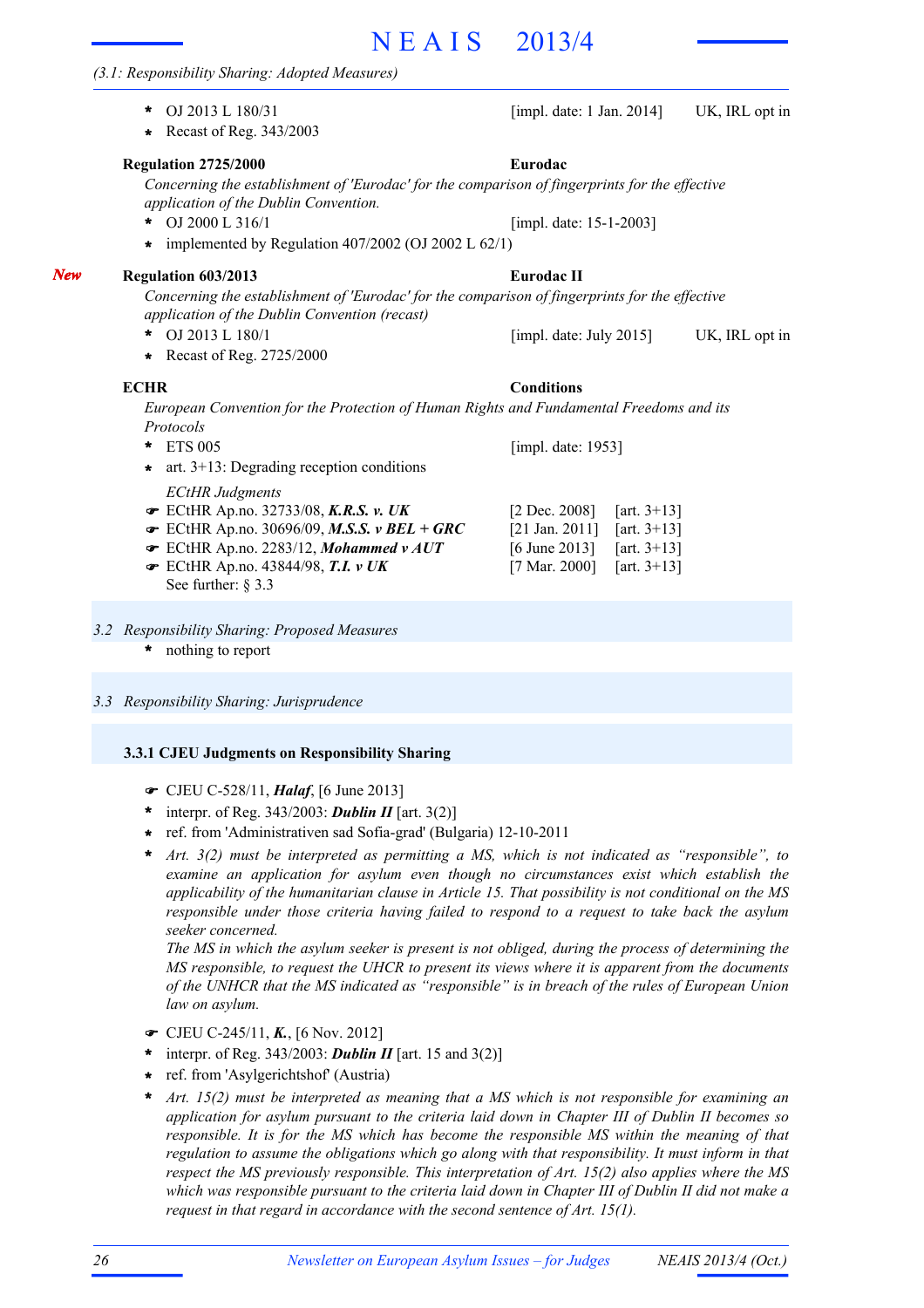# *(3.3.1: Responsibility Sharing: Jurisprudence: CJEU Judgments)*

- F CJEU C-620/10, *Kastrati*, [3 May 2012]
- interpr. of Reg. 343/2003: *Dublin II* [art. 2(c)] **\***
- ref. from 'Kammarrätten i Stockholm, Migrationsöverdomstolen' (Sweden) **\***
- *The withdrawal of an application for asylum within the terms of Art. 2(c) Dublin II, which occurs before the MS responsible for examining that application has agreed to take charge of the* applicant, has the effect that that regulation can no longer be applicable. In such a case, it is for the MS within the territory of which the application was lodged to take the decisions required as a *result of that withdrawal and, in particular, to discontinue the examination of the application, with a record of the information relating to it being placed in the applicant's file.* **\***
- F CJEU C-666/11, *M*, [7 Jan. 2013] (deleted)
- interpr. of Reg. 343/2003: *Dublin II* [art. 3(2)+19(4)] **\***
- ref. from 'Oberverwaltungsgericht für das Land Nordrhein Westfalen' (Germany) 19-12-2011 **\***
- Does the asylum seeker have a right, enforceable by him in the courts, to require a MS to examine *the assumption of responsibility under art. 3(2) and to inform him about the grounds for its decision?* **\***
- F CJEU C-648/11, *M.A.*, [6 June 2013]
- interpr. of Reg. 343/2003: *Dublin II* [art. 6] **\***
- ref. from 'Court of Appeal (England & Wales)' (UK) **\***
- *Fundamental rights include, in particular, that set out in Art. 24(2) of the Charter, whereby in all actions relating to children, whether taken by public authorities or private institutions, the child's best interests are to be a primary consideration. The second paragraph of Art. 6 Dublin II cannot be interpreted in such a way that it disregards that fundamental right (see, by analogy, Detiček, para. 54 and 55, and Case C*-*400/10 PPU McB. [2010] ECR I*-*8965, para. 60). Consequently,* although express mention of the best interest of the minor is made only in the first paragraph of Art. 6, the effect of Art. 24(2) of the Charter, in conjunction with Art.  $51(1)$  thereof, is that the child's *best interests must also be a primary consideration in all decisions adopted by the Member States on the basis of the second paragraph of Art. 6.* **\***

*Thus, Art. 6 must be interpreted as meaning that, in circumstances such as those of the main proceedings, where an unaccompanied minor with no member of his family legally present in the* territory of a MS has lodged asylum applications in more than one MS, the MS in which that minor *is present after having lodged an asylum application there is to be designated the 'MS responsible'.*

- F CJEU C-411+493/10, *N.S. and M.E.*, [21 Dec. 2011]
- interpr. of Reg. 343/2003: *Dublin II* [art. 3(2)] **\***
- ref. from 'High Court' (Ireland) **\***
- *Joined cases. The decision adopted by a MS on the basis of Article 3(2) whether to examine an asylum application which is not its responsibility according to the criteria laid down in Chapter III* of Dublin II, implements EU law for the purposes of Article 6 TEU and Article 51 of the Charter of *Fundamental Rights of the EU.* **\***

*EU law precludes the application of a conclusive presumption that the MS which Article 3 (1) Dublin II indicates as responsible observes the fundamental rights of the EU. Article 4 of the Charter must be interpreted as meaning that the MSs, including the national courts, may not transfer an asylum seeker to the 'MS responsible' within the meaning of Dublin II where they cannot be unaware that systemic deficiencies in the asylum procedure and in the reception conditions of asylum seekers in that MS amount to substantial grounds for believing that the asylum seeker would face a real risk of being subjected to inhuman or degrading treatment within the meaning of that provision. Subject to the right itself to examine the application referred to in Article*  $3(2)$  Dublin II, the finding that it is impossible to transfer an applicant to another MS, where that State is identified as the MS responsible in accordance with the criteria set out in Chapter III of *that regulation, entails that the MS which should carry out that transfer must continue to examine* the criteria set out in that chapter in order to establish whether one of the following criteria enables *another MS to be identified as responsible for the examination of the asylum application. The MS in which the asylum seeker is present must ensure that it does not worsen a situation where the fundamental rights of that applicant have been infringed by using a procedure for determining the MS responsible which takes an unreasonable length of time. If necessary, the first mentioned MS* must itself examine the application. Articles 1, 18 and 47 of the Charter do not lead to a different *answer.*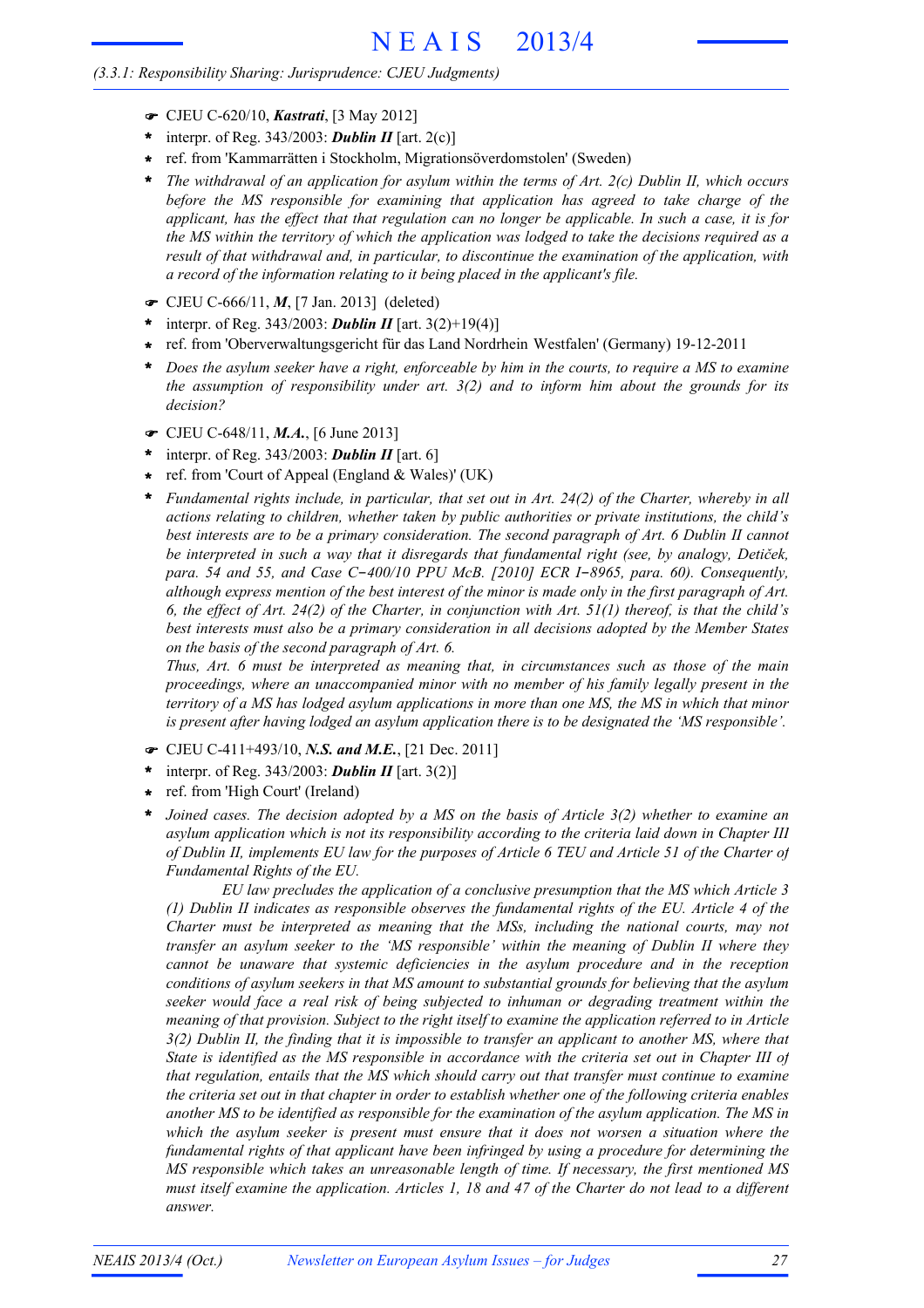# *(3.3.1: Responsibility Sharing: Jurisprudence: CJEU Judgments)*

*In so far as the preceding questions arise in respect of the obligations of the United Kingdom of Great Britain and Northern Ireland, the answers to the second to sixth questions* referred in Case C-411/10 do not require to be qualified in any respect so as to take account of *Protocol (No 30) on the application of the Charter of Fundamental Rights of the European Union to Poland and the United Kingdom.*

- F CJEU C-19/08, *Petrosian*, [29 Jan. 2009]
- interpr. of Reg. 343/2003: *Dublin II* [art. 20(1)(d) & 20(2)] **\***
- ref. from 'Kammarrätten i Stockholm, Migrationsöverdomstolen' (Sweden) **\***
- *Articles 20(1)(d) and 20(2) of Dublin II are to be interpreted as meaning that, where the legislation of the requesting MS provides for suspensive effect of an appeal, the period for implementation of the transfer begins to run, not as from the time of the provisional judicial decision suspending the implementation of the transfer procedure, but only as from the time of the judicial decision which rules on the merits of the procedure and which is no longer such as to prevent its implementation.* **\***
- F CJEU C-158/13, *Rajaby*, [25 June 2013]
- \* interpr. of Reg.  $343/2003$ : **Dublin II** [art. 15(2)]
- ref. from 'Rechtbank Den Haag' (Netherlands) 22-03-2013 **\***
- **\*** *withdrawn*

## **3.3.2 CJEU pending cases on Responsibility Sharing**

- F CJEU C-394/12, *Abdullahi*
- \* interpr. of *Reg.* 343/2003 *Dublin II* [art. 10(1), 18 and 19]
- *On the meaning of "first Member State" and its relation with N.S. (C-411/10) and M.E. (C* **\*** *-493/10). Opinion: 11 July 2013.*
- F CJEU C-4/11, *Puid*
- interpr. of Reg. 343/2003: *Dublin II* [art. 3(2)] **\***
- ref. from 'Hessischer Verwaltungsgerichtshof' (Germany) **\***
- On the obligation of a MS to take responsibility for the processing of an asylum application if there *is a risk of infringement of the fundamental rights of the asylum-seeker or a failure to apply the minimum standards. Opinion: 18 Apr. 2013.* **\***

## **3.3.3 ECtHR Judgments and decisions on Responsibility Sharing**

- F ECtHR Ap.no. 32733/08, *K.R.S. v. UK*, [2 Dec. 2008]
- no violation of *ECHR* [art. 3+13] **\***
- \* Based on the principle of intra-community trust, it must be presumed that a MS will comply with its *obligations. In order to reverse that presumption the applicant must demonstrate in concreto that* there is a real risk of his being subjected to treatment contrary to Article 3 of the Convention in the *country to which he is being removed.*
- F ECtHR Ap.no. 30696/09, *M.S.S. v BEL + GRC*, [21 Jan. 2011]
- violation of *ECHR* [art. 3+13] **\***
- *A deporting State is responsible under ECHR Art. 3 for the foreseeable consequences of the deportation of an asylum seeker to another EU Member State, even if the deportation is being decided in accordance with the Dublin Regulation; the responsibility of the deporting State comprises not only the risk of indirect refoulement by way of further deportation to risk of illtreatment in the country of origin, but also the conditions in the receiving Member State if it is foreseeable that the asylum seeker may there be exposed to treatment contrary to Art. 3.* **\***
- F ECtHR Ap.no. 2283/12, *Mohammed v AUT*, [6 June 2013]
- violation of *ECHR* [art. 3+13] **\***
- *The applicant Sudanese asylum seeker arrived in Austria via Greece and Hungary. The Austrian* **\*** *authorities rejected the application and ordered his transfer to Hungary under the Dublin Regulation. When placed in detention with a view to his forced transfer almost a year later, he lodged a second asylum application which did not have suspensive effect in relation to the transfer order.*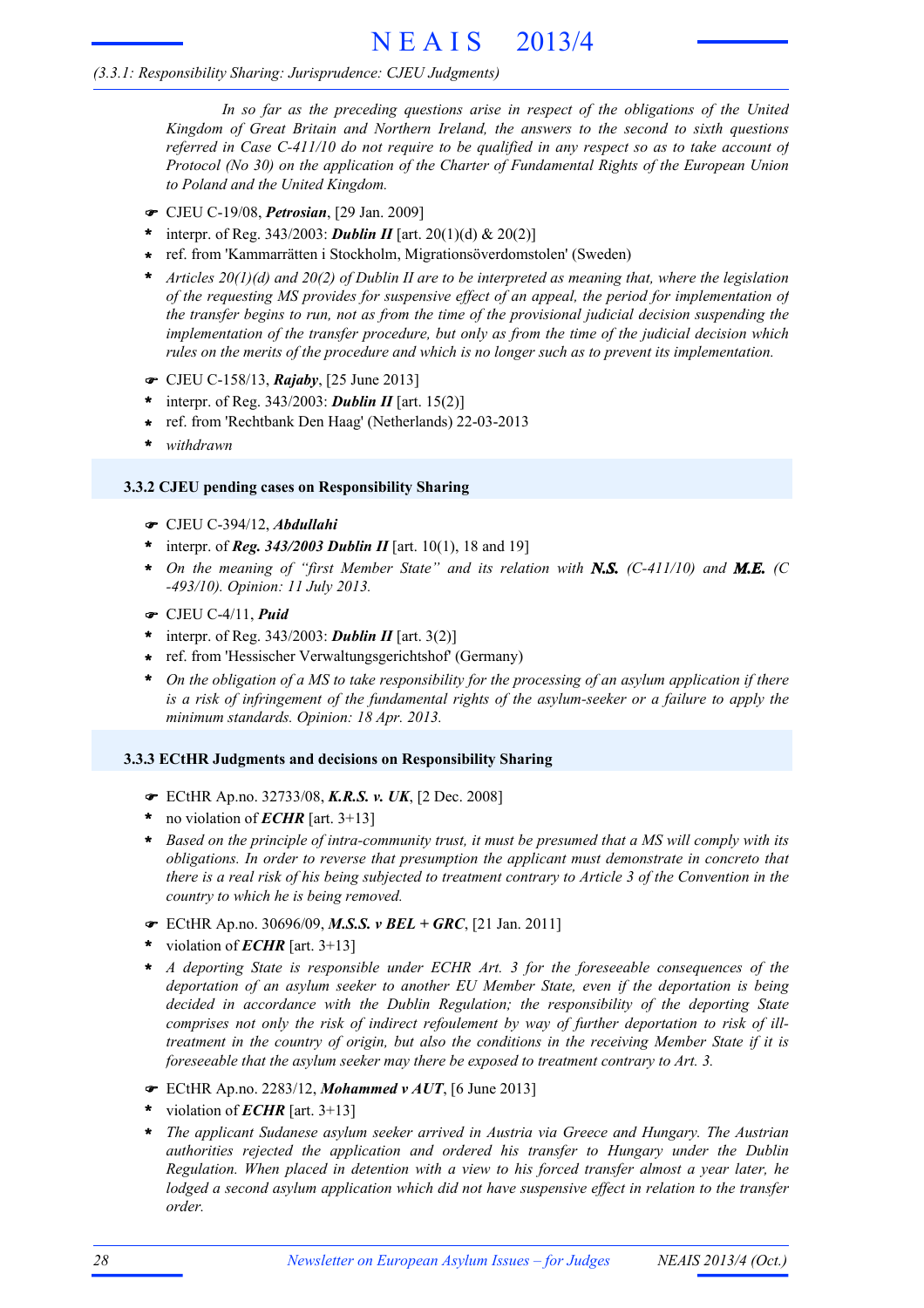# *(3.3.3: Responsibility Sharing: Jurisprudence: ECtHR Judgments)*

*The ECtHR considered the applicant's initial claim against the Dublin transfer arguable, due to the 'alarming nature' of reports published in 2011-12 in respect of Hungary as a country of asylum and in particular as regards Dublin transferees. His second application for asylum in Austria could therefore not prima facie be considered abusively repetitive or entirely manifestly unfounded. In the specific circumstances of the case, the applicant had been deprived of de facto protection against forced transfer and of a meaningful substantive examination of his arguable claim concerning the situation of asylum seekers in Hungary. Accordingly, art. 13 in conjunction with art. 3 had been violated.*

*Despite the initially arguable claim against the Dublin transfer to Hungary, the Court noted the subsequent legislative amendments and the introduction of additional legal guarantees concerning detention of asylum seekers and their access to basic facilities. The applicant would therefore no* longer be at a real and individual risk of being subjected to treatment in violation of art. 3 upon *transfer to Hungary under the Dublin Regulation.*

- F ECtHR Ap.no. 27725/10, *Mohammed Hussein et al. v NL + ITA*, [2 Apr. 2013]
- no violation of *ECHR* [art. 3] **\***
- *The case concerns the pending return of a Somali asylum seeker and her two children from the Netherlands to Italy under the Dublin Regulation. It is marked by discrepancies in issues of central importance between the applicant's initial complaint that she had not been enabled to apply for asylum in Italy, had not been provided with reception facilities for asylum seekers, and had been forced to live on the streets in Italy, and her subsequent information to the ECtHR. Thus, in her response to the facts submitted by the Italian Government to the ECtHR she admitted that she had been granted a residence permit for subsidiary protection in Italy, and that she had been provided with reception facilities, including medical care, during her stay in Italy.* **\***

*Upholding its general principles of interpretation of ECHR art. 3, the Court reiterated that the mere fact of return to a country where one's economic position will be worse than in the expelling State is not sufficient to meet the threshold of ill-treatment proscribed by art. 3. Aliens subject to expulsion cannot in principle claim any right to remain in order to continue to benefit from medical, social or other forms of assistance provided by the expelling State, absent exceptionally compelling humanitarian grounds against removal.*

*While the general situation and living conditions in Italy of asylum seekers, accepted refugees and other persons granted residence for international protection may disclose some shortcomings, the* Court held that it had not been shown to disclose a systemic failure to provide support or facilities *catering for asylum seekers as members of a particularly vulnerable group as was the case in M.S. S. v. Belgium and Greece. The Court further noted that the applicant's request for protection in Italy had been processed within five months, that accommodation had been made available to her along with access to health care and other facilities, and that she had been granted a residence permit entitling her to a travel document, to work, and to benefit from the general schemes for social assistance, health care, social housing and education under Italian law. As the applicant had failed to show that she and her children would not benefit from the same support again if returned to Italy, her complaints under ECHR art. 3 against Italy and the Netherlands were considered manifestly ill-founded, and therefore inadmissible.*

- F ECtHR Ap.no. 43844/98, *T.I. v UK*, [7 Mar. 2000]
- no violation of *ECHR* [art. 3+13] **\***
- *The Court considered that indirect removal to an intermediary country, which was also a Contracting Party, left the responsibility of the transferring State intact. Subsequently, the transferring State was required not to deport a person where substantial grounds had been shown* for believing that the person in question, if expelled, would face a real risk of being subjected to *treatment contrary to Article 3 in the receiving country.* **\***

*In this case the Court considered that there was no reason to believe that Germany would have failed to honour its obligations under Article 3 of the Convention and protect the applicant from removal to Sri Lanka if he submitted credible arguments demonstrating that he risked ill-treatment in that country.*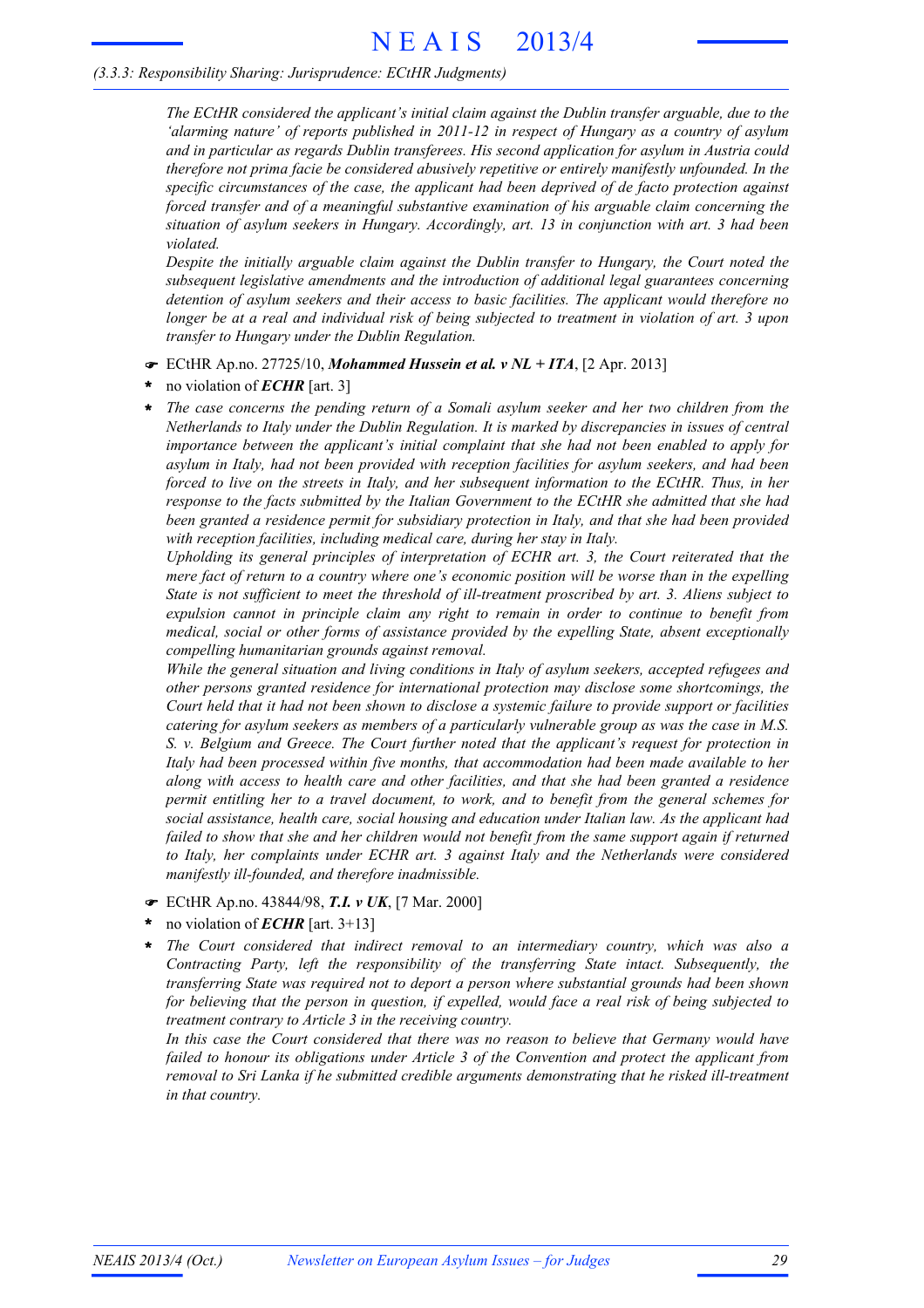# *(3.3.3: Responsibility Sharing: Jurisprudence: ECtHR Judgments)*

|     | 4 | <b>Reception Conditions</b>                                                                                                                                                                               |                                                                                           |
|-----|---|-----------------------------------------------------------------------------------------------------------------------------------------------------------------------------------------------------------|-------------------------------------------------------------------------------------------|
|     |   | 4.1 Reception Conditions: Adopted Measures                                                                                                                                                                |                                                                                           |
|     |   | Directive 2003/9<br>Laying down minimum standards for the reception of asylum seekers<br>OJ 2003 L 31/18<br>*<br>Revised by Dir. 2013/33<br>*<br><b>CJEU</b> Judgments<br>$\bullet$ CJEU C-534/11, Arslan | <b>Reception Conditions</b><br>[impl. date: Feb. $2005$ ]<br>IRL opt out<br>[30 May 2013] |
|     |   | The CJEU C-179/11, CIMADE & GISTI<br>CJEU pending cases<br>CJEU C-79/13, Saciri<br>See further: $\S$ 4.3                                                                                                  | [27 Sep. 2012]<br>[pending]                                                               |
| New |   | Directive 2013/33<br>Laying down standards for the reception of applicants for international protection<br>OJ 2013 L 180/96<br>*<br>* Recast of Dir. 2003/9                                               | <b>Reception Conditions II</b><br>UK, IRL opt out                                         |
|     |   | <b>Decision 596/2000</b><br>Establishing a European Refugee Fund<br>* OJ 2000 L 252/12                                                                                                                    | <b>Refugee Fund</b>                                                                       |
|     |   | <b>Decision 904/2004</b><br>Establishing a European Refugee Fund (2005-2010)<br>* OJ 2004 L 381/52                                                                                                        | <b>Refugee Fund</b>                                                                       |
|     |   | <b>Decision 573/2007</b><br>Establishing a European Refugee Fund (2008-2013)<br>OJ 2007 L 144/1<br>*                                                                                                      | <b>Refugee Fund</b>                                                                       |
|     |   | amended by Decision 458/2010 (OJ 2010 L 129/1)<br>$\star$<br><b>Decision 281/2012</b><br>Amending the Establishment of a European Refugee Fund (2008-2013)<br>OJ 2012 L 92/1<br>Amd. of Dec. 573/2007     | <b>Refugee Fund</b>                                                                       |
|     |   | <b>ECHR</b><br>European Convention for the Protection of Human Rights and Fundamental Freedoms and its<br>Protocols<br>* ETS 005                                                                          | <b>Reception Conditions</b><br>[impl. date: 1953]                                         |
|     |   | <b>ECtHR</b> Judgments<br>$\bullet$ ECtHR Ap.no. 53709/11, A.F. v GRC<br>ECtHR Ap.no. 30696/09, M.S.S. v BEL + GRC<br>See further: $§$ 4.3                                                                | $[13 \text{ June } 2013]$ $[art. 3 (recp.)]$<br>[21 Jan. 2011] [art. 3 (recp.)]           |
|     |   | 4.2 Reception Conditions: Proposed Measures<br>* nothing to report                                                                                                                                        |                                                                                           |
|     |   | 4.3 Reception Conditions: Jurisprudence                                                                                                                                                                   |                                                                                           |

# **4.3.1 CJEU Judgments on Reception Conditions**

F CJEU C-534/11, *Arslan*, [30 May 2013]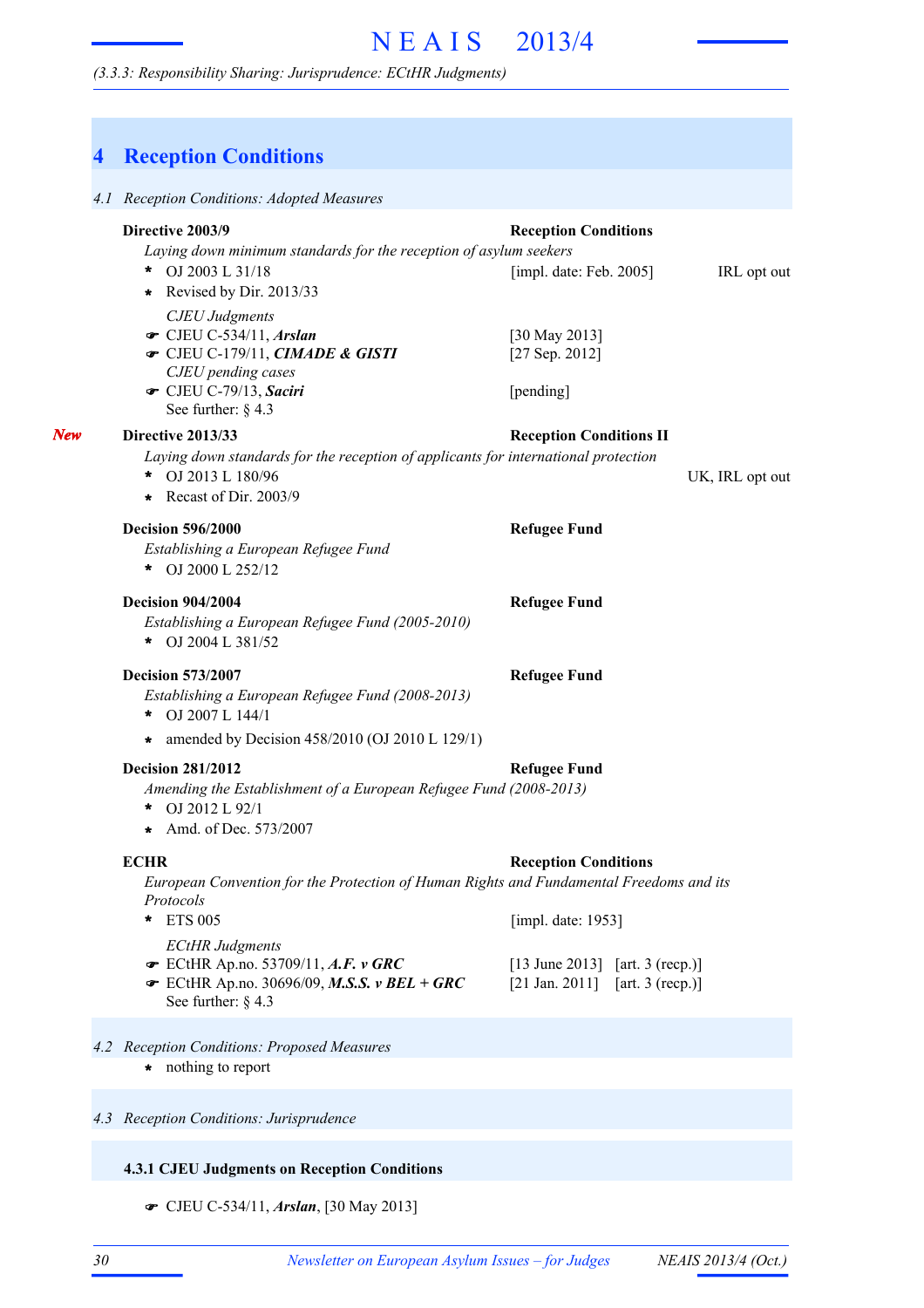# *(4.3.1: Reception Conditions: Jurisprudence: CJEU Judgments)*

- interpr. of Dir. 2003/9: *Reception Conditions* **\***
- ref. from 'Nejvyšší správní soud' (czech Republic) 22-09-2011 **\***
- *Although this judgment is primarily about the interpretation of the Return Directive, the CJEU elaborates also on the meaning of the Reception Conditions Directive. The CJEU rules that do the Dir. does not preclude a TCN who has applied for international protection (after having been detained under Art. 15 Return Directive) from being kept in detention* on the basis of a provision of national law, where it appears, after an assessment on a case-by-case *basis of all the relevant circumstances, that the application was made solely to delay or jeopardise the enforcement of the return decision and that it is objectively necessary to maintain detention to prevent the person concerned from permanently evading his return.* **\***
- F CJEU C-179/11, *CIMADE & GISTI*, [27 Sep. 2012]
- interpr. of Dir. 2003/9: *Reception Conditions* **\***
- ref. from 'Conseil d'État' (France) **\***
- *1. A MS in receipt of an application for asylum is obliged to grant the minimum conditions for reception of asylum seekers laid down in Directive 2003/9 even to an asylum seeker in respect of whom it decides, under Dublin II, to call upon another MS, as the MS responsible for examining his application for asylum, to take charge of or take back that applicant.* **\***

*2. The obligation on a MS in receipt of an application for asylum to grant the minimum reception* conditions to an asylum seeker in respect of whom it decides, under Dublin II, to call upon another *MS, as the MS responsible for examining his application for asylum, to take charge of or take back that applicant, ceases when that same applicant is actually transferred by the requesting MS, and the financial burden of granting those minimum conditions is to be assumed by that requesting MS, which is subject to that obligation.*

# **4.3.2 CJEU pending cases on Reception Conditions**

- F CJEU C-79/13, *Saciri*
- interpr. of Dir. 2003/9: *Reception Conditions* **\***
- ref. from 'Arbeidshof Brussel' (Belgium) 07-02-2013 **\***
- **\*** *On the implications of saturation of national reception structures.*

## **4.3.3 ECtHR Judgments and decisions on Reception Conditions**

- F ECtHR Ap.no. 53709/11, *A.F. v GRC*, [13 June 2013]
- violation of *ECHR* [art. 3 (recp.)] **\***
- *An Iranian entering Greece from Turkey had initially not been registered as an asylum seeker by the Greek authorities, which ordered his return to Turkey. However, the Turkish authorities refused to readmit him into Turkey, and he was then detained by the Greek police.* **\***

*Against the background of reports from Greek and international organisations, having visited the relevant police detention facilities either during the applicant's detention or shortly after his release – including the European Committee for the Prevention of Torture, the UN Special Rapporteur on Torture, the German NGO ProAsyl and the Greek National Human Rights* Commission – the ECtHR found a violation of art. 3 due to the serious lack of space available to *the applicant, also taking the duration of his detention into account. It was thus unnecessary for the Court to examine the applicant's other allegations concerning the detention conditions which the Government disputed. Yet, the Court noted that the Government's statements in this regard were not in accordance with the findings of the abovementioned organisations.*

- F ECtHR Ap.no. 30696/09, *M.S.S. v BEL + GRC*, [21 Jan. 2011]
- violation of *ECHR* [art. 3 (recp.)] **\***
- *A deporting State is responsible under ECHR Art. 3 for the foreseeable consequences of the deportation of an asylum seeker to another EU Member State, even if the deportation is being decided in accordance with the Dublin Regulation; the responsibility of the deporting State comprises not only the risk of indirect refoulement by way of further deportation to risk of illtreatment in the country of origin, but also the conditions in the receiving Member State if it is foreseeable that the asylum seeker may there be exposed to treatment contrary to Art. 3.* **\***